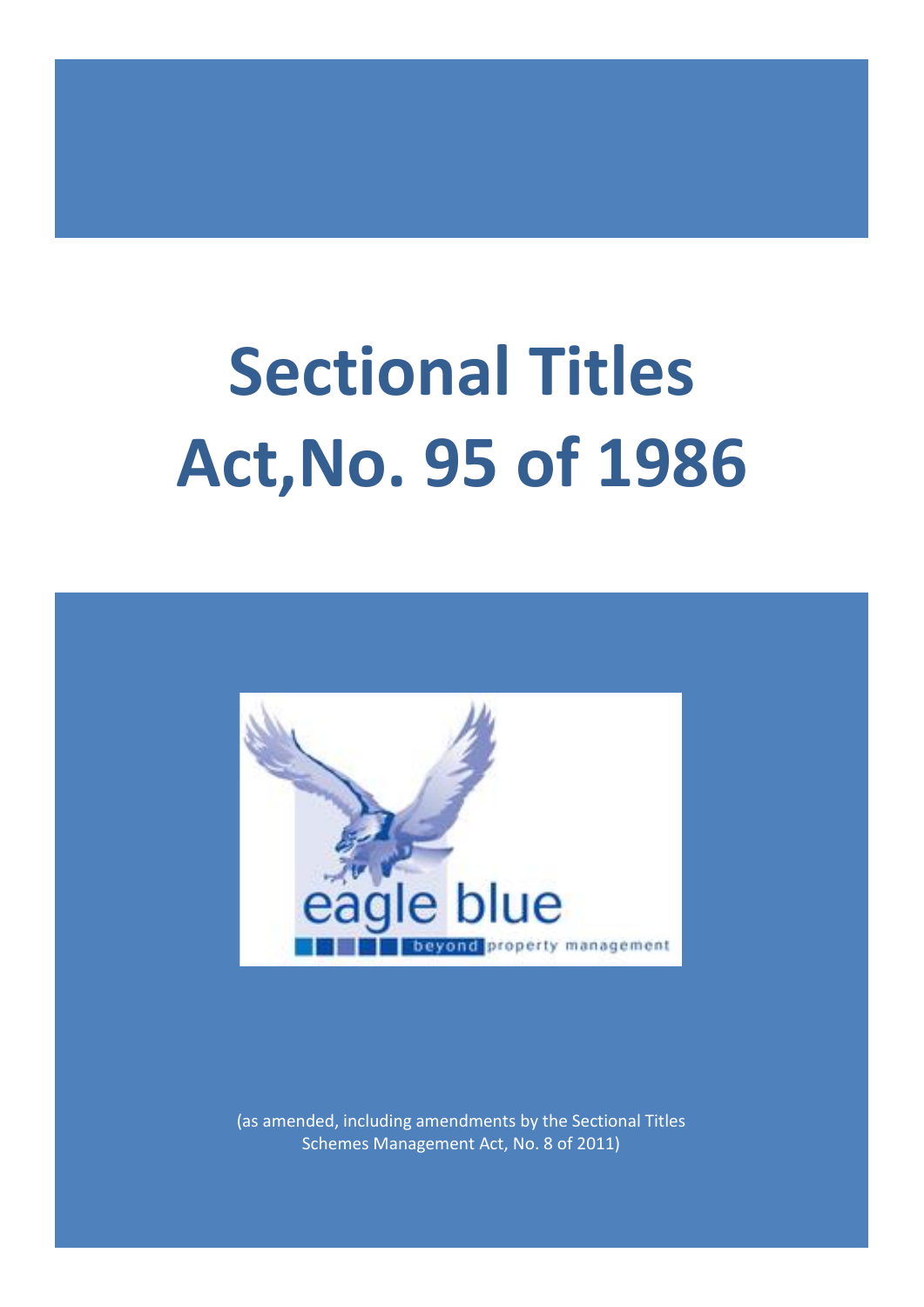## **CONTENTS**

### SECTIONAL TITLES ACT, 95 OF 1986

| SECTIONAL TITLES ACT, 95 OF 1986 |                                                                                                                                               |         |  |  |
|----------------------------------|-----------------------------------------------------------------------------------------------------------------------------------------------|---------|--|--|
| 1                                | Definitions                                                                                                                                   | $3 - 7$ |  |  |
|                                  | PART I - INTRODUCTORY PROVISIONS, SECTIONS 2-3                                                                                                |         |  |  |
| 2                                | Ownership and real rights in or over parts of buildings, and registration of title<br>to ownership or other real rights in or over such parts | 8       |  |  |
| 3                                | Application of Deeds Registries Act, reproduction of documents, and units<br>deemed to be land                                                | 8       |  |  |
|                                  | PART II - DEVELOPMENT SCHEMES, SECTIONAL PLANS AND SECTIONAL TITLE                                                                            |         |  |  |
|                                  | REGISTERS, SECTIONS 4-14                                                                                                                      |         |  |  |
| 4                                | Approval of development schemes                                                                                                               | 9       |  |  |
| 5                                | Manner of preparing draft sectional plans                                                                                                     | 10      |  |  |
| 6                                | Duties of land surveyors and architects and non-liability of State                                                                            | 11      |  |  |
| 7                                | Approval of draft sectional plans by Surveyor-General                                                                                         | 12      |  |  |
| 8                                | Improper conduct of land surveyors and architects                                                                                             | 13      |  |  |
| 9                                | Repealed                                                                                                                                      | 13      |  |  |
| 10                               | Sale by developers of certain units occupied by certain lessees                                                                               | 13      |  |  |
| 11                               | Applications for opening of sectional title registers                                                                                         | 16      |  |  |
| 12                               | Registration of sectional plans and opening of sectional title registers                                                                      | 17      |  |  |
| 13                               | Effect of registration of sectional plans                                                                                                     | 18      |  |  |
| 14                               | Amendment and cancellation of sectional plans                                                                                                 | 18      |  |  |

#### PART III - REGISTRATION AND COMMON PROPERTY, SECTIONS 15-19

| 15  | Preparation of deeds by conveyancer                                       | 20 |
|-----|---------------------------------------------------------------------------|----|
| 15A | Proof of certain facts in connection with deeds and documents by means of |    |
|     | Certain certificates                                                      | 20 |
| 15B | Registration of transfer of ownership and other rights                    | 21 |
| 16  | Ownership of common property                                              | 23 |
| 17  | Alienation and letting of common property                                 | 24 |
| 18  | Transfer of mortgaged unit, undivided share, common property or land, and |    |
|     | cession of mortgaged lease or real right                                  | 26 |
| 19  | Expropriation of common property or rights therein                        | 27 |

#### PART IV - SUBDIVISION, CONSOLIDATION AND EXTENSION OF SECTIONS, SECTIONS

| $20 - 24$ |                                                                      |     |
|-----------|----------------------------------------------------------------------|-----|
| 20        | Repealed                                                             | 27  |
| 21        | Approval of plan of subdivision or consolidation by Surveyor-General | 27  |
| 22        | Registration of subdivision of section                               | 28. |
| 23        | Registration of consolidation of sections                            | 29  |
| 24        | <b>Extension of sections</b>                                         | 30  |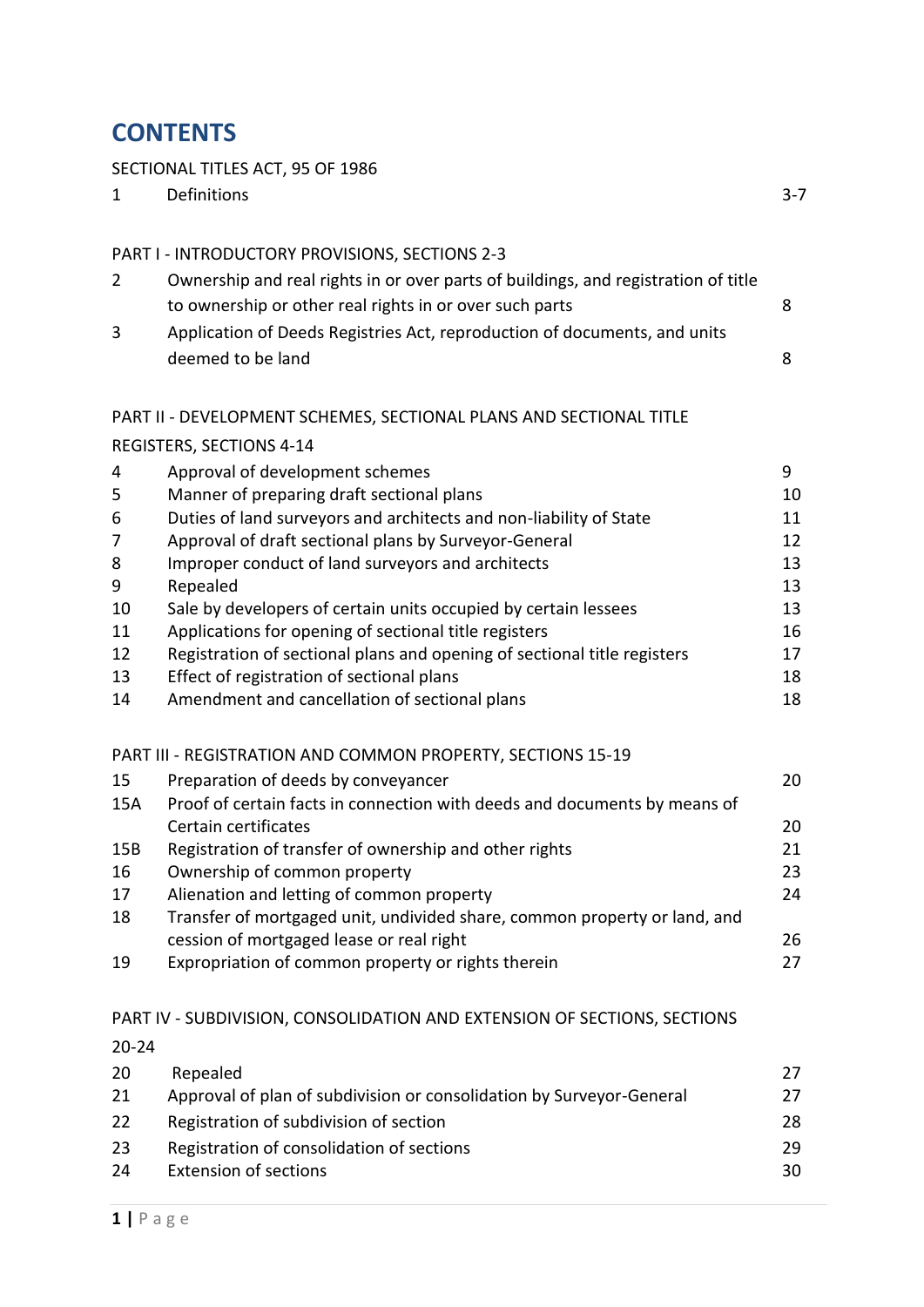|          | PART V - EXTENSION OF SCHEMES, SECTIONS 25-26                                                                  |    |
|----------|----------------------------------------------------------------------------------------------------------------|----|
| 25       | Extension of schemes by addition of sections and exclusive use areas or by                                     |    |
|          | Addition of exclusive use areas only                                                                           | 32 |
| 26       | Extension of schemes by addition of land to common property                                                    | 37 |
|          | PART VI - EXCLUSIVE USE OF COMMON PROPERTY AND SERVITUDES, SECTIONS 27-31                                      |    |
| 27       | Rights of exclusive use of parts of common property                                                            | 38 |
| 27A      | Repealed                                                                                                       | 40 |
| 28       | Implied servitudes                                                                                             | 41 |
| 29       | Creation of servitudes                                                                                         | 41 |
| 30       | Ancillary servitude rights                                                                                     | 42 |
| 31       | Deeds Registries Act and implied servitudes                                                                    | 42 |
|          | PART VII - PARTICIPATION QUOTAS AND DEVELOPERS, SECTIONS 32-34                                                 |    |
| 32       | Participation quotas                                                                                           | 42 |
| 33       | Sale or letting of sections                                                                                    | 43 |
| 34       | Shares of developers in buildings and land                                                                     | 43 |
|          | PART VIII - RULES AND BODIES CORPORATE, SECTIONS 35-43                                                         |    |
| 35       | Repealed                                                                                                       | 44 |
| 36       | Bodies corporate                                                                                               | 44 |
| 37       | to 43 Repealed                                                                                                 | 44 |
|          | PART IX - OWNERS, ADMINISTRATORS AND BUILDINGS, SECTIONS 44-51                                                 |    |
| 44       | to 48 Repealed                                                                                                 | 45 |
| 49       | Disposal on destruction of buildings                                                                           | 45 |
| 50       | Unencumbered sections destroyed by State or local authority                                                    | 46 |
| 51       | Repealed                                                                                                       | 46 |
|          | PART X - MISCELLANEOUS, SECTIONS 52-61                                                                         |    |
| 52       | Repealed                                                                                                       | 47 |
| 53       | Repealed                                                                                                       | 47 |
| 54       | Sectional titles regulation board                                                                              | 47 |
| 55       | Regulations                                                                                                    | 49 |
| 56       | Notice of applications to Court                                                                                | 50 |
| 57<br>58 | <b>Exemption from liability</b><br>Powers of Surveyor-General regarding sectional plans registered in terms of | 50 |
|          | Sectional Titles Act, 1971                                                                                     | 50 |
| 59       | Repeal of laws                                                                                                 | 50 |
| 60       | Savings and transitional provisions                                                                            | 50 |
| 60 A     | Further savings and transitional provisions                                                                    | 51 |
| 61       | Short title and commencement                                                                                   | 51 |
|          |                                                                                                                |    |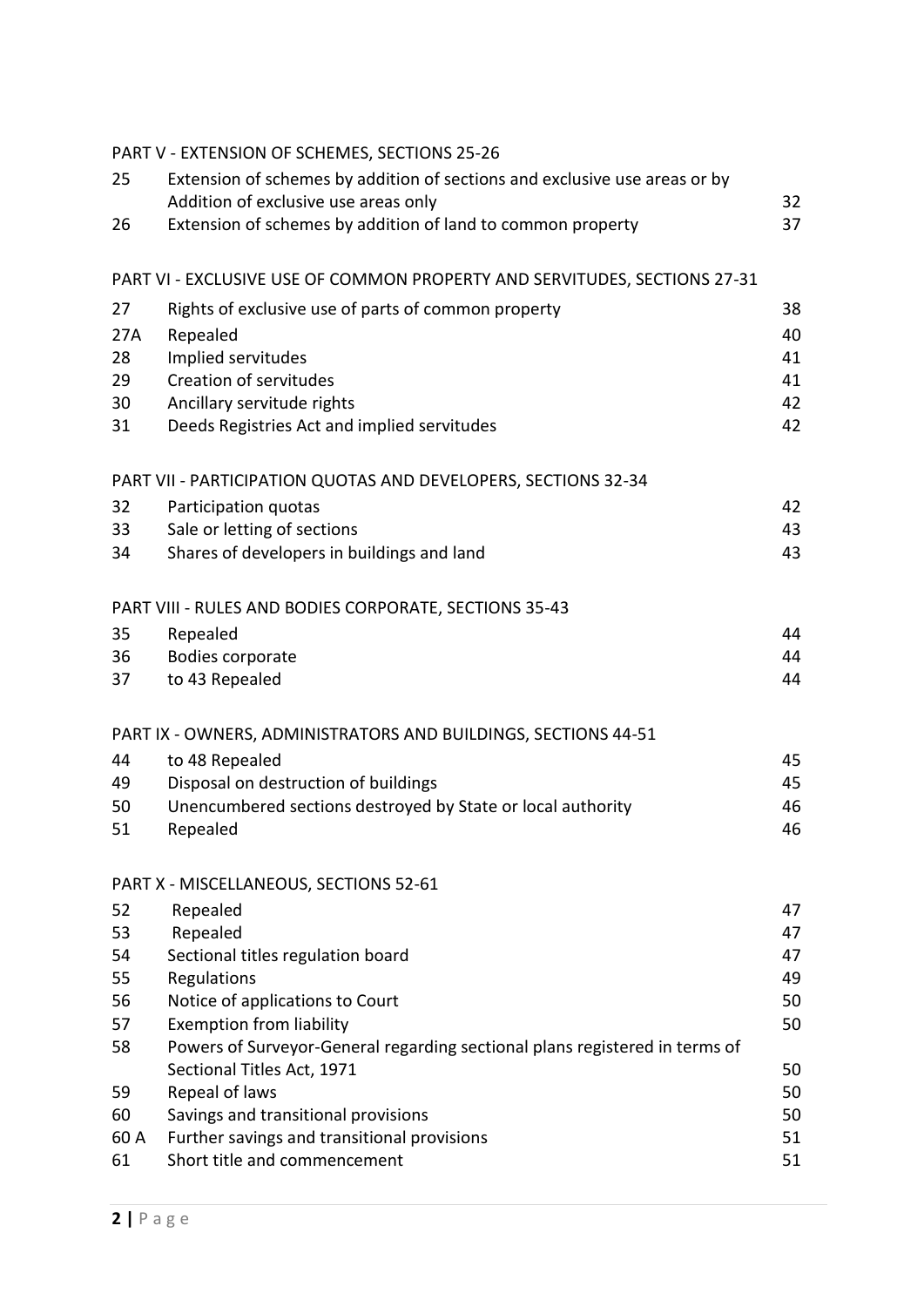## **Sectional Titles Act, 95 of 1986**

Date of Commencement: 1 June 1988

#### **ACT**

To provide for the division of buildings into sections and common property and for the acquisition of separate ownership in sections coupled with joint ownership in common property; the control of certain incidents attaching to separate ownership in sections and joint ownership in common property; the transfer of ownership of sections and the registration of sectional mortgage bonds over, and real rights in, sections; the conferring and registration of rights in, and the disposal of, common property; and the establishment of a sectional titles regulation board; and to provide for incidental matters.

#### **1) DEFINITIONS**

1. In this Act and the rules, unless the context otherwise indicates-

**'architect'** means a person registered as a professional architect in terms of section 8(1)(a)(i) of the Architectural Profession Act, 2000 (Act No. 44 of 2000), read with section 19 of that Act and who has met the requirements set out in section 5(2) of this Act;

**'body corporate'** means the body corporate as defined in the Sectional Titles Schemes Management Act;

**'building'** means a structure of a permanent nature erected or to be erected and which is shown on a sectional plan as part of a scheme;

**'chief ombud'** means the chief ombud as defined in the Community Schemes Ombud Service Act, 2011;

**'Chief Surveyor-General'** means the Chief Surveyor-General appointed in terms of section 2 of the Land Survey Act. 1997 (Act No. 8 of 1997);

**'common property'**, in relation to a scheme, means-

- a) the land included in the scheme;
- b) such parts of the building or buildings as are not included in a section; and
- c) land referred to in section 26;

**'conveyancer'** means a conveyancer as defined in the Deeds Registries Act;

**'Council'** means, in relation to architects, the South African Council for Architects established in terms of the Architects' Act, 1970 (Act 35 of 1970), and, in relation to land surveyors, the South African Council for Professional Land Surveyors and Technical Surveyors established in terms of the Professional Land Surveyors' and Technical Surveyors' Act, 1984 (Act 40 of 1984);

**'Court'** means the provincial or local division of the High Court having jurisdiction and, for the purposes of section 44, a magistrates' court having jurisdiction;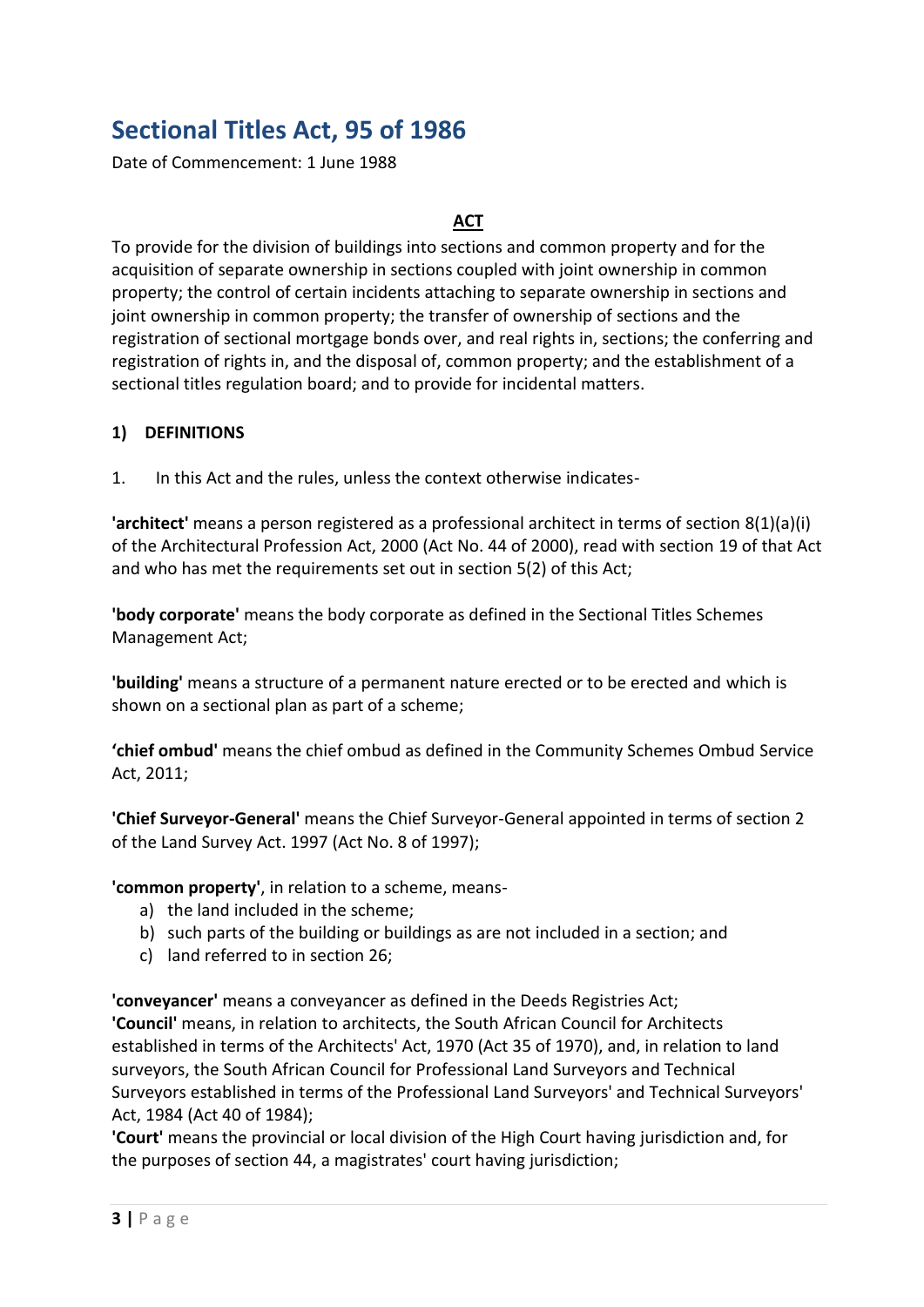**'Deeds Registries Act'** means the Deeds Registries Act, 1937 (Act 47 of 1937), and any regulation made there under;

**'deeds registry'** means a deeds registry as defined in the Deeds Registries Act;

**'developer'** means a person who is the registered owner of land, situated within the area of jurisdiction of a local authority, on which is situated or to be erected a building or buildings which he has divided or proposes to divide into two or more sections in terms of a scheme, or the holder of the right referred to in section 25 to extend a scheme, or his successor in title, and includes-

- a) for the purposes of sections 4, 10 and 15(3)(c), also the agent of any such person or his or her successor in title, or any other person acting on behalf of any of them; and
- b) for the purposes of rebuilding any building that is deemed to have been destroyed, as contemplated in 17 of the Sectional Titles Schemes Management Act, the body corporate concerned;

**'development scheme'** means a scheme in terms of which a building or buildings situated or to be erected on land within the area of jurisdiction of a local authority is or are, for the purposes of selling, letting or otherwise dealing therewith, to be divided into two or more sections, or as contemplated in the proviso to section 2 (a);

**'draft sectional plan'** means a sectional plan prepared in accordance with the provisions of section 5, but not yet approved by the Surveyor-General; and 'draft sectional plan of subdivision', 'draft sectional plan of consolidation' and 'draft sectional plan of extension' have a corresponding meaning;

**'exclusive use area'** means a part or parts of the common property for the exclusive use by the owner or owners of one or more sections;

**'land'** means the land comprised in a scheme as shown on a sectional plan;

**'land surveyor'** means a land surveyor as defined in section 1 of the Land Surveyor Act, 1997 (Act No. 8 of 1997), and who has met the requirements set out in terms of section 5(2) of this Act;

**'lease'** for the purposes of section 17(1) means a lease which-

- a) was entered into for a period of not less than ten years;
- b) was entered into for the natural life of the lessee or of any other person mentioned in the lease; or
- c) is renewable from time to time at the will of the lessee indefinitely or for periods
- d) which, together with the first period, amount in all to not less than 10 years;

**'local authority'** means a municipality contemplated in section 151 of the Constitution of the Republic of South Africa, 1996 (Act No. 108 of 1996), exercising jurisdiction in the area in which the land is situated;

**'Minister'** means the Minister of Rural Development and Land Reform.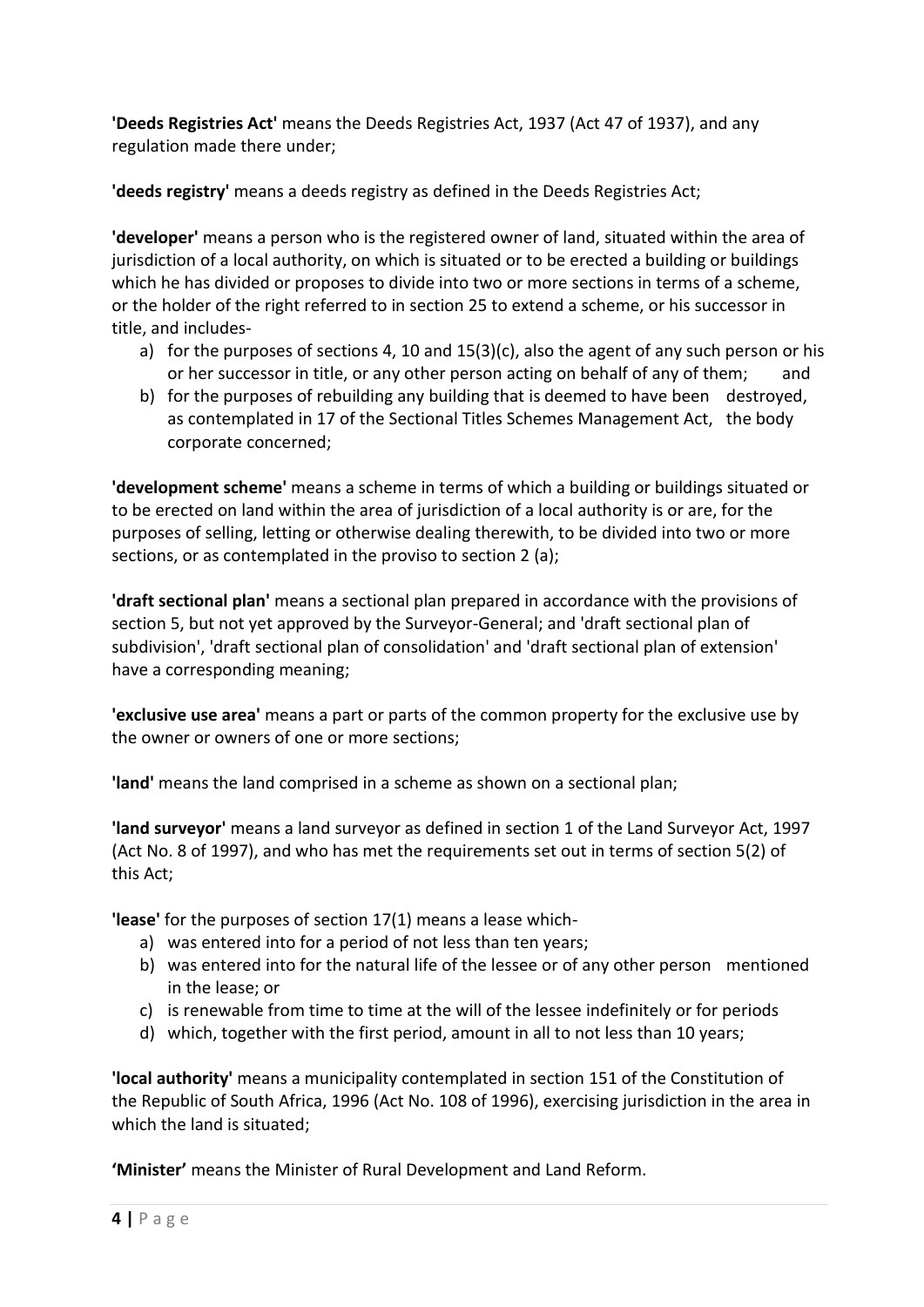**'notary public'** means a notary public as defined in the Deeds Registries Act;

**'operative town planning scheme'** means a town planning scheme map and accompanying town planning scheme clauses prepared in terms of any law;

**'owner'** means, in relation to

- a) immovable property, subject to paragraph (b), the person registered as owner or holder thereof and includes the trustee in an insolvent estate, the liquidator or a company or close corporation which is an owner, and the executor of an owner who has died, or the representative, recognised by law, of an owner who is a minor or of unsound mind or is otherwise under a disability, if such trustee, liquidator, executor or representative is acting within the scope of his or her authority;
- b) immovable property and real rights in immovable property-

(i) registered in the names of both spouses in a marriage in community of property, either one or both of the spouses; (ii) registered in the name of only one spouse and forming part of the joint estate of both spouses in a marriage in community of property, either one or

and 'ownership' have a corresponding meaning;

both of the spouses, and 'owned'

**'participation quota'**, in relation to a section or the owner of a section, means the percentage determined in accordance with the provisions of section 32 (1) or (2) in respect of that section for the purposes referred to in section 32 (3), and shown on a sectional plan in accordance with the provisions of section 5 (3) (g);

**'prescribed'** means prescribed by this Act or by regulation; **'quota'**, in relation to a section or the owner of a section, means the participation quota of that section;

**'registrable'** means capable of being registered in terms of the Deeds Registries Act;

**'registrar'** means a registrar of deeds as defined in the Deeds Registries Act;

**'regulation'** means a regulation made and in force under this Act;

**'rules'** means rules as defined in the Sectional Titles Schemes Management Act;

**'scheme'** means a development scheme;

**'section'** means a section shown as such on a sectional plan;

**'sectional mortgage bond'** means a mortgage bond hypothecating-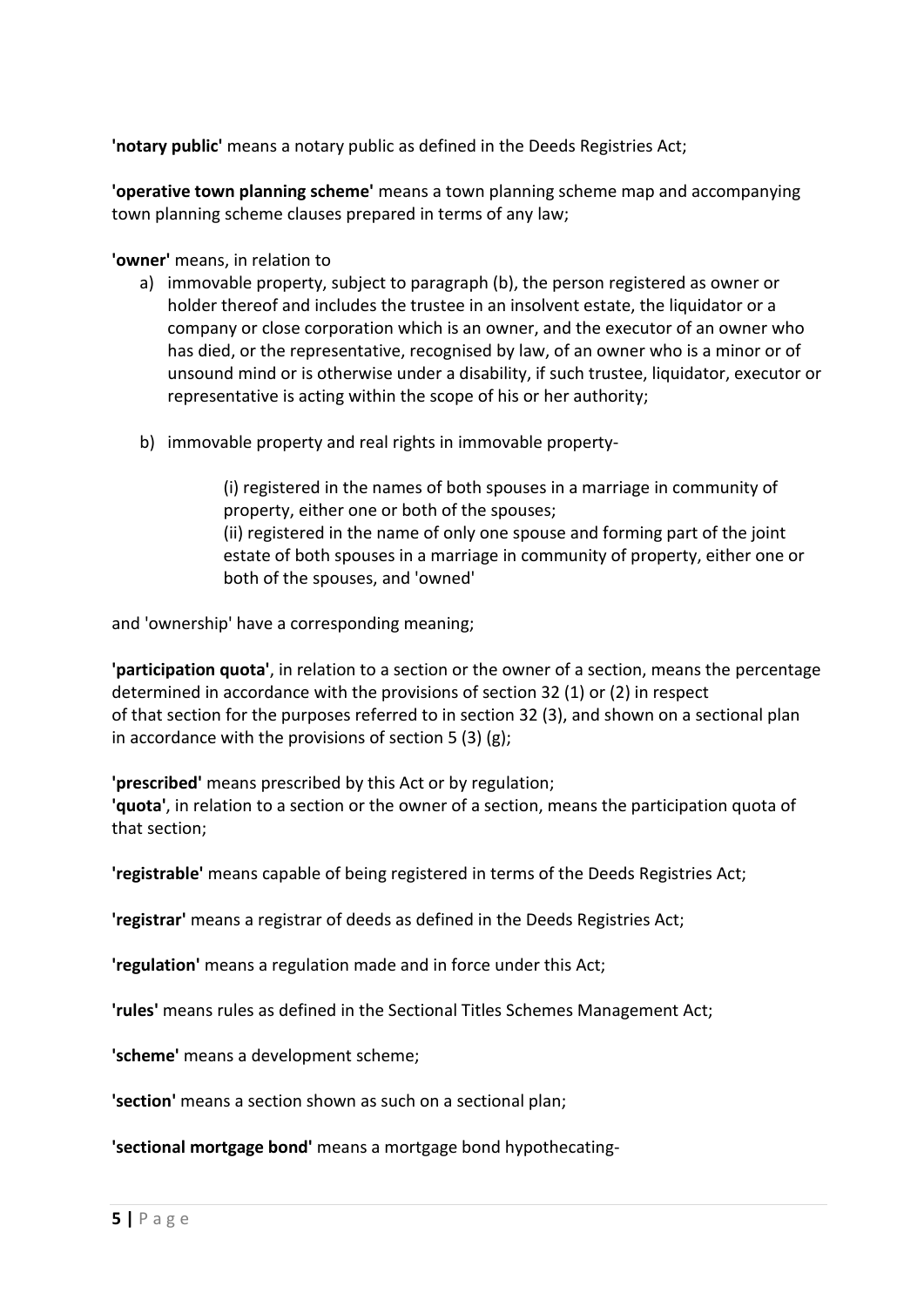(a) a unit or an exclusive use area, land or an undivided share in such unit, area or land held under a separate sectional title deed; or

(b) a registered lease or sub-lease of any such unit, exclusive use area or land or an undivided share in such unit, area or land, which when it was entered into, was for a period of not less than 10 years or for the natural life of the lessee or any other person mentioned in the lease, or which is renewable from time to time at the will of the lessee indefinitely or for periods which together with the first period amount in all to not less than 10 years; or

(c) any other registered real right in or over any such unit or undivided share in a unit or common property or the rights referred to in sections 25 and 27;

**'sectional plan'**, in relation to a scheme, means a plan approved by the Surveyor-General-

(a) which is described as a sectional plan;

(b) which shows the building or buildings and the land comprised in the scheme, as divided into two or more sections and common property; and

(c) which complies with the requirements of section 5, and includes a sectional plan of subdivision, consolidation or extension as provided for in this Act;

**'sectional title deed'** means a certificate of registered sectional title or a deed of transfer;

**'sectional title register'** means the register referred to in section 12 (1) (b), and includes any sectional plan registered under this Act, and a deeds registry's duplicate of any certificate of registered sectional title deemed to be incorporated in such register;

**'Sectional Titles Schemes Management Act'** means the Sectional Titles Schemes Management Act 2010;

**'special resolution'** means special resolution as defined in the Sectional Titles Schemes Management Act;

**'statutory plan'** means a land development objective prepared in terms of Chapter IV of the Development Facilitation Act, 1995 (Act No. 67 of 1995), an integrated development plan prepared in terms of section 10D (4) (b) or section 2 of Schedule 2A to the Local Government Transition Act, 1993 (Act No. 209 of 1993), or any other integrated plan, layout plan or package of plans in force in the area and which has or have been approved by a competent authority in terms of any law.

**'Surveyor-General'** means a Surveyor-General appointed in terms of section 5 of the Land Survey Act. 1997 (Act No. 8 of 1997);

**'this Act'** includes the regulations;

**'unanimous resolution'** means unanimous resolution as defined in the Sectional Titles Schemes Management Act;

**'undivided share in common property'**, in relation to an owner, means an undivided share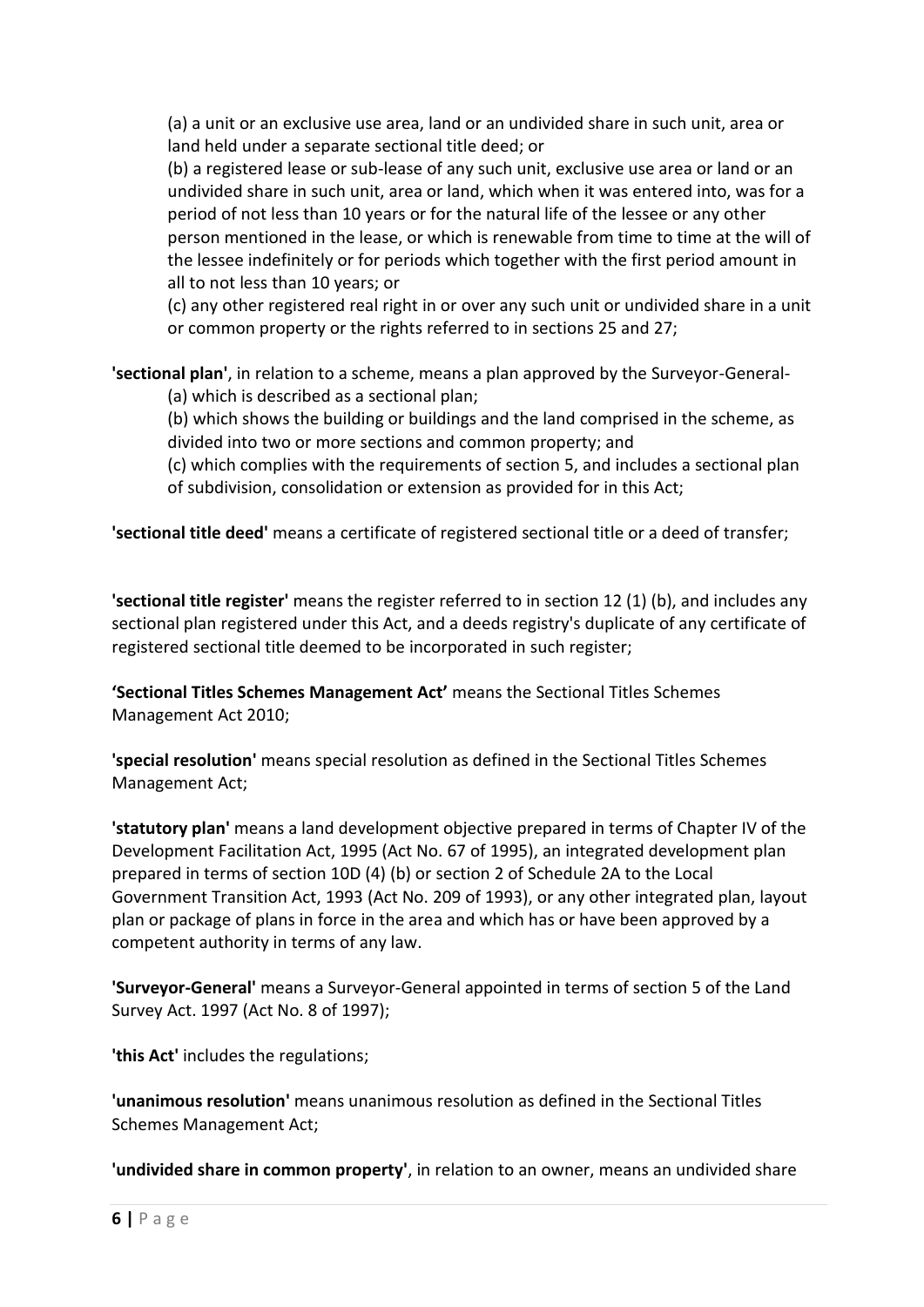of that owner in common property as determined in accordance with the quota of the section of which he is the owner and, in relation to a section, means an undivided share in common property apportioned to that section in accordance with the quota of the section;

**'unit'** means a section together with its undivided share in common property apportioned to that section in accordance with the quota of the section.

- *2. and 3. Repealed*
- 4. The Minister may by notice in the Gazette declare any institution or body established by or under the provisions of any other law and which exercises powers and performs duties which, in the opinion of the Minister, correspond with the powers and duties ordinarily exercised or performed by an institution or body referred to in the definition of 'local authority', to be a local authority for the purposes of this Act.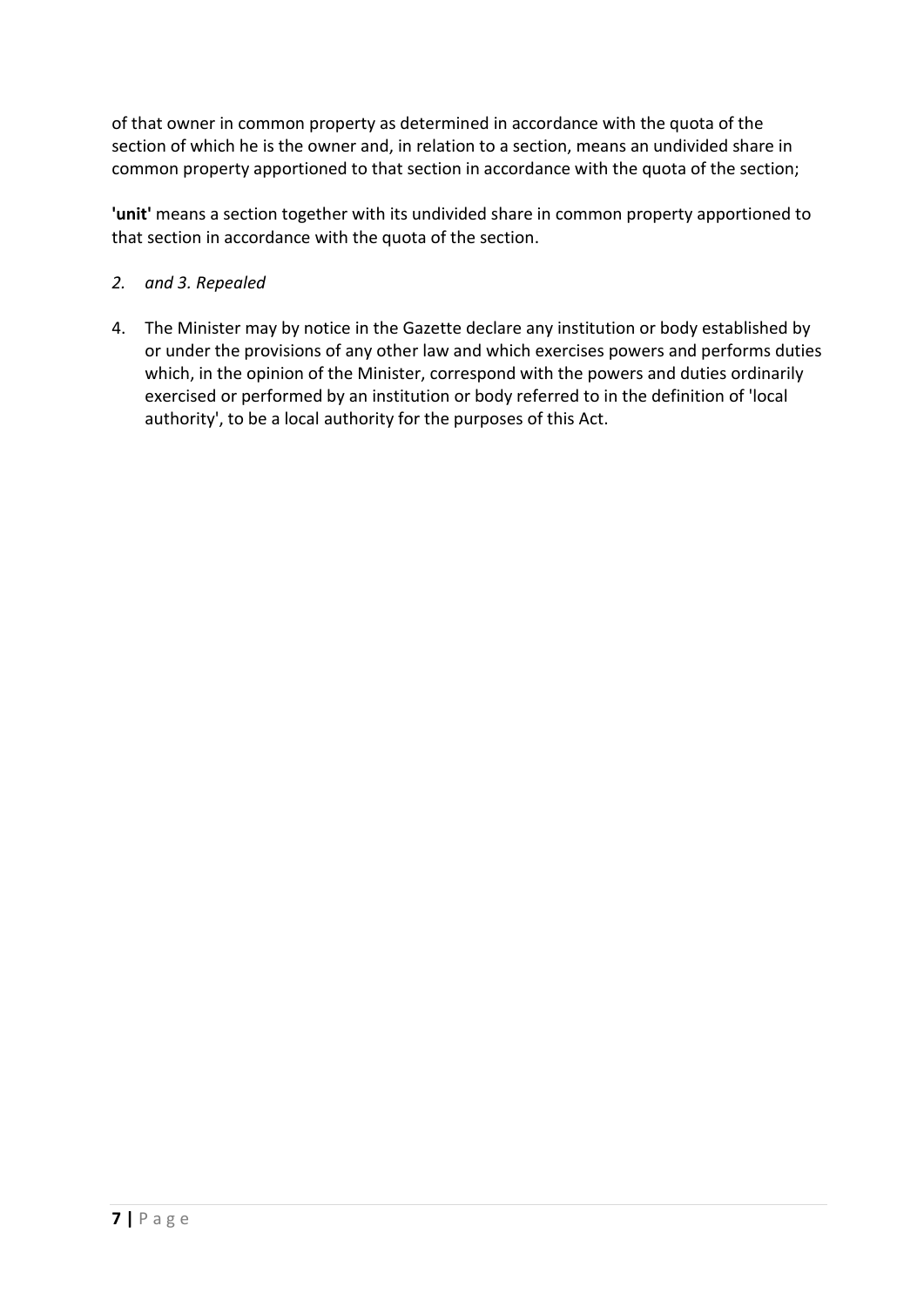## **PART I - Introductory Provisions, Sections 2-3**

#### **2) OWNERSHIP AND REAL RIGHTS IN OR OVER PARTS OF BUILDINGS, AND REGISTRATION OF TITLE TO OWNERSHIP OR OTHER REAL RIGHTS IN OR OVER SUCH PARTS**

Notwithstanding anything to the contrary in any law or the common law contained-

- a. a building or buildings comprised in a scheme and the land on which such building or buildings is or are situated, may be divided into sections and common property in accordance with the provisions of this Act: Provided that where a scheme comprises more than one building, any such building may, subject to section 5 (4), be so divided into a single section and common property;
- b. separate ownership in such sections or an undivided share therein may be acquired in accordance with the provisions of this Act;
- c. the owners of such sections shall own such common property in undivided shares in accordance with the provisions of this Act;
- d. any real right may be acquired in or over any such section or an undivided share therein or common property in accordance with the provisions of this Act; and
- e. a registrar may, in accordance with the provisions of this Act, register in a deeds registry a title deed whereby ownership in, or any lease of, or any other real right in or over, any such section or an undivided share therein or common property is acquired.

#### **3) APPLICATION OF DEEDS REGISTRIES ACT, REPRODUCTION OF DOCUMENTS, AND UNITS DEEMED TO BE LAND**

- 1. Save as is otherwise provided in this Act or any other law or the context otherwise indicates, the provisions of the Deeds Registries Act shall, in so far as such provisions can be so applied, apply *mutatis mutandis* in relation to all documents registered or filed or intended to be registered or filed in a deeds registry in terms of this Act.
- 2. The registrar concerned may reproduce or cause to be reproduced any document referred to in subsection (1) by means of microfilming or any other process which in his opinion accurately and durably reproduces any such document, and may preserve or cause to be preserved such reproduction in lieu of such document.
- 3. A reproduction referred to in subsection (2) shall, for the purposes of a deeds registry, be deemed to be the original document, and a copy obtained by means of such reproduction and which has been certified by the registrar as a true copy of such
- 4. reproduction, shall be admissible in evidence and shall have all the effects of the original document concerned.
- 5. A unit shall be deemed to be land.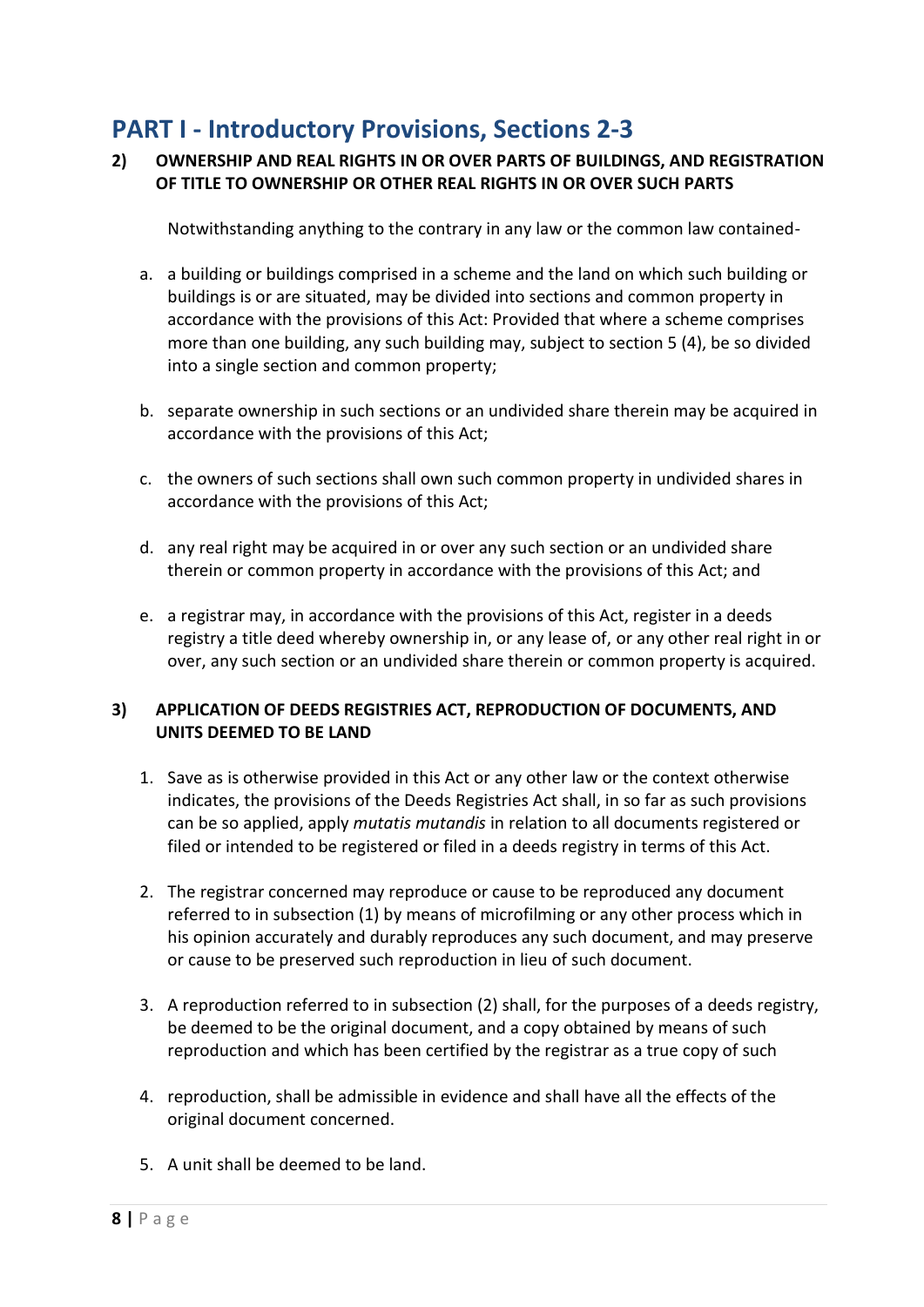# **PART II - Development Schemes, Sectional Plans and Sectional Title Registers, Sections 4-14**

#### **4) APPROVAL OF DEVELOPMENT SCHEMES**

- 1. A developer who intends to establish a scheme shall cause a draft sectional plan to be submitted to the Surveyor-General in terms of section 7;.
- 2. A scheme may relate to more than one building situated, to be erected or being in the process of erection on the same piece of land, or on more than one piece of land, whether contiguous or non-contiguous: Provided that the building or buildings to be divided into sections shall be situated only on one such piece of land or on two or more such contiguous pieces of land registered in the name of the same person and which have been notarially tied.
- 3. If a part of a building which is comprised in a proposed scheme and which after a division of the building will constitute a unit therein, is wholly or partially let for residential purposes, a developer shall not cause a draft sectional plan to be submitted as contemplated in subsection (1), unless-
- a. every lessee of a part which is so let for residential purposes
	- i. has been notified in writing by the developer, by letter delivered either personally or despatched by registered post, of a date, at least 14 days after the delivery or despatch of such letter, as the case may be, of a meeting of such lessees to be held in the building in question, or in another building within a reasonable distance from the first-mentioned building, within the area of jurisdiction of the local authority concerned, at which the developer intends to be available to provide the lessees with-
	- aa. such particulars of the relevant scheme as they may reasonably require from him or her; and
	- bb. the information regarding their rights as set out in section 10 of this Act; and
	- ii. has at the same time, with the notice referred to in subparagraph (i), been provided by the developer with a certificate containing the prescribed particulars in respect of the relevant building, and parts thereof or units therein, and of the relevant scheme; and
- b. a meeting contemplated in paragraph (a) (i) has been held and the developer has been available thereat to provide the particulars contemplated in the said paragraph, and has answered all reasonable questions put to the developer by the lessees present: Provided that a developer need not comply with this subsection if all such lessees have stated in writing that they are aware of their rights which shall also be set out in such statement and that they do not wish to purchase the proposed units which they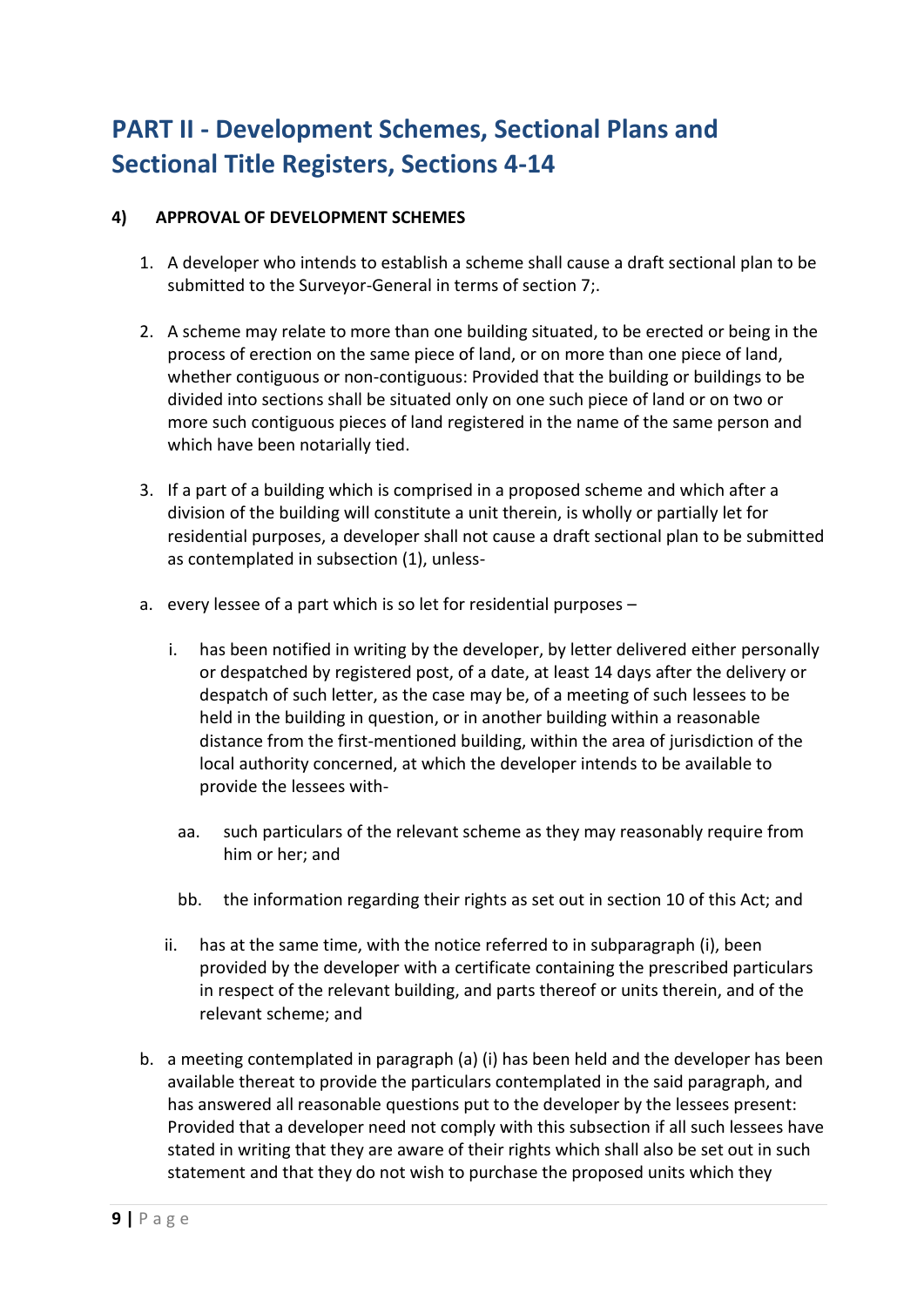occupy and a conveyancer has certified in writing that such statements have been received in respect of all the units in question; Provided further that a share block company applying for the approval of a development scheme need not comply with the requirements of this subsection if that share block company has, within a period of two years before such application, already complied with the requirements of section 11A of the Share Blocks Control Act, 1980 (Act 59 of 1980).

- 3. For the purposes of subsection (3) 'lessee' means a lessee who is a party to a lease entered into with the developer or any of his or her predecessors in title.
- 4. An architect or a land surveyor acting on behalf of a developer shall inspect the property, and, if-
- a. in regard to any matter other than the proposed use, the building to which the scheme relates does not comply with any operative town planning scheme, statutory plan or conditions subject to which a development was approved in terms of any law at the date of approval of the building plans;
- b. in regard to matters other than buildings, there is non-compliance with any applicable condition of any operative town planning scheme, statutory plan or conditions subject to which a development was approved in terms of any law;
- c. the building to which the scheme relates, has not been erected in accordance with any applicable building regulations or building by-laws in operation at the date of erection: apply to the local authority concerned for the condonation of such non-compliance and the local authority may condone such non-compliance by issuing a certificate to the applicant; Provided that no certificate shall be issued for condonation of noncompliance with a national building regulation regarding the strength and stability of any building unless a deviation has been permitted or an exemption has been granted in terms of section 18 (2) of the National Building Regulations and Building Standards Act, 1977 (Act No. 103 of 1977).

#### **5) MANNER OF PREPARING DRAFT SECTIONAL PLANS**

- 1. A draft sectional plan shall be prepared and signed by a land surveyor or an architect in accordance with the provisions of this Act, and the numerical and other data recorded thereon shall be within the prescribed limits of accuracy: Provided that the part of a draft sectional plan referred to in subsection (3) (a), and any delineation of an exclusive use area of which the boundaries are not represented by physical features of a permanent nature, shall be prepared by a land surveyor and signed by him.
- 2. A draft sectional plan which has been prepared by a land surveyor or architect who has been required by the Chief Surveyor-General to sit for a prescribed examination in connection with the preparation of draft sectional plans, and which has been submitted to the Surveyor-General as required by section 7, shall not be accepted by the Surveyor- General unless the land surveyor or architect concerned has passed such examination.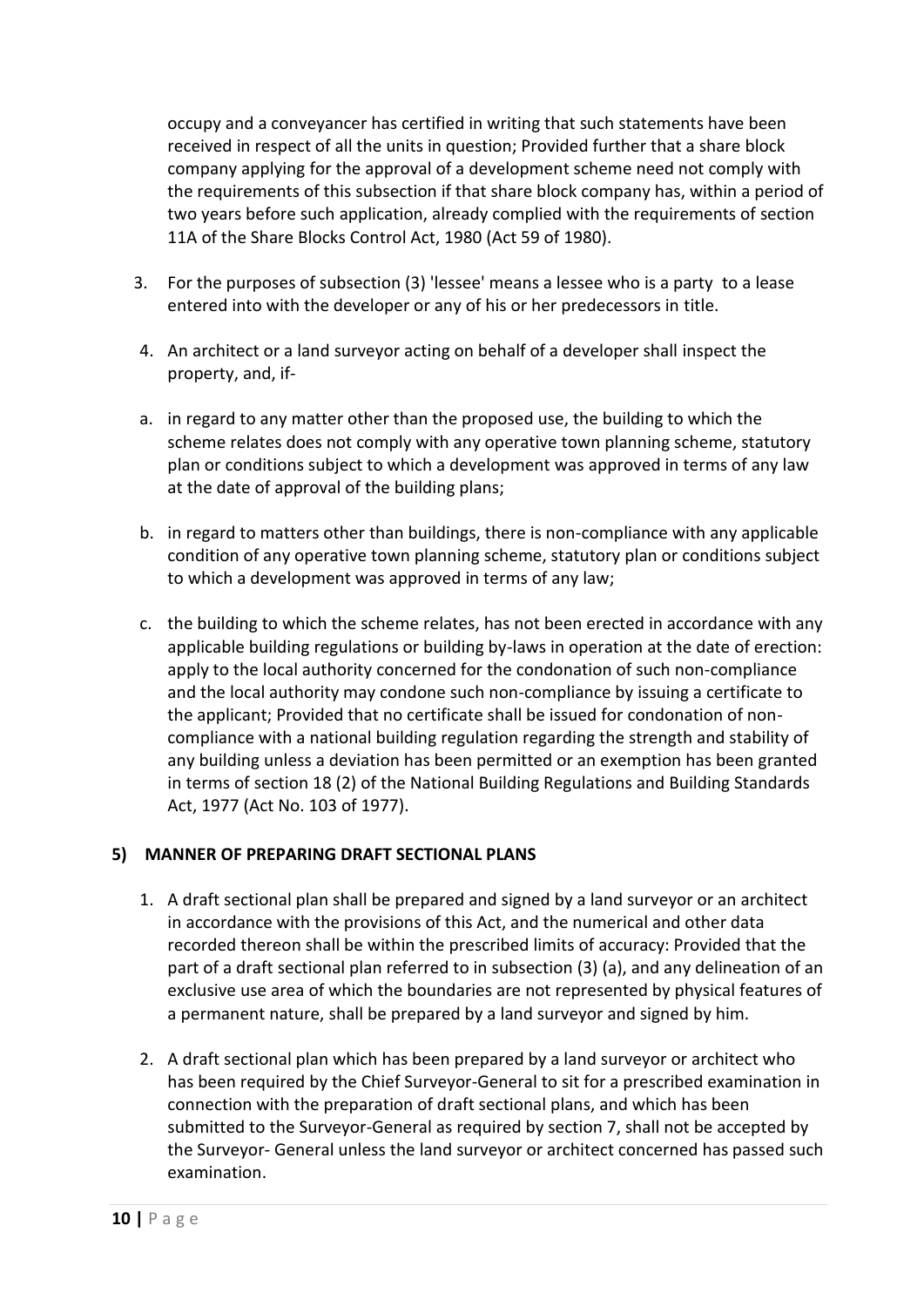- 3. A draft sectional plan shall-
- a. delineate the boundaries of the land in accordance with the relevant diagram or general plan and the location of the relevant building or buildings in relation thereto: Provided that any error in such diagram or general plan in regard to the boundaries of the land shall be rectified in terms of the Land Survey Act, 1997 (Act 8 of 1997), prior to the preparation of the sectional plan: Provided further that if the Surveyor-General does not require rectification of such diagram or general plan, the land surveyor shall record his own dimensions on that part of the draft sectional plan referred to in this paragraph;
- b. indicate the name of the scheme;
- c. include a plan to scale of each storey in the building or buildings shown thereon;
- d. subject to subsections (4) and (5), define the boundaries of each section in the building or buildings, and distinguish each section by a number;
- e. show the floor area to the median line of the boundary walls of each section, correct to the nearest square metre, and the total of the floor areas of all the sections;
- f. delineate in the prescribed manner any exclusive use area;
- g. have endorsed upon or annexed to it a schedule specifying the quota of each section in accordance with section 32 (1) or (2) and the total of the quotas of all sections shown thereon; and
- h. be drawn in such manner and contain such other particulars as may be prescribed.

#### **6) DUTIES OF LAND SURVEYORS AND ARCHITECTS AND NON-LIABILITY OF STATE**

- 1. A land surveyor or architect preparing a draft sectional plan shall prepare the draft sectional plan from an actual measurement undertaken by him or under his direction in such manner as well ensure accurate results, and in accordance with this Act.
- 2. Neither the State nor any officer or employee in the service of the State shall be liable for any defective measurement or work appertaining thereto performed by any land surveyor or architect, notwithstanding the fact that the sectional plan relating to such measurement or work has been approved by the Surveyor-General.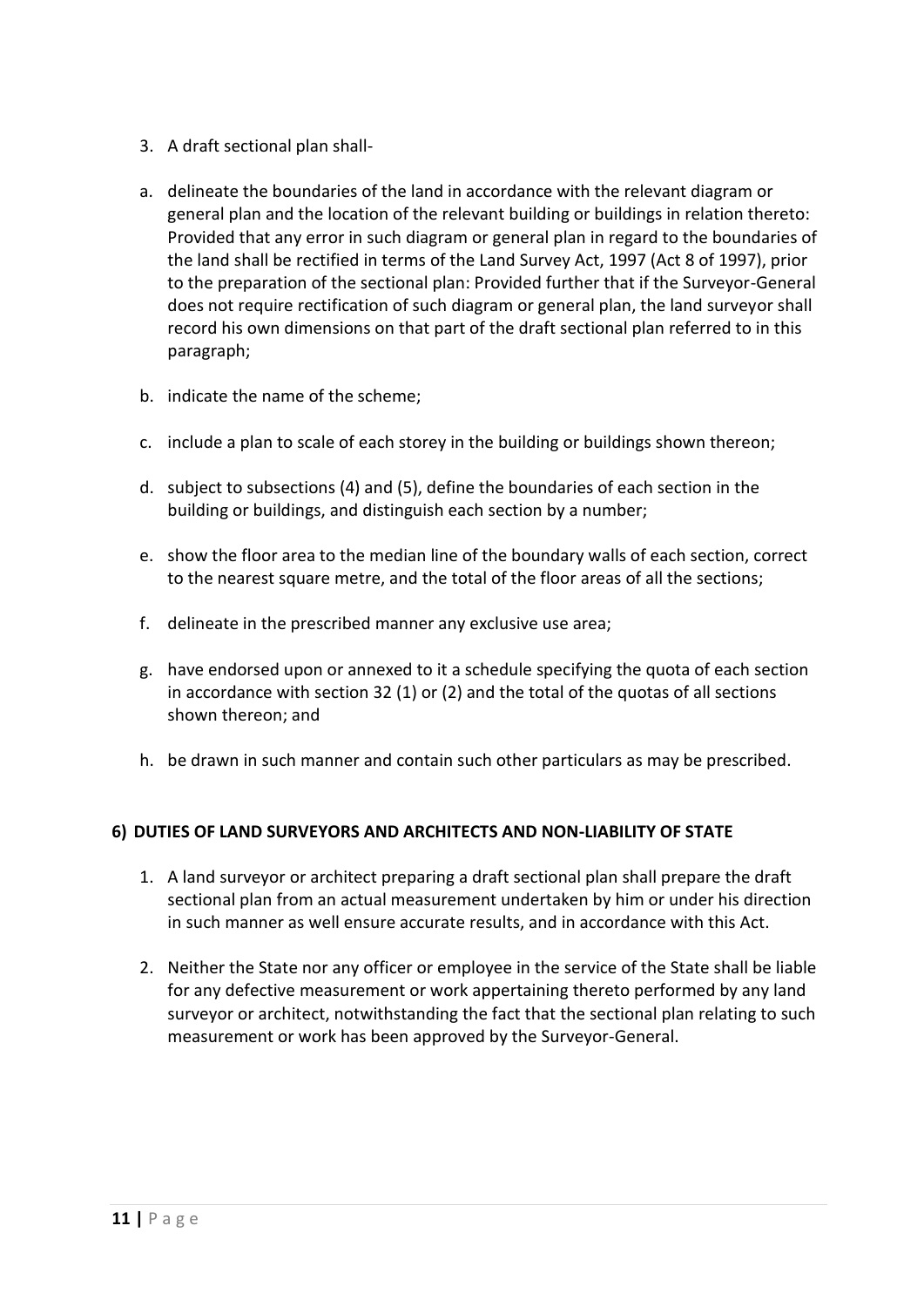#### **7) APPROVAL OF DRAFT SECTIONAL PLANS BY SURVEYOR-GENERAL**

- 1. When a draft sectional plan is submitted in terms of section 4, the land surveyor or architect concerned shall on behalf of the developer submit to the Surveyor-General, for his or her approval, the prescribed number of copies of the draft sectional plan.
- 2. The submission of the draft sectional plan to the Surveyor-General shall be accompanied by-
- a. a certificate issued by an architect or a land surveyor stating that the proposed division into sections and common property is not contrary to any operative town planning scheme, statutory plan or conditions subject to which a development was approved in terms of any law that may affect the development;
- b. where applicable, a certificate issued by a local authority in terms of section 4(5);
- c. repealed;
- d. *repealed;*
- e. if section 4(3) applies to the scheme
	- i. an affidavit by the developer stating that that section has been complied with;
	- ii. a copy of the notice referred to in section 4(3)(a)(I) and the certificate referred to in section 4(3)(a)(ii); and
	- iii. where applicable, a certificate from a conveyancer in terms of the proviso to section 4(3);
- f. if section 4(3) does not apply to the scheme, an affidavit by the developer to that effect.
- 2. A) The Surveyor-General shall not be responsible for investigating the correctness or accuracy of any document submitted to him or her in terms of subsection (2) or section 21, 24 or 25.
- 3. The manner of submission of the draft sectional plan and of all other documents to the Surveyor- General, shall be as prescribed.
- 4. A Surveyor-General shall not approve a draft sectional plan, unless the applicable documents have been submitted to him or her in terms of subsection (2) and such plan has been prepared in accordance with this Act.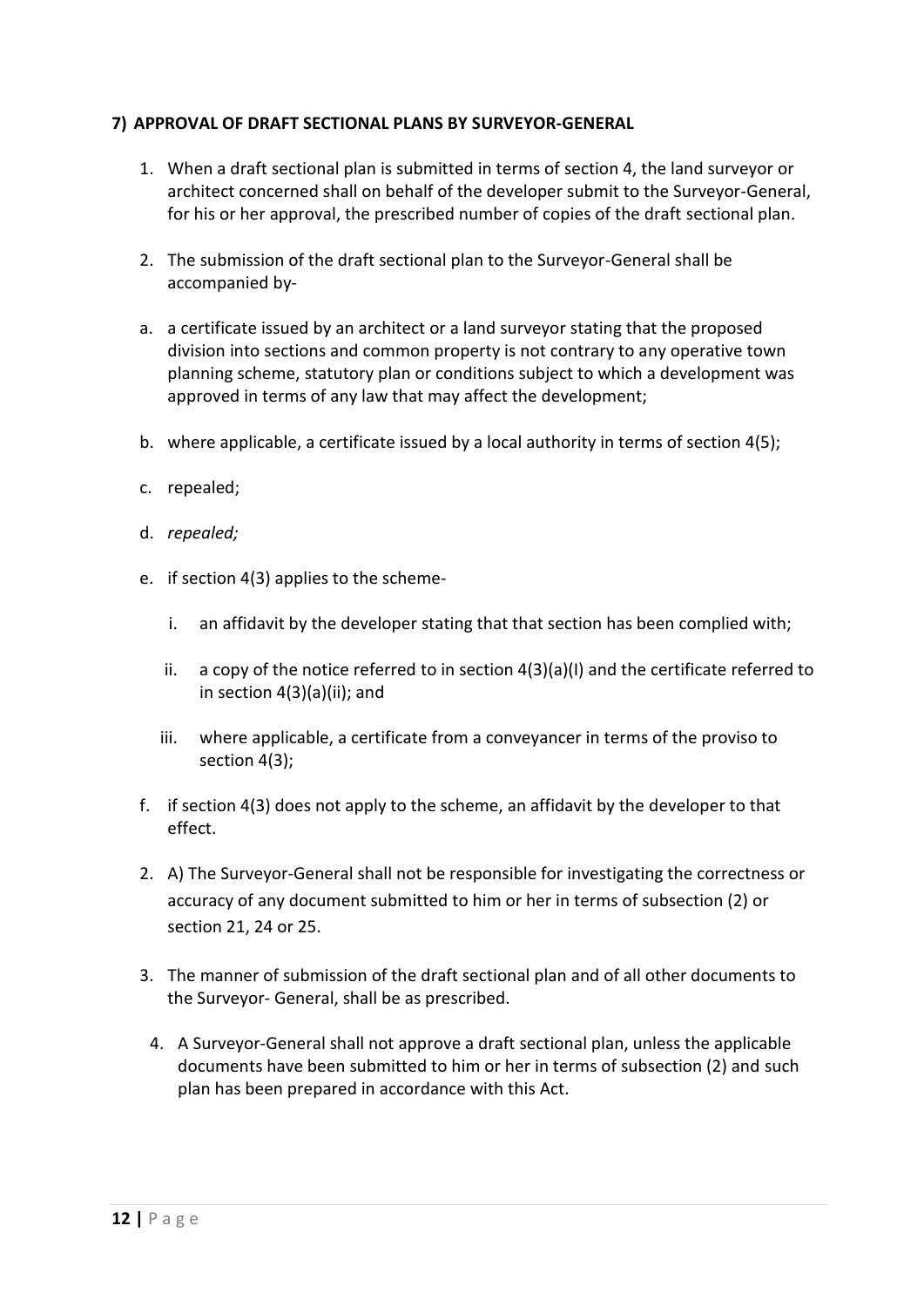#### **8) IMPROPER CONDUCT OF LAND SURVEYORS AND ARCHITECTS**

A land surveyor or architect shall for the purposes of the Professional Land Surveyors' and Technical Surveyors' Act, 1984 (Act 40 of 1984), and the Architects' Act, 1970 (Act 35 of 1970), as the case may be, be guilty of improper conduct, if he-

- a. signs, except as provided in such circumstances as may be prescribed, a draft sectional plan, a sectional plan or any other plan referred to in this Act, required in connection with the registration thereof, and in respect of which he or she has not carried out or supervised the measurements, and has not carefully examined and satisfied himself or herself of the correctness of the entries in any records and of the calculations in connection therewith which may have been made by any other person;
- b. signs any defective plan knowing it to be defective;
- c. repeatedly performs defective sectional title surveys in respect of which adequate checks have not been applied;
- d. makes an entry in a field record, a copy of a field record or other document which purports to have been derived from actual measurement in the field, when it was in fact not so derived;
- e. supplies erroneous information to the Surveyor-General in connection with any scheme, knowing it to be erroneous;
- f. carries out his duties in terms of this Act in a manner which the Chief Surveyor-General finds after investigation to be incompetent or unsatisfactory; or
- g. contravenes a provision of this Act or fails to comply therewith,

and in the case of land surveyors, the Director General: Land Affairs or in the case or architects, the Director General: Public Works, or any other official authorized thereto by the Director-General concerned, may refer a complaint in this regard to the relevant Council for investigation and the taking of such steps as the Council may deem fit.

#### **9) REPEALED**

#### **10) SALE BY DEVELOPERS OF CERTAIN UNITS OCCUPIED BY CERTAIN LESSEES**

- 1. A developer shall, subject to subsection (5), not offer for sale or sell any unit in that building which is occupied by a lessee who was entitled to be notified in terms of section 4 (3) (a) (i), to any person other than such lessee, unless the developer has, by letter delivered either personally or by registered post, offered the unit for sale to the lessee and the lessee has refused the offer within a period of 90 days.
- 2. If a lessee refuses an offer referred to in subsection (1) within the applicable period mentioned therein, or has at the expiration of such applicable period not accepted the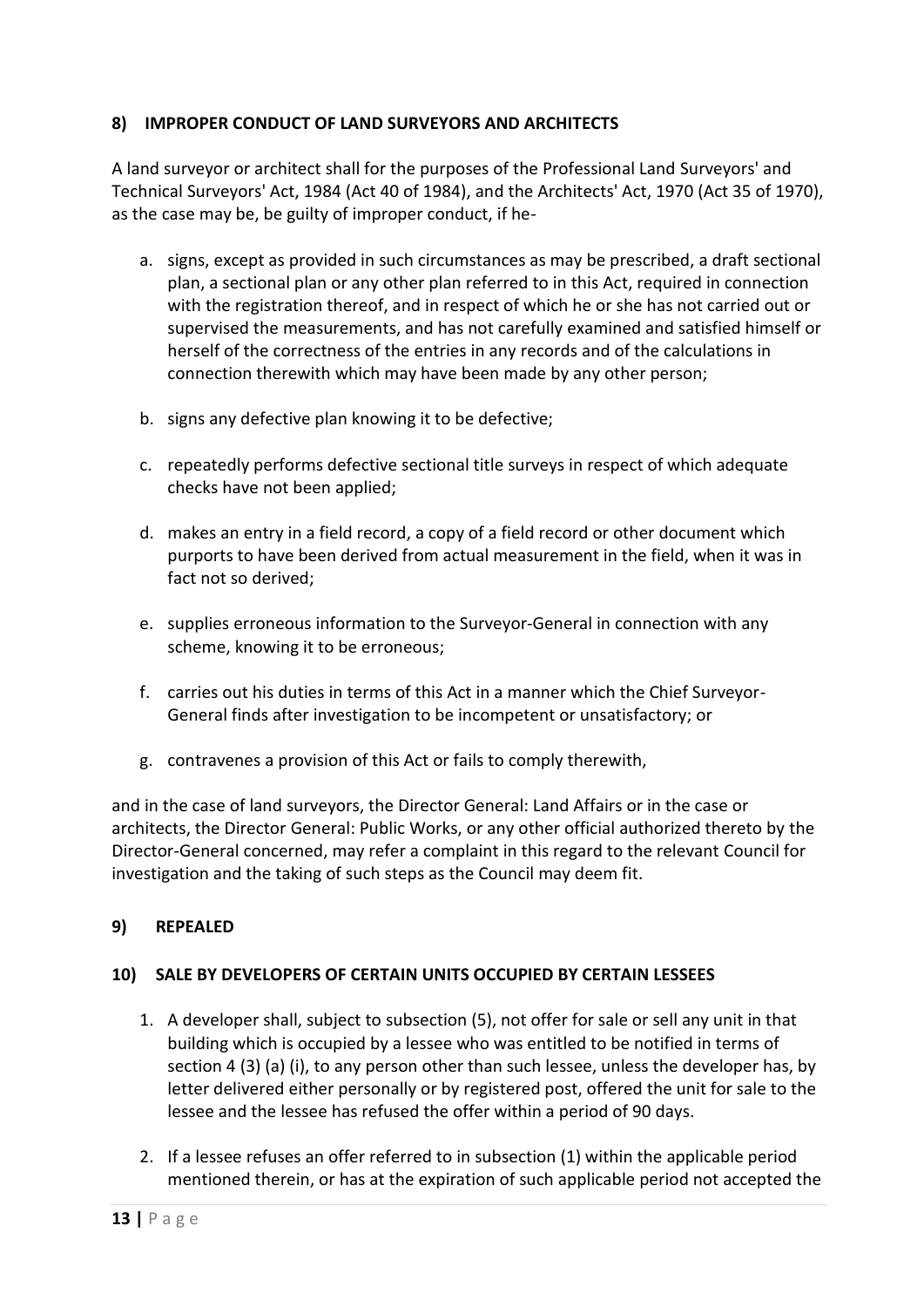offer, the developer shall not, within a period of 180 days from the date on which the lessee has refused the offer, or on which such applicable period has expired, as the case may be, offer for sale or sell the relevant unit to any person other than the lessee concerned at a price lower than the price at which it was offered for sale in terms of subsection (1) to the lessee, unless the developer has again offered the unit at that lower price for sale to the lessee and he has refused the offer within a period of 60 days from the date thereof, or has on the expiration of that period not accepted the offer.

- 3. A developer
- a. shall as from the date on which a lessee has been notified in terms of section 4(3)(a)(i) by the developer of the meeting referred to in that section
	- i. subject to subparagraph (ii), as long as the lessee continues to occupy the relevant unit and to comply with the conditions of the relevant lease; or
	- ii. after the unit has been offered for sale in accordance with subsection (1) to the lessee and the lessee has refused the offer or the relevant period referred to in subsection (1) has expired, as the case may be, until the date of expiry of the applicable period of 180 days referred to in subsection (2) or, where applicable, the period of 60 days referred to in the last-mentioned subsection, whichever date occurs last,

not require the lessee concerned to vacate the unit unless the lessee has been guilty of nonpayment of rent, or has inflicted material damage to the unit, or has been guilty of conduct which is a nuisance to occupiers of other units in the building concerned; and

b. shall in any case contemplated in paragraph (a) (ii), until the date of expiry of the applicable period of 180 days mentioned therein or, where applicable, the period of 60 days mentioned in that paragraph, whichever date occurs last, not require or permit the lessee to pay an amount of rent higher than the amount which was payable by the lessee on the date contemplated in subsection (1) on which the lessee refused the offer referred to in that subsection, or on which the relevant period referred to in that subsection expired, as the case may be:

Provided that the foregoing provisions of this subsection shall not derogate from any applicable provision of the Rent Control Act, 1976 (Act 80 of 1976).

4. If any unit referred to in subsection (1) is controlled premises as contemplated therein and the lessee is 65 years old or older and his monthly income does not exceed the maximum amount of income from time to time mentioned in any proclamation issued under section 52 (1) of the Rent Control Act, 1976 (Act 80 of 1976), for lessees of premises in respect of which rent control is in terms of that section established by such proclamation, such unit may as long as such lessee continues to occupy the unit and his income does not exceed such maximum amount, only be offered for sale or sold to that lessee or in the case of any other person only be offered for sale or sold to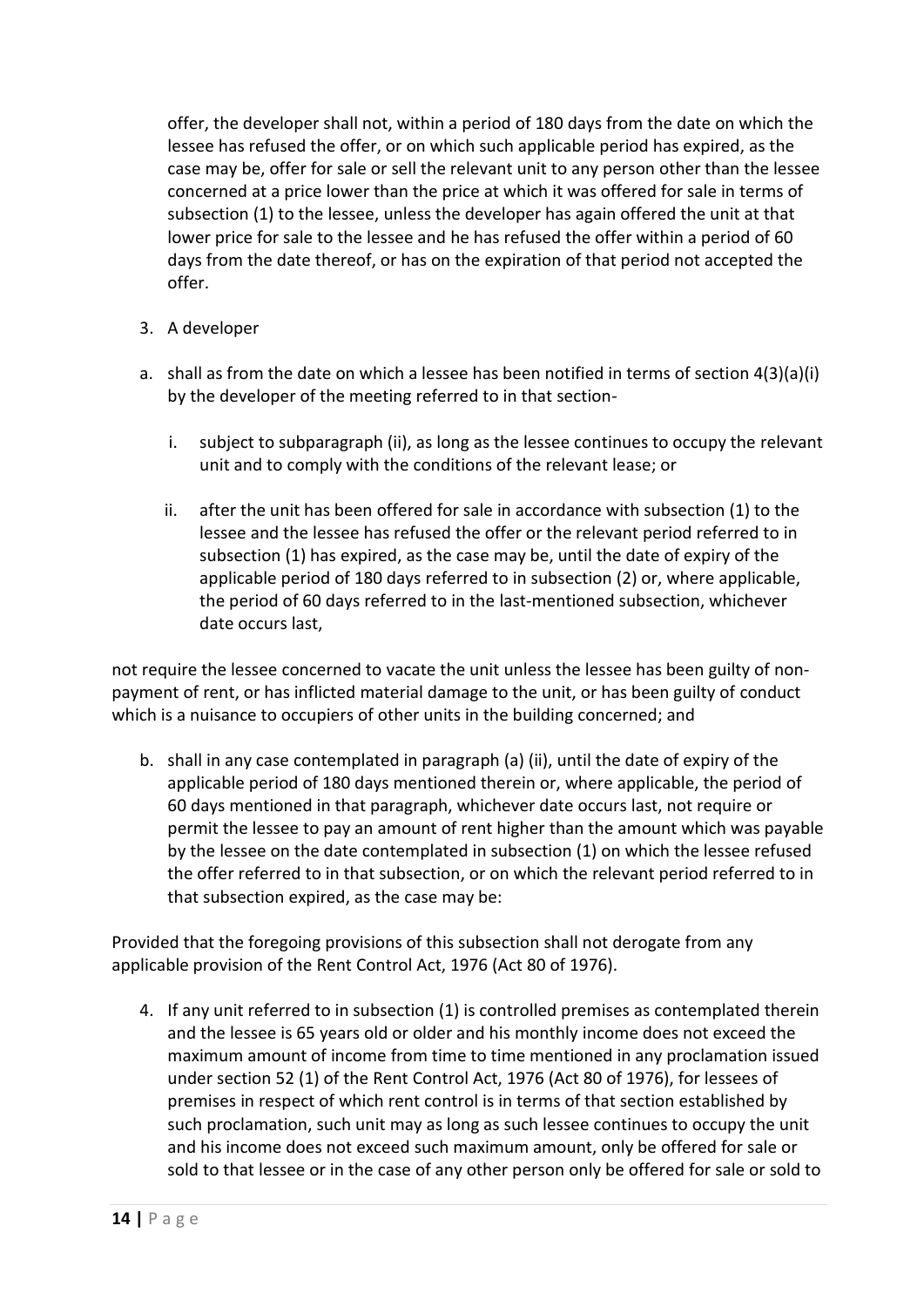that person subject to the provisions of subsection (1) and the right of that lessee to continue to occupy that unit for as long as his income does not exceed such maximum amount.

- 5.
- a. Any contract of purchase and sale concluded contrary to the provisions of subsection (1), (2) or (4) shall be void,
- b. A developer or any person who has performed partially or fully in terms of a contract which is void by virtue of this subsection shall have a claim against the other party to the extent of such performance.
- c. A developer may in addition claim from any such person
	- i. reasonable compensation for the use which the person may have had of the building and land in question or any part thereof; and
	- ii. compensation for any damage caused to that building or land or any part thereof by the person, or any other person for whose acts or omissions such person is delictually liable;
- d. A person to whom an option has been granted or a purchaser may in addition claim from the developer
	- i. reasonable compensation for any expenses incurred by him or her with or without the authority of the developer for the preservation of the building or land, or part thereof, or in respect of any improvements which enhance the market value thereof and which were effected by him or her with the express or implied consent of the developer, and
	- ii. compensation for any damage or loss suffered by him or her which he or she would otherwise have been entitled to claim from the devloper on the ground of breach of contract had the contract not been void and had the developer failed to effect any transfer in accordance with the contract.
- 6. A developer who-
- a. commits an act which, were it not for the provisions of subsection (5), would have constituted the sale of a unit contrary to any provision of subsection (1), (2) or (4); or
- b. contravenes any provision of subsection (3),

shall be guilty of an offence, and liable on conviction to a fine not exceeding R2 000 or to imprisonment for a period not exceeding twelve months or to both such fine and such imprisonment.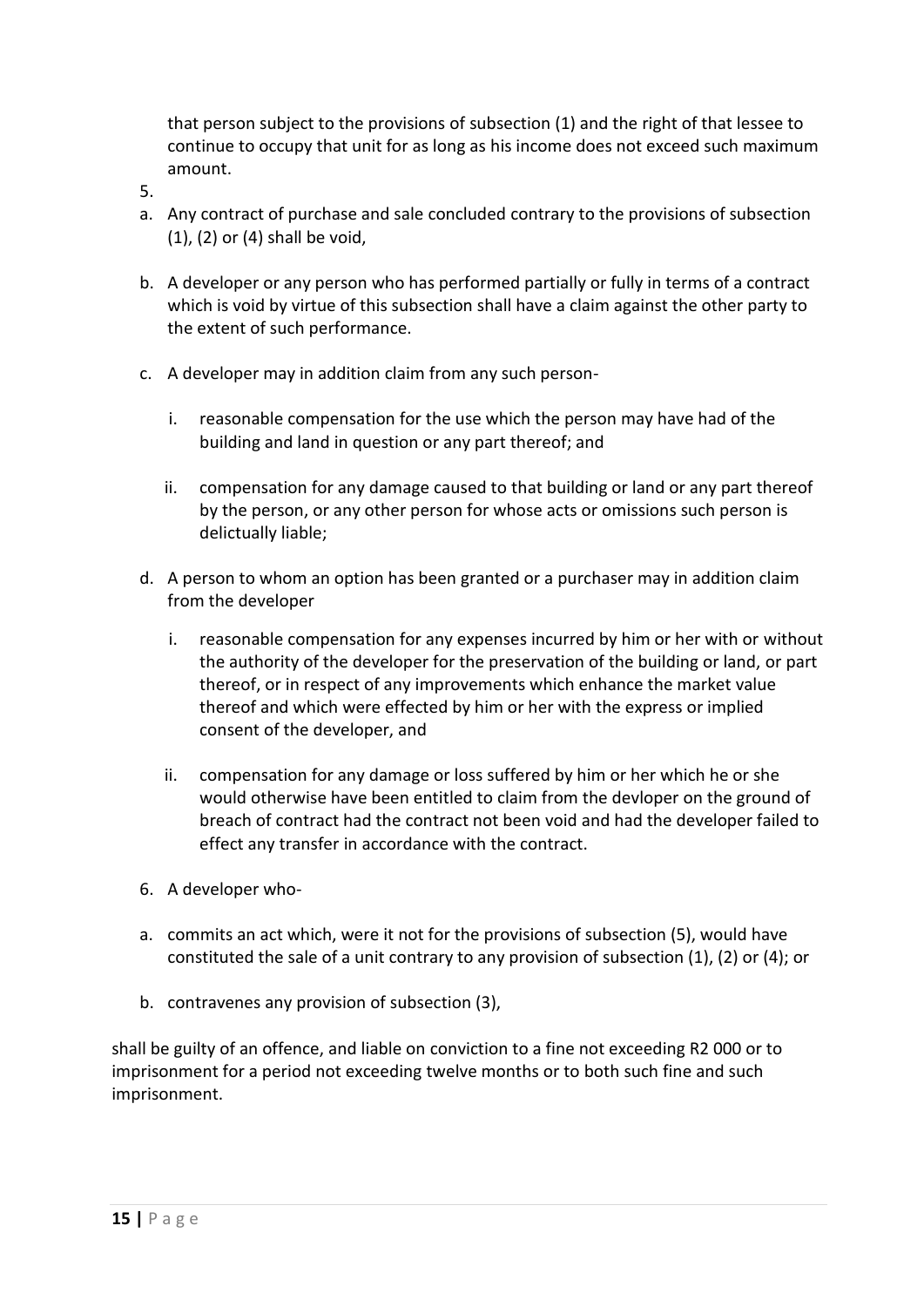#### **11) APPLICATIONS FOR OPENING OF SECTIONAL TITLE REGISTERS**

- 1. A developer may, after approval of a draft sectional plan by the Surveyor-General, apply to the registrar in charge of the deeds registry in which the land comprised in the scheme is registered, for the opening of a sectional title register in respect of the land and building or buildings in question, and for the registration of the sectional plan.
- 2. When making application for the opening of a sectional title register and the registration of a sectional plan, a developer may in the schedule referred to in subsection (3) (b) impose registrable conditions.
- 3. An application in terms of subsection (1) shall be accompanied by-
- a. two copies of the sectional plan;
- b. a schedule certified by a conveyancer setting out the servitudes and conditions of title burdening or benefiting the land and the other registrable conditions imposed by the developer in terms of subsection (2), as well as such other particulars as may be prescribed;
- c. the title deed of the land in question;
- d. any mortgage bond to which the land may be subject, together with the consent of the mortgagee to the opening of the sectional title register and to the endorsement of such bond to the effect that it attaches to
	- i. the sections and common property shown on the sectional plan;
	- ii. the certificate or certificates of real right in respect of a right reserved in terms of section 25 (1); and
	- iii. the certificate or certificates of real right in respect of a right of exclusive use as contemplated in section 27 (1);

Provided that where a bond is registered against one or more pieces of land shown on the sectional plan, all the land shown on the sectional plan may, upon written application by the developer and with the written consent of the mortgagee, be substituted for the land originally mortgaged under the bond and if different pieces of land shown on the sectional plan are mortgaged under different bonds, the sectional plan may not be registered unless the bonds are cancelled;

e. a certificate by the Chief Ombud stating that the rules contemplated in section 10 of the Sectional Titles Schemes Management Act have been approved;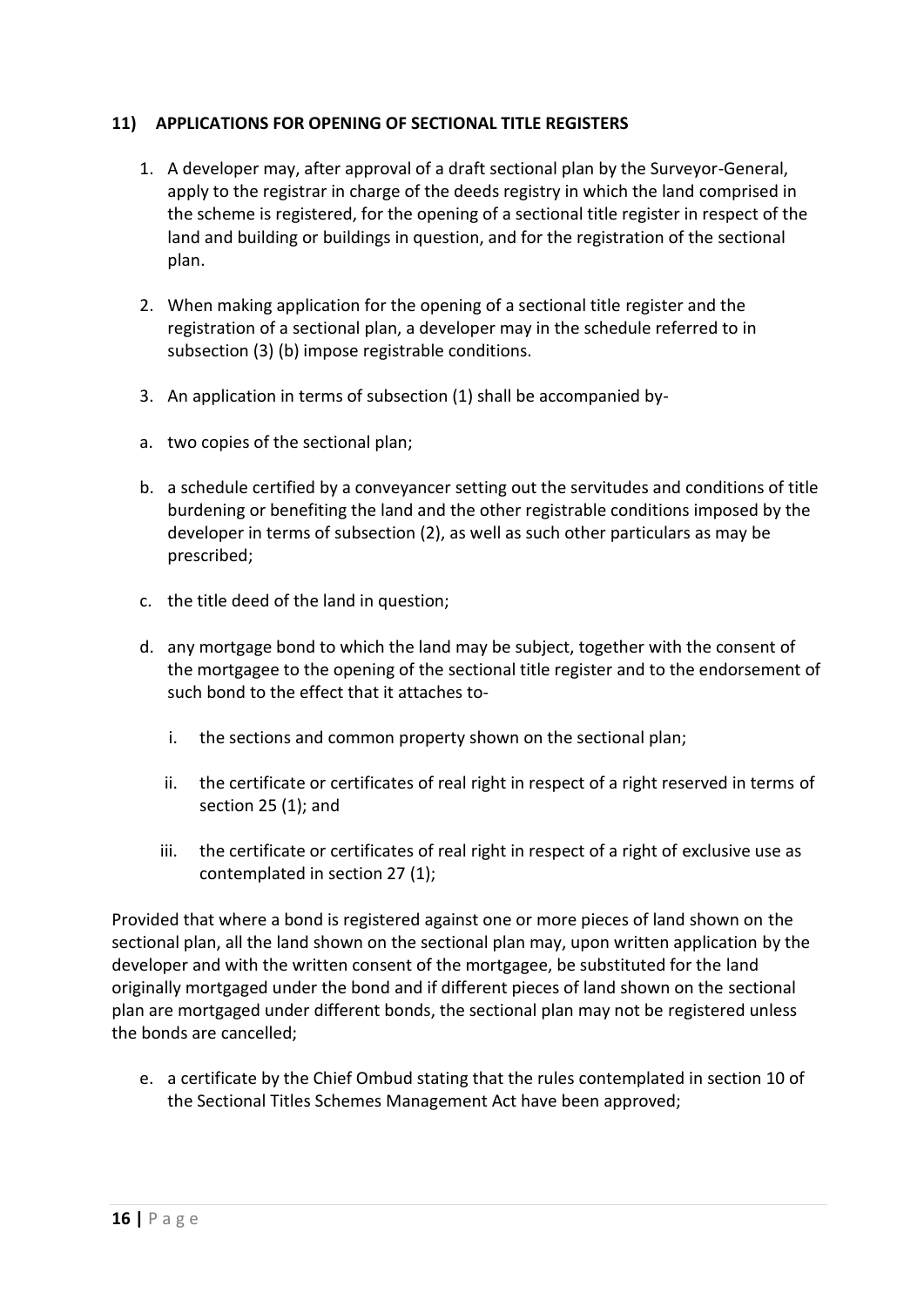- f. certificates of registered sectional title in the prescribed form in respect of each section and its undivided share in the common property, made out in favour of the developer;
- f. A) repealed;
- f. B) the certificate or certificates of real right in respect of any right which has or have been reserved by him or her in terms of section25(1);
- f. C) the certificate or certificates of real right in respect of any right of exclusive use if a condition, as contemplated in section 27(1), has been imposed; and
- g. such other documents and particulars as may be prescribed.

#### **12) REGISTRATION OF SECTIONAL PLANS AND OPENING OF SECTIONAL TITLE REGISTERS**

- 1. When the requirements of this Act and any other relevant law have been complied with, the registrar shall-
- a. register the sectional plan and allot a distinctive number to it;
- b. open a sectional title register in respect of the land and building or buildings thereon in the manner prescribed;
- c. keep by means of a computer or in any other manner or by means of a computer and in any other manner, such registers containing such particulars as are necessary for the purpose of carrying out the provisions of this Act or any other law and of maintaining an efficient system of registration calculated to afford security of title and ready reference to any registered deed;
- d. simultaneously with the opening of the sectional title register, issue to the developer in the prescribed form a certificate of registered sectional title in respect of each section and its undivided share in the common property, subject to any mortgage bond registered against the title deed of the land;
- e. issue to the developer, in the prescribed form, a certificate or certificates of real right in respect of any reservation made in terms of section 25 (1), subject to any mortgage bond registered against the title deed of the land;
- f. issue to the developer, in the prescribed form, a certificate or certificates of real right in respect of a right of exclusive use as contemplated in section 27 (1), subject to any mortgage bond registered against the title deed of the land; and
- g. make the necessary endorsements on the title deed, any mortgage bond or other document, or in his records.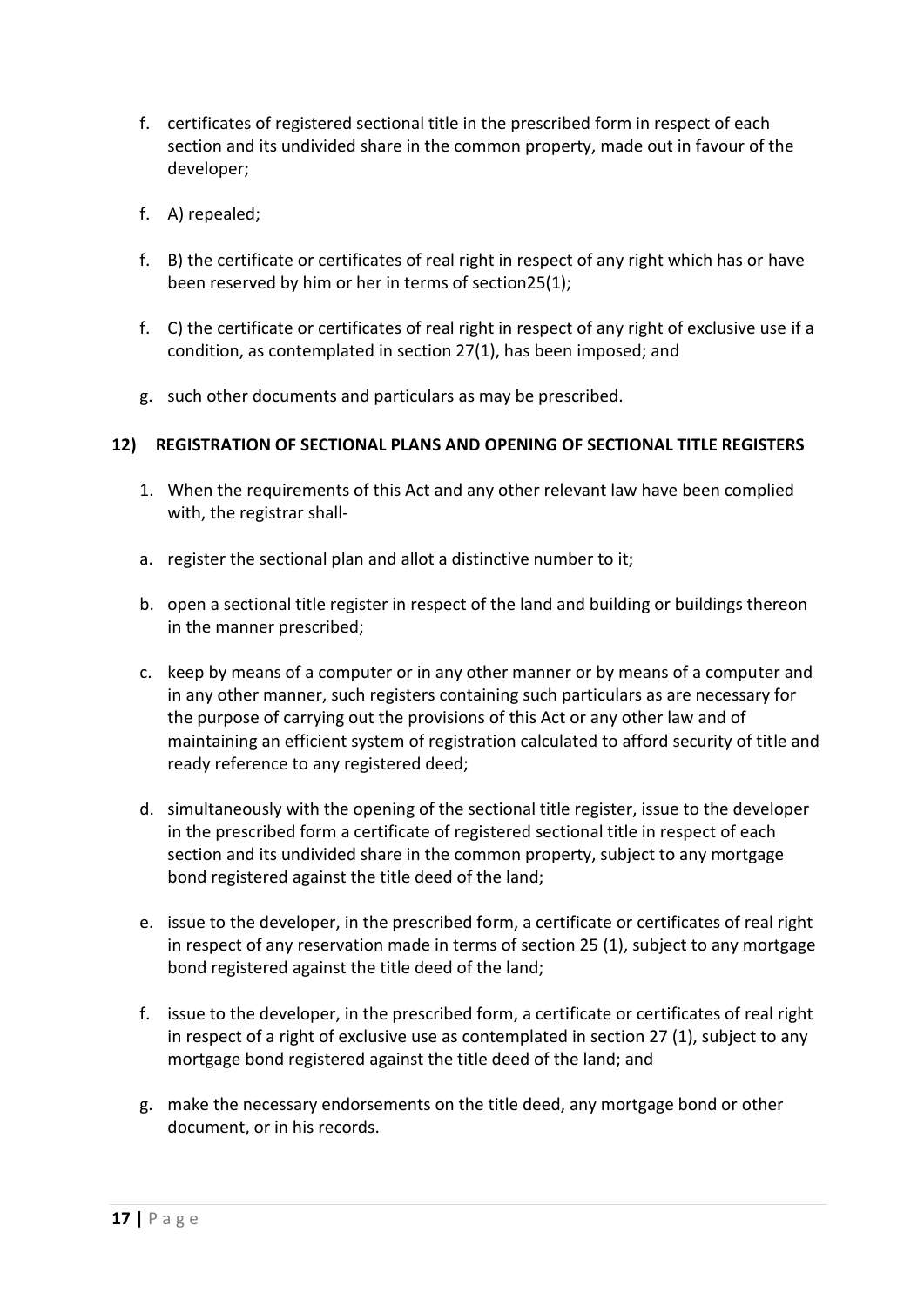2. The registrar shall notify the Surveyor-General and the local authority of the registration of the sectional plan and furnish the local authority with a copy thereof.

#### **13) EFFECT OF REGISTRATION OF SECTIONAL PLANS**

- 1. Upon the registration of a sectional plan the building or buildings and the land shown thereon shall, subject to the provisions of this Act, be deemed to be divided into sections and common property as shown on the sectional plan.
- 2. A sectional plan, together with the schedule of servitudes and conditions referred to in section 11 (3) (b), shall upon the registration of such plan be deemed to be part of the sectional title deed, and an owner's title to his or her section and his or her undivided share in the common property shall be subject to or shall be benefited by the servitudes, other real rights or conditions (if any) which burden or benefit the land shown on the sectional plan, and shall also be subject to any registrable condition imposed by a developer in terms of section 11 (2).
- 3. Upon the registration of a sectional plan, any mortgage bond, lease, other real right or condition then registered against or affecting the land shown on the sectional plan, shall be deemed to be converted into a bond, lease, other real right or condition registered against or affecting the sections and common property shown on the sectional plan.

#### **14) AMENDMENT AND CANCELLATION OF SECTIONAL PLANS**

- 1. The Surveyor-General may require a land surveyor or architect who has prepared a registered sectional plan to alter or amend, or the developer or the body corporate to cause to be altered or amended, any registered sectional plan found to be incorrect, or to substitute another sectional plan for the incorrect sectional plan.
- 2. The body corporate may recover the costs incurred as a result of an alteration or amendment to a sectional plan, or the substitution thereof, in terms of subsection (1), from the developer, land surveyor or architect concerned.
- 3. If in the opinion of the Surveyor-General any person could be prejudiced by an incorrect sectional plan, he shall advise the registrar as to which sections are affected by any such defect in question, and thereafter no transfer of such section and its undivided share in the common property or the registration of a real right therein shall be registered until the defect in the sectional plan has been rectified, unless the registrar is satisfied that the delay in causing the defective sectional plan to be rectified will cause undue hardship and the person in whose favour transfer of the section and its undivided share in the common property or of a real right therein is to be registered, consents in writing to the transfer or other registration being effected prior to the rectification of the defect.
- 4. The formalities for the alteration, amendment or substitution of a sectional plan in terms of subsection (1), shall be as prescribed.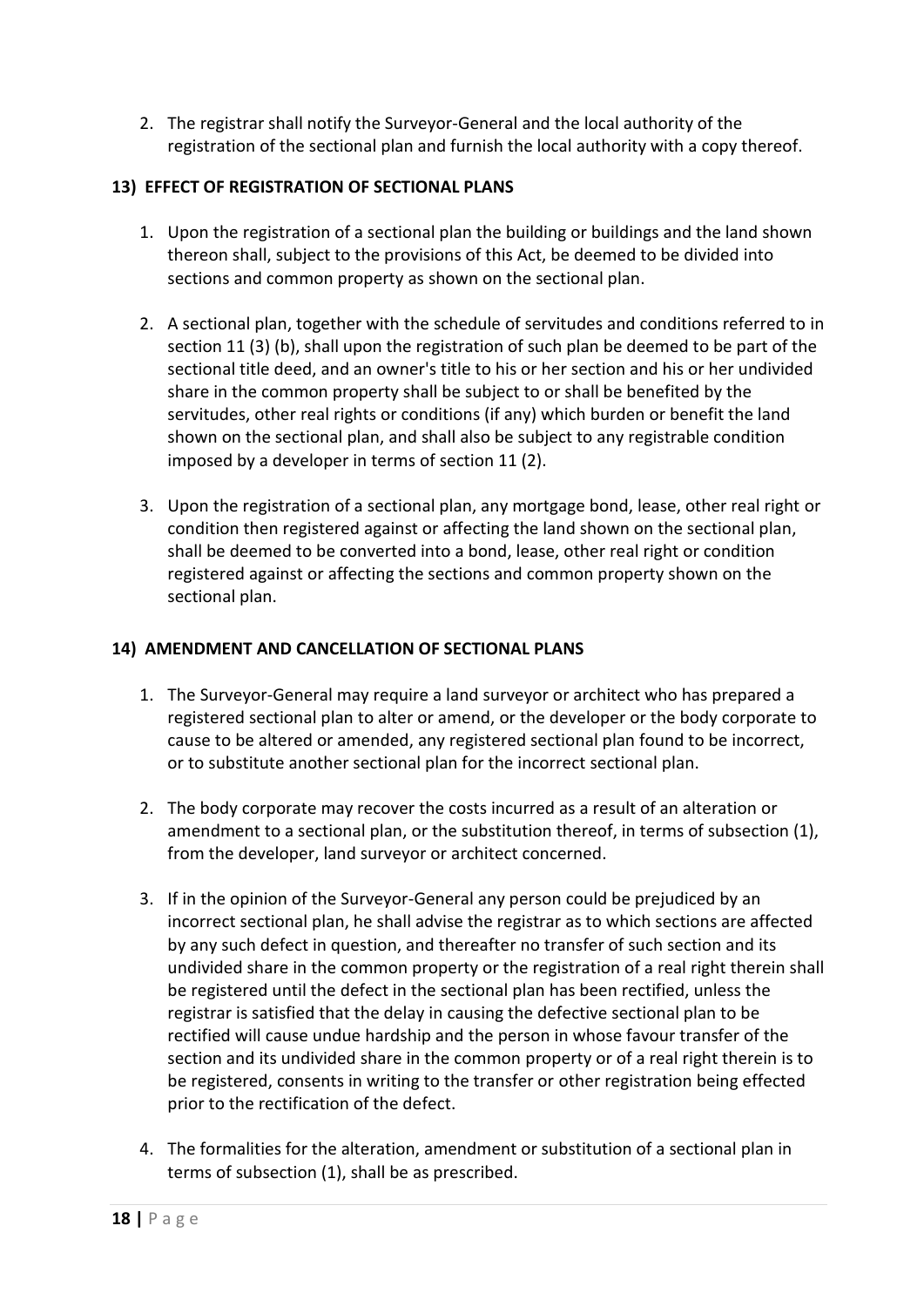- 5. The Surveyor-General shall advise the registrar and the local authority of any alteration, amendment or substitution of a sectional plan in terms of subsection (1) which affects the description or extent of any section, and thereupon the registrar shall make the necessary endorsements reflecting any change of description or extent upon the deeds registry copy of the sectional title deed and upon any other registered document affected by such change, and shall likewise endorse the owner's or holder's copy of that sectional title deed or any such other registered document whenever subsequently lodged at the deeds registry for any purpose.
- 6. The registrar may on application by a developer, which application shall be accompanied by a certificate by a conveyancer in which he certifies-
- a. that all the units of a scheme are registered in the developer's name;
- b. that, if applicable, the developer is the holder of a right referred to in section 25 or 27; and
- c. that no unit or right referred to in section 25 or 27 is encumbered by a sectional mortgage bond or a lease or in any other way,

close the sectional title register, and notify the Surveyor-General and the local authority that the sectional title register has been closed, whereupon the Surveyor-General shall cancel the original sectional plan and the deeds registry copy thereof.

- 7. Whenever a sectional title register has been closed under subsection (6), the registrar shall make all such alterations, amendments, endorsements and entries on the developer's sectional title deeds and in the registers and records kept by him, as may be necessary to record such cancellation and the reversion of the land in question to the applicable land register, and shall in the manner prescribed cause the developer's title deed referred to in section 11 (3) (c) to be revived, or shall issue to the developer a certificate of registered title in the form prescribed under the Deeds Registries Act for the said land, subject or entitled to such servitudes, other real rights and conditions (if any) as are still applicable to or in respect of such land.
- 8. A registered sectional plan shall, subject to the provisions of subsection (6) and sections 17 (6), 48 and 49, only be cancelled by an order of the Court, and the registrar shall give effect to any such cancellation by making the necessary endorsements and entries in his or her records in the prescribed manner, and shall notify the Surveyor-General, who shall cancel the original sectional plan and the deeds office copy thereof.
- 9. The registrar shall notify the local authority of the cancellation of the registration of a sectional plan.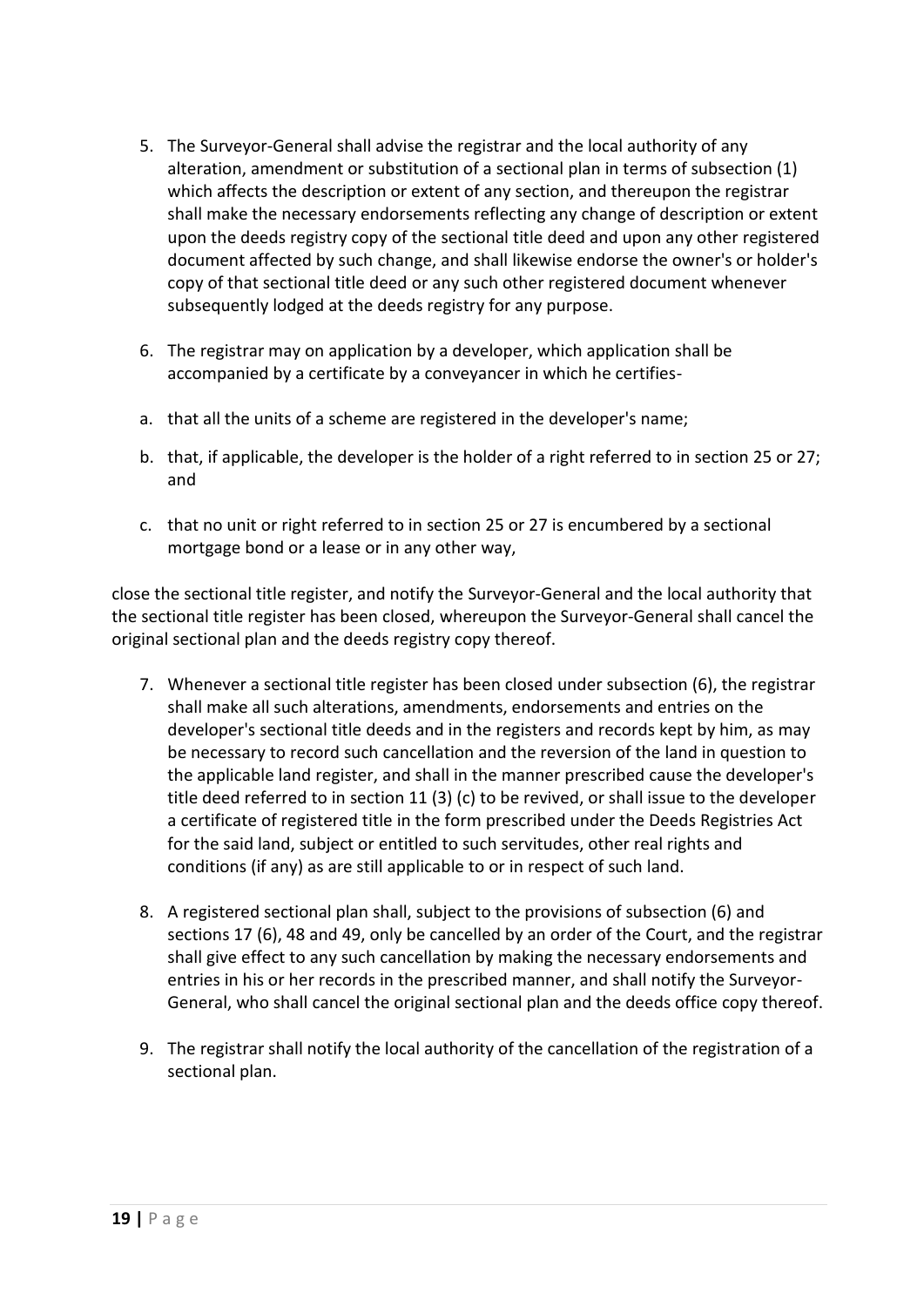## **PART III - Registration and Common Property, Sections 15-19**

#### **15) PREPARATION OF DEEDS BY CONVEYANCER**

1. Subject to the provisions of this Act or any other law, the registrar shall not attest, execute, or register any deed of transfer, sectional mortgage bond, certificate of title or certificate of registration of any kind whatsoever, unless it has been prepared by a conveyancer.

#### **15A) PROOF OF CERTAIN FACTS IN CONNECTION WITH DEEDS AND DOCUMENTS BY MEANS OF CERTAIN CERTIFICATES**

1. A conveyancer or any other person who is authorised thereto by or under any law, who prepares a deed or other document for the purposes of registration or filing in a deeds registry, and who signs a prescribed certificate on such deed or document, accepts by virtue of such signing the responsibility, to the extent prescribed by regulation for the purposes of this section, for the accuracy of the facts mentioned in such deed or document or which are relevant in connection with the registration or filing thereof, and which are prescribed by regulation.

#### *2. Repealed.*

3. A registrar shall accept, during the course of his examination of a deed or other document in accordance with the provisions of this Act, that the facts referred to in subsection (1) in connection with the registration or filing of a deed or other document in respect of which a certificate referred to in subsection (1) or (2) has been signed, have for the purposes of such examination been conclusively proved: Provided that the afore going provisions of this subsection shall not derogate from the obligation of a registrar to give effect to any order of court or any other notification recorded in the deeds registry in terms of this Act or a provision in any other law contained and which affects the registration or filing of such deed or other document.

#### **15B) REGISTRATION OF TRNASFER OF OWNERSHIP AND OTHER RIGHTS**

- 1. When a sectional title register has been opened and the sectional plan concerned has been registered-
- a. ownership in any unit or land, or any undivided share in such unit or land, held under a sectional title deed shall, subject to the provisions of this Act or any other law, be transferred by means of a deed of transfer signed or attested by the registrar: Provided that where the State acquires all the units or land held under any sectional title deed, whether by way of expropriation or otherwise, or where a local authority by virtue of the provisions in any other law contained, acquires all the units or land held under a sectional title deed by any other such authority, the registrar shall make such alterations and entries in his registers and such endorsements on any such title deed as may be necessary to register transfer to the State or such authority, as the case may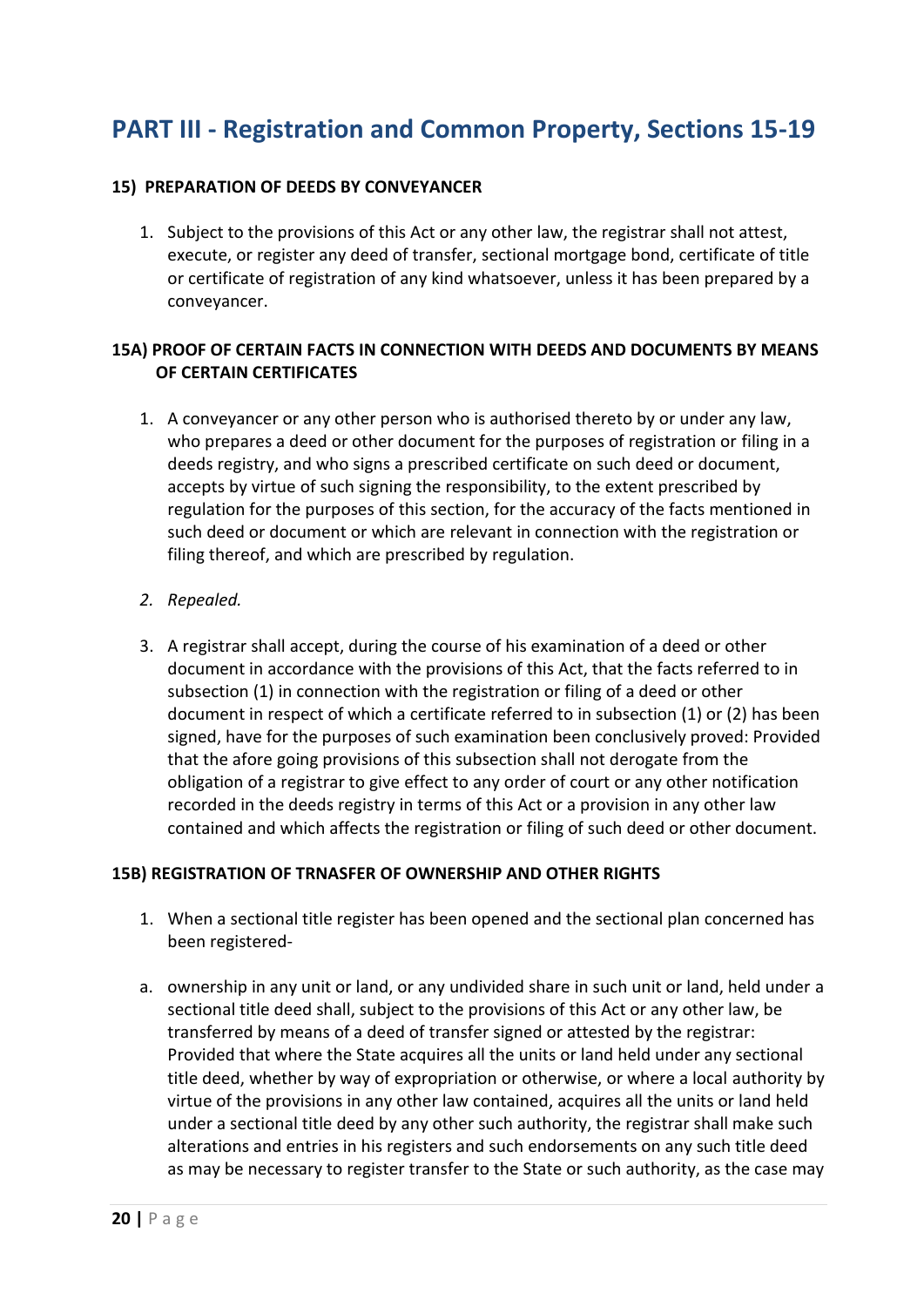be, of the property so acquired free of charge, and that the provisions of section 31 (4) (a) of the Deeds Registries Act, 1937 (Act 47 of 1937), shall apply *mutatis mutandis* in respect of such a transfer by endorsement;

- b. the registrar shall register any notarial lease of a unit or an undivided share in a unit and any notarial cancellation or modification of such a lease by means of an endorsement made by him on the sectional title deed, and he shall register any notarial sub-lease and any notarial cession of such a lease or sub-lease and any notarial cancellation or modification of such a sub-lease by means of an endorsement made by him on the lease in question: Provided that if any such lease or sub-lease has lapsed by effluxion of time, the registrar shall cancel the registration on production of proof that the lease or sublease has so lapsed;
- c. the registrar shall register any sectional mortgage bond by which a unit or an undivided share in a unit or land held under a sectional title deed, or a registered lease or sub-lease of a unit or an undivided share in a unit or such land, or any registered real right in or over any such unit or undivided share in a unit or land, is hypothecated, and any cession, cancellation or modification of such bond, by means of an endorsement made by him on the sectional title deed or on the registered lease or sub-lease or bond or other deed; and
- d. the registrar shall register any other real right (which is embodied in a notarial deed) in or over a unit or an undivided share in a unit or land held under a sectional title deed, and any notarial cancellation or modification of such a real right, by means of an endorsement made by him on the sectional title deed: Provided that in the case of any registered real right which has lapsed for any reason, the registrar shall cancel the registration on production of proof that the real right has lapsed.
- 2. Notwithstanding anything to the contrary in any other law contained, it shall not be necessary to annex a diagram to any sectional title deed under which a unit or an undivided share in a unit is held, if reference is made in such deed to the registered sectional plan.
- 3. The registrar shall not register a transfer of a unit or of an undivided share therein, unless there is produced to him
- a. a conveyancer's certificate confirming that as at date of registration
	- i. (aa) if a body corporate is deemed to be established in terms of section 2(1) of the Sectional Titles Schemes Management Act, that body corporate has certified that all moneys due to the body corporate by the transferor in respect of the said unit have been paid, or that provision has been made to the satisfaction of the body corporate for the payment thereof; or

(bb) if a body corporate is not deemed to be established, no moneys are payable;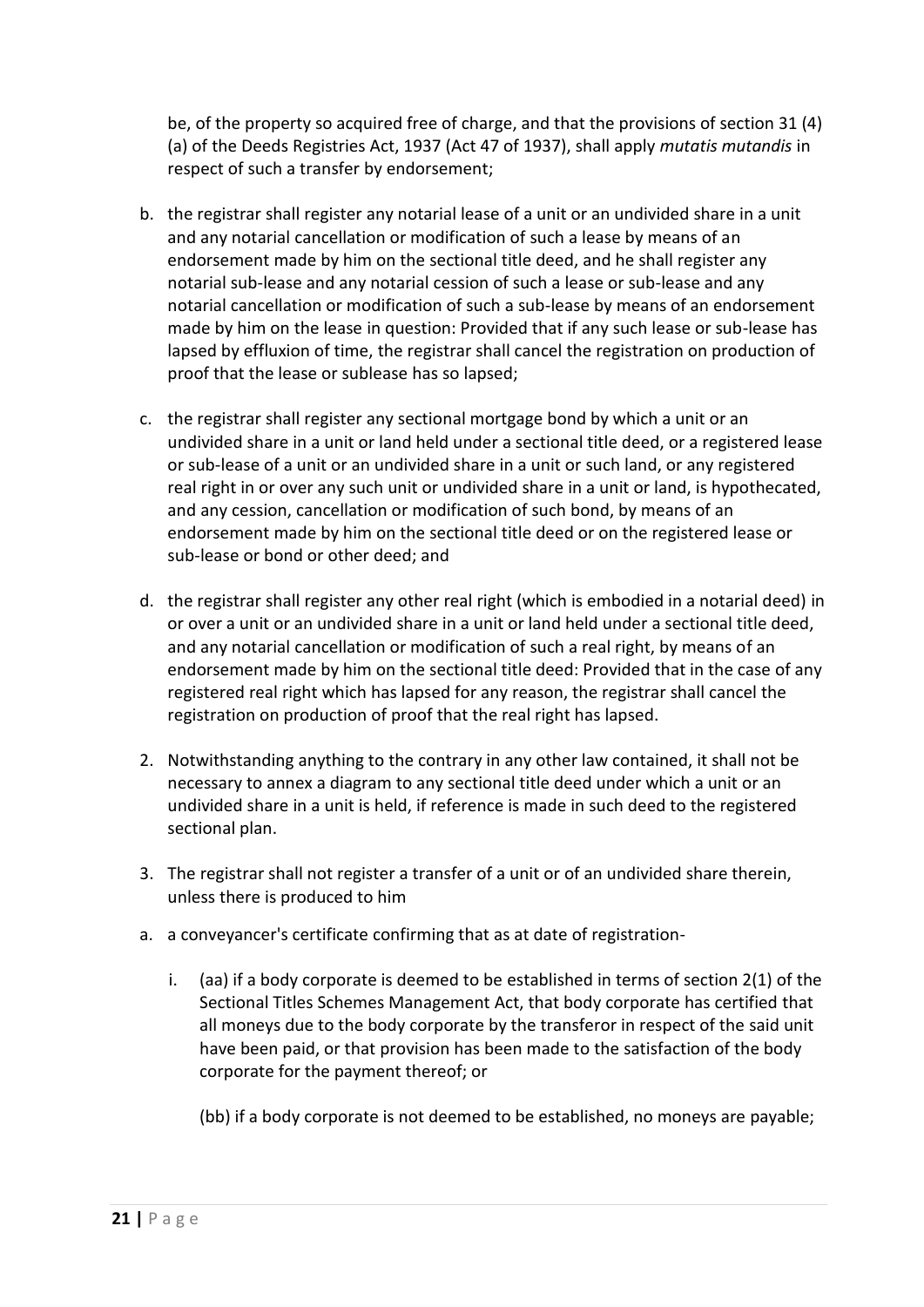- ii. no real right of extension of a scheme as contemplated in section 25 is registered in favour of a developer or the body corporate or, if such right is so registered, that it is disclosed in the deed of alienation to the transferee as contemplated in section 25 (14) or, if it is not so disclosed, that the transferee after the conclusion of the deed of alienation has in writing exercised his or her option in terms of section 25 (15) and that he or she has elected not to annul the alienation on the ground of the said defect;
- b. a clearance certificate from the local authority that all rates and moneys due to such local authority under any law in respect of the land an buildings of the scheme have been paid if
	- i. provision is made by law for the separate rating of units; or
	- ii. the transfer will result in the establishment of a body corporate in terms of section 2 of the Sectional Titles Schemes Management Act;
- c. if the transferor is a developer, an affidavit by the developer in which it is declared whether the relevant unit is a unit to which the provisions of section 10 apply or not and, if those provisions so apply, that the transfer is effected in terms of a contract which is not contrary to any provision of that section.
- 4. A unit shall be capable of being held by two or more persons in joint ownership.
- 5. a) Any person who is
	- i. the joint owner of a unit or
	- ii. the joint holder of a right to an exclusive use area or
	- iii. the joint holder of a right referred to in section 25(1),

held by such person and one or more other persons under one sectional title deed, certificate of real right or notarial deed of cession, as the case may be, may. Upon application to the registrar in the prescribed manner, obtain a certificate of registered sectional title or a certificate of real right in the prescribed form in respect of his or her undivided share in such unit, right to an exclusive use area or right referred to in section 25(1).

- b. No transfer or cession of a fraction of an undivided share
	- i. in a unit or
	- ii. right to an exclusive use area; or
	- iii. right referred to in section 25(1),

and no hypothecation or lease of the whole or fraction of such undivided share shall be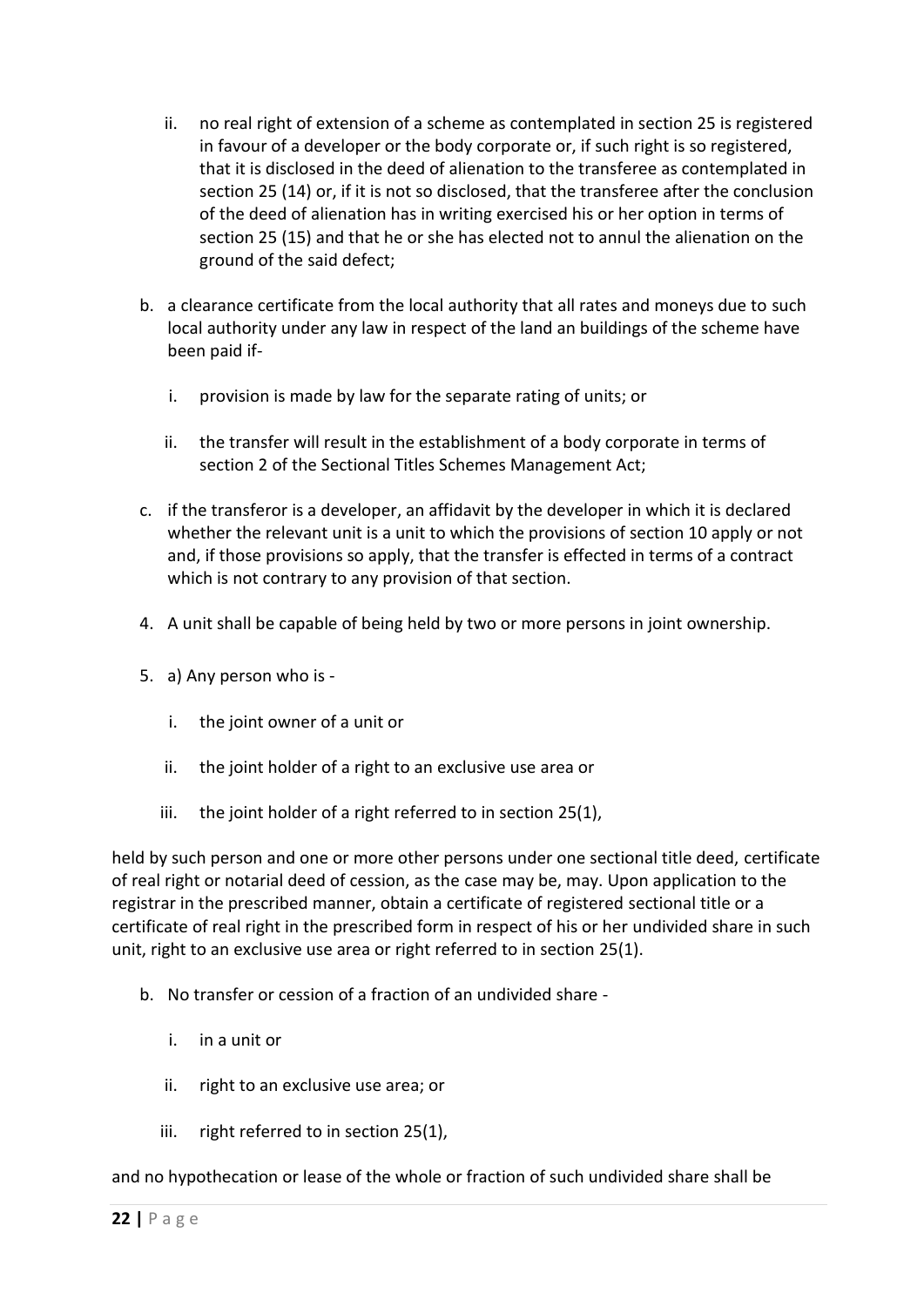registered in a deeds registry unless a certificate of registered sectional title or certificate of real right in respect of such undivided share is produced to the registrar.

- 5. (A) Subsection (5) shall apply, with the necessary changes, to any person who is the owner of a unit or the owner of a share in such unit and who contemplates obtaining a certificate of registered sectional title of any fraction of his or her share in such unit.
- *6. Repealed.*
- 7. A certificate of registered sectional title mentioned in subsection (5A) may be obtained upon written application in the prescribed form by the owner to the registrar.
- 8. An application under subsection (7) shall be accompanied by-
- a. the sectional title deed of the unit;
- b. any sectional mortgage bond registered over the unit or over any registered real rights over the unit;
- c. any title deeds of registered real rights over the unit; and
- d. the certificate of registered sectional title in the prescribed form.
- 9. Before issuing a certificate contemplated in subsection (7), the registrar must make upon the deeds and bonds referred to in subsection (8)(a) to (c), an endorsement to the effect that a certificate of registered sectional title has been substituted for the said sectional title deed in respect of the share in question.
- 10. subject to subsection (9), the registrar must further make such entries as are necessary to give effect to this section and must, if the unit is mortgaged, endorse that fact upon the certificate.
- 11. The provisions of subsections (8) to (10) apply, with the necessary changes, to an application for a certificate of registered sectional title or a certificate of real right, as contemplated in subsection (5)(a) thereof.

#### **16) OWNERSHIP OF COMMON PROPERTY**

- 1. The common property shall be owned by owners of sections jointly in undivided shares proportionate to the quotas of their respective sections as specified on the relevant sectional plan.
- 2. A sectional title deed in respect of a section shall, in a separate paragraph, describe the undivided share in the common property of the owner of the section as an undivided share in the common property apportioned to the section in accordance with the quota of the section.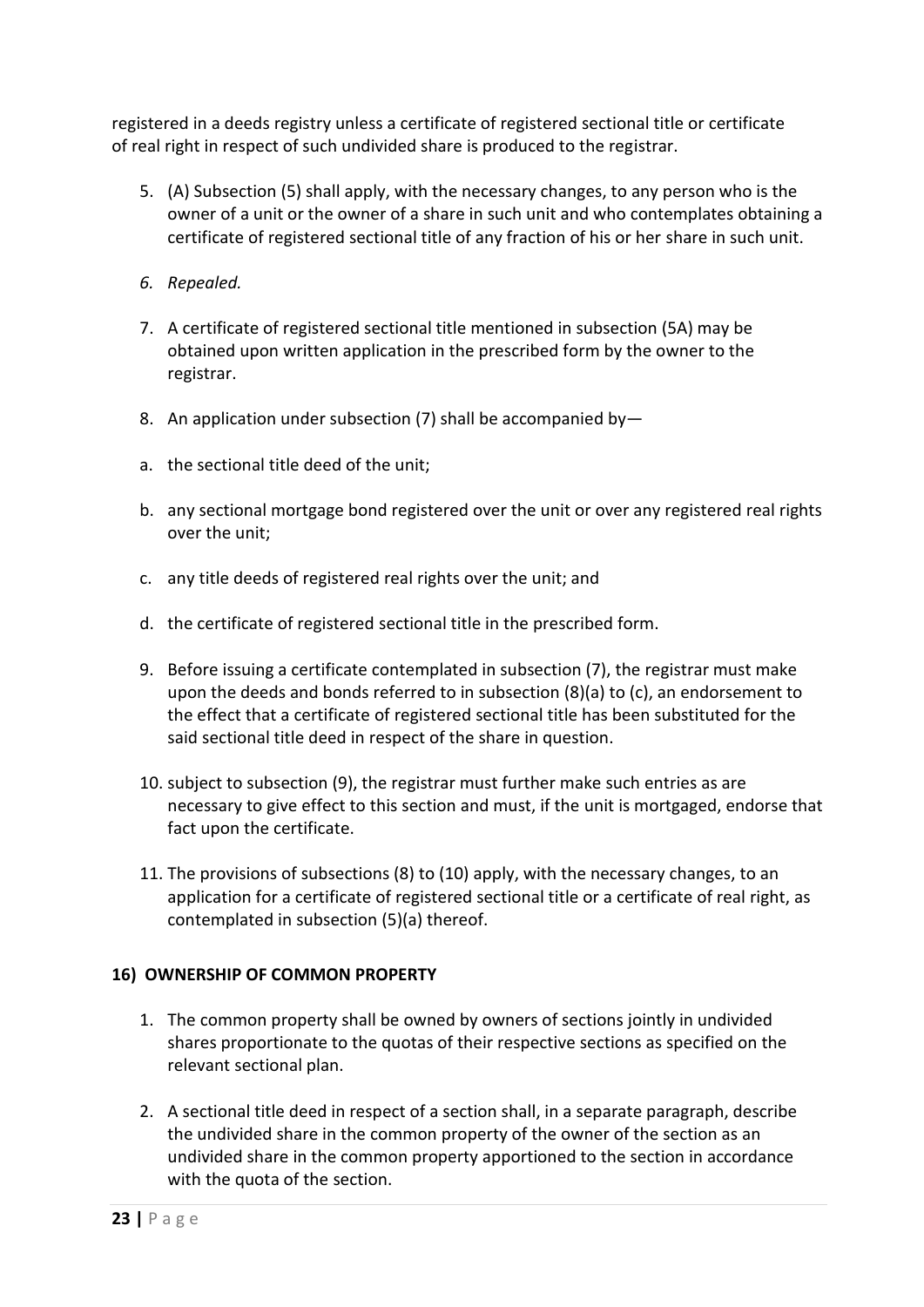- 3. A section and its undivided share in the common property shall together be deemed to be one unit, and no section shall be disposed of or be otherwise dealt with apart from its appurtenant undivided share in the common property nor, subject to section 17, shall an undivided share in the common property be disposed of or be otherwise dealt with apart from the section to which it is appurtenant.
- 4. Any insurance of a section shall be deemed also to insure the undivided share in the common property of the owner of the section, even if no express reference is made to such share.

#### **17) ALIENATION AND LETTING OF COMMON PROPERTY**

- 1. The owners and holders of a right of extension contemplated in section 25 may by unanimous resolution in terms of the Sectional Titles Schemes Management Act direct the body corporate on their behalf to alienate common property or any part thereof, or to let common property or any part thereof under a lease, and thereupon the body corporate shall, notwithstanding any provisions of section 20 of the Deeds Registries Act, but subject to compliance with any law relating to the subdivision of land or to the letting of a part of land, as the case may be, have power to deal with such common property or such part thereof in accordance with the direction, and to execute any deed required for the purpose: Provided that if the whole of the right referred to in section 25 or section 60 (1) (b) is affected by the alienation of common property, such right shall be cancelled by the registrar with the consent of the holder thereof on submission of the title to the right.
- 2. Any transaction referred to in subsection (1) shall be accompanied by a copy of the authorisation concerned, certified by two trustees of the body corporate: Provided that where the transaction in question requires to be notarially executed, such authorisation so certified shall be produced to the notary public concerned and be retained by him or her in his or her protocol.
- 3. The registrar shall-
- a. register the transfer of land comprised in the common property, and thereupon the land shall revert to the land register and the registrar shall make an appropriate endorsement and entry on such title deed and in his or her records to give effect thereto: Provided that if a portion only of the land comprised in the common property and on which no section or part of a section is erected, is so transferred, no endorsement thereof shall be made on the sectional title deeds of the owners of units: Provided further that in such a case where a portion only of the land comprised in the common property is transferred, a diagram of such portion approved by the Surveyor-General in terms of the Land Survey Act, 1997 (Act 8 of 1997), shall be annexed to the said title deed;
- b. notify the Surveyor-General and local authority of any reversion of any land to the land register under paragraph (a), and upon receipt of such notification the Surveyor-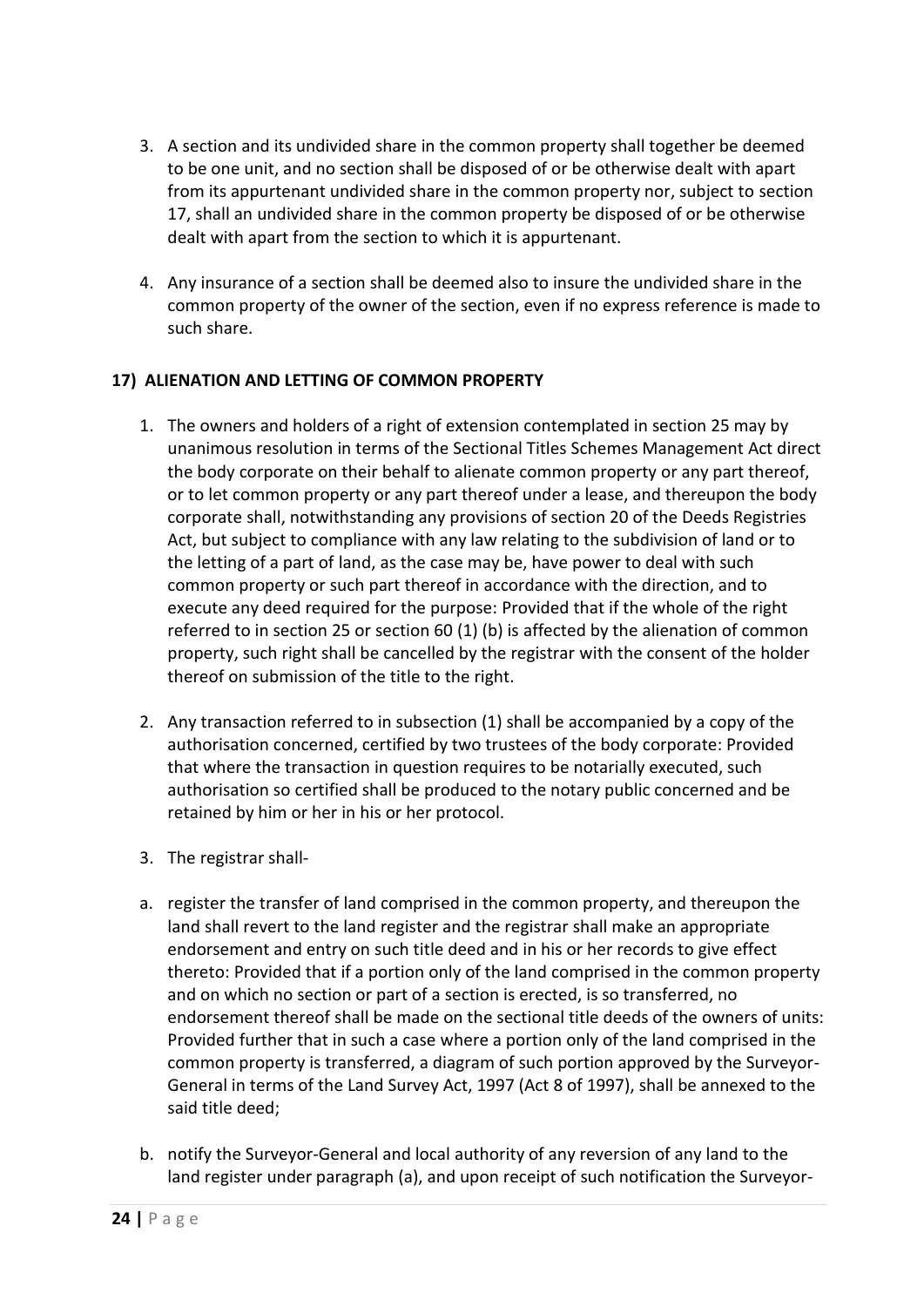General shall make an appropriate endorsement on the original sectional plan and the deeds registry copy thereof; and

- c. register a notarial lease of land comprising common property by making an appropriate endorsement against the schedule of conditions referred to in section 11 (3) (b), and no endorsement thereof shall be made on the sectional title deeds of the units: Provided that where a lease is registered over a portion only of the land comprised in the common property, a diagram of such portion approved in terms of the Land Survey Act, 1997 (Act No. 8 of 1997), shall be annexed to the deed of lease.
- 4. a) Where, pursuant to subsection (1), it is sought to alienate a portion of the common property on which a section is erected, the registrar shall not register the transfer unless the registration of the section in question has been cancelled with the written consent of the owner.
- b. Where pursuant to subsection (1) it is sought to let land which forms part of the common property or a portion thereof on which a section or part of a section is erected, the registrar shall not register the lease, unless it is made subject to any right which the owner of the section or part of the section may have.
- c. When the registration of a section is cancelled under paragraph (a), the quota of the section shall lapse and the quotas of the remaining sections shall be proportionately adjusted
- d. The registrar shall notify the Surveyor-General and the local authority whenever the registration of a section has been cancelled under paragraph (a), and upon receipt of such notification the Surveyor-General shall effect the necessary amendments to the original sectional plan, the deeds registry copy of the sectional plan and the schedule thereto specifying the quota of each section.
- 4. A) a) Where part of a section is erected on a portion of the common property the unaffected part or parts of the section in the scheme shall be substituted in accordance with an amended participation quota schedule, which shall be referred to the surveyor- General for approval
- b. The Surveyor-General shall notify the registrar of a change or amendment of a sectional plan in terms of paragraph (a) which affects the description or extent of a section, and thereupon the registrar shall register the transfer of the part of the land included in the scheme.
- b. A) Registration of the transfer under paragraph (b) shall be effected upon the written consent of the owner of the section and, where applicable, holders of any registered real rights over the section: Provided that the registrar shall not register transfer of the common property unless the sectional title deed of the affected section and, where applicable, the title deeds of the holders of any real rights over the section is endorsed with the new extent as reflected in the amended participation quota schedule.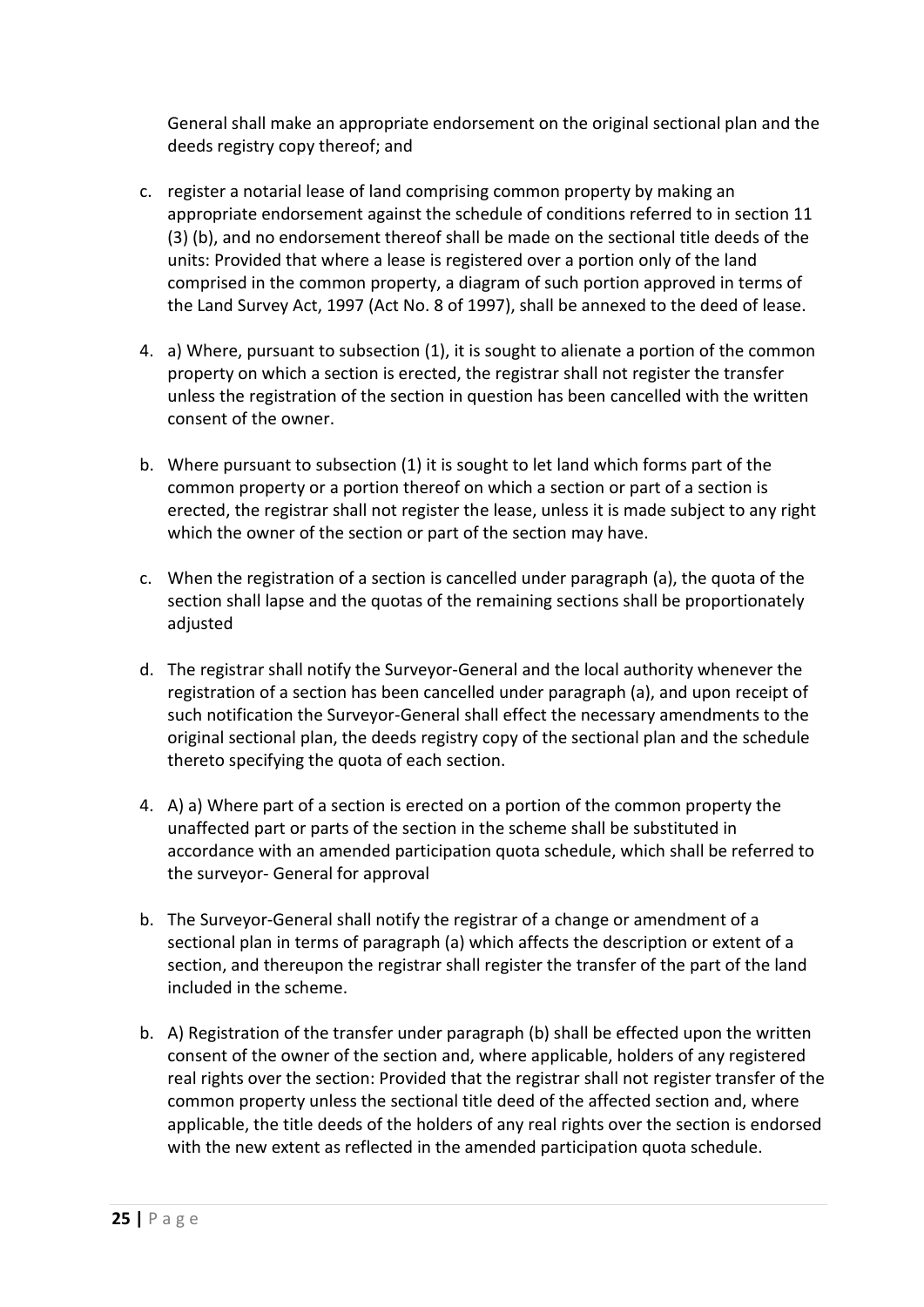- c. the registrar shall notify the Surveyor-General and the local authority whenever an endorsement has been made in terms of paragraph (b), and on receipt of such notice the Surveyor- General shall make the necessary amendments on the original sectional plan, the deeds registry copy of the sectional plan and the schedule thereto specifying the quota of each section.
- a. B) a) Where in terms of subsection (1) it is sought to alienate a portion of land on which an exclusive use area or part thereof is registered, the registrar shall not register the transfer, unless the registration of the exclusive use area or part thereof has been cancelled with the written consent of the holder.
- b. The registrar shall notify the Surveyor-General and the local authority when the registration of an exclusive use area or part thereof has been cancelled in terms of paragraph (a), and on receipt of such a notice the Surveyor-General shall make the necessary amendments on the original sectional plan and on the deeds registry copy of the sectional plan.
- 4. C) The provisions of subsection (4B) shall apply with the necessary changes where, in terms of subsection (1), it is sought to alienate a portion of land on which a real right of extension in terms of section 25 or any part of such right is registered.
- 5. When the whole of the land comprised in the common property shown on the sectional plan is transferred by the body corporate pursuant to this section, the sectional title deeds of the owners of units, the title deeds of the holders of any registered real rights in the units, the title deeds of the holders of exclusive use areas and the title deeds of the holders of any registered real right over the exclusive use areas, shall be surrendered to the registrar for cancellation, and the title deed of any other registered real right in the land or exclusive use area, together with the consent of the holder of such right, shall be surrendered to the registrar for endorsement and the registrar shall close the sectional title register and notify the Surveyor-General and the local authority that the sectional title register has been closed.
- 6. Upon receipt of the notification referred to in subsection (5), the Surveyor-General shall cancel the original sectional plan and the deeds registry copy of the sectional plan.

#### **18) TRANSFER OF MORTGAGED UNIT, UNDIVIDED SHARE, COMMON PROPERTY OR LAND, AND CESSION OF MORTGAGED LEASE OR REAL RIGHT**

The provisions of sections 56 and 57 of the Deeds Registries Act shall apply with the necessary changes to the transfer of any mortgaged unit or undivided share in a unit, the cession of any mortgaged lease of a unit or undivided share in a unit, the cession of any mortgaged real right in or over a unit or an undivided share in a unit, the cession of any mortgaged real right under section 25 and 27 of this Act or an undivided share therein, and the transfer under section 17 of this Act of any mortgaged common property or land or an undivided share therein.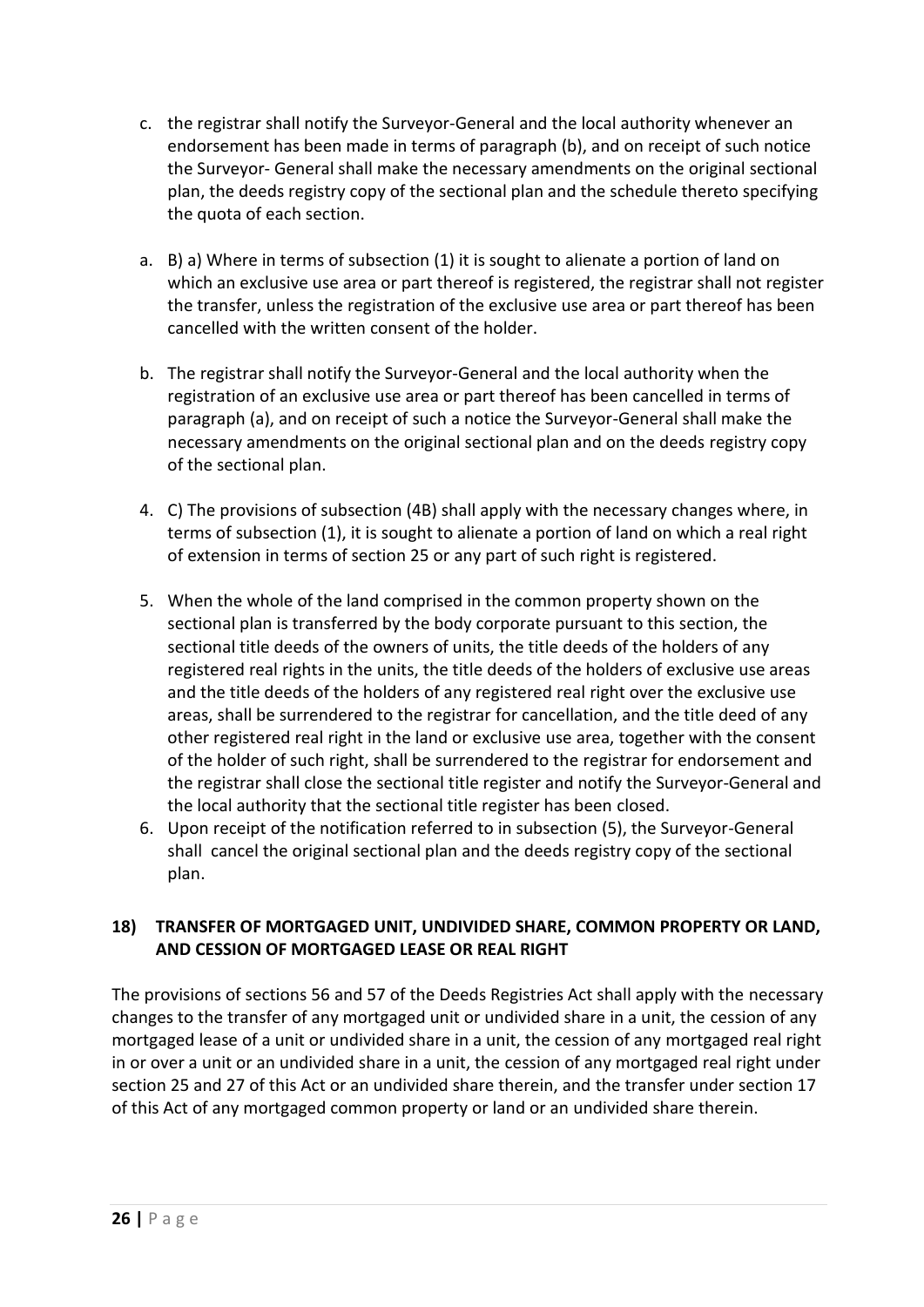#### **19) EXPROPRIATION OF COMMON PROPERTY OR RIGHTS THEREIN**

- 1. Repealed.
- 2. Repealed.
- 3. The provisions of section 17 (3) (a) and (b) of this Act and sections 31 (4) and 32 (4) of the Deeds Registries Act shall apply mutatis mutandis to a transfer pursuant to an expropriation of land or a servitude or other real right in land comprising common property as contemplated in section 12 of the Sectional Titles Schemes Management Act..
- 4. When land comprising common property on which a section or a part of a section is erected is transferred pursuant to an expropriation, the registrar shall cancel the registration of such section or part of such section in his or her records and shall endorse the deeds registry copy of the relevant title and any bond, lease or other registered document affected, to reflect the cancellation of the section or part of such section, and shall in like manner endorse the owner's copy of the title deed or the holder's copy of the bond, lease or other document whenever subsequently lodged at the deeds registry for any purpose.
- 5. The provisions of section 17 (4) (a), (c) and (d), (4A), (4B) and (5), shall apply with the necessary changes to the cancellation of a section or part of such section in terms of subsection (4).

# **PART IV - Subdivision, Consolidation and Extension of Sections, Sections 20-24**

**20) REPEALED**

#### **21) APPROVAL OF PLAN OF SUBDIVISION OR CONSOLIDATION BY SURVEYOR-GENERAL**

- 1. If an owner of a section proposes to subdivide his or her section or to consolidate two or more sections registered in his or her name, he or she shall if authorised in terms of section 7(2) of the Sectional Titles Schemes Management Act, cause the land surveyor or architect concerned to submit the draft sectional plan of subdivision or consolidation, as the case may be, to the Surveyor-General for approval.
- 2. The submission of the draft sectional plan of subdivision or consolidation to the Surveyor- General shall be accompanied by-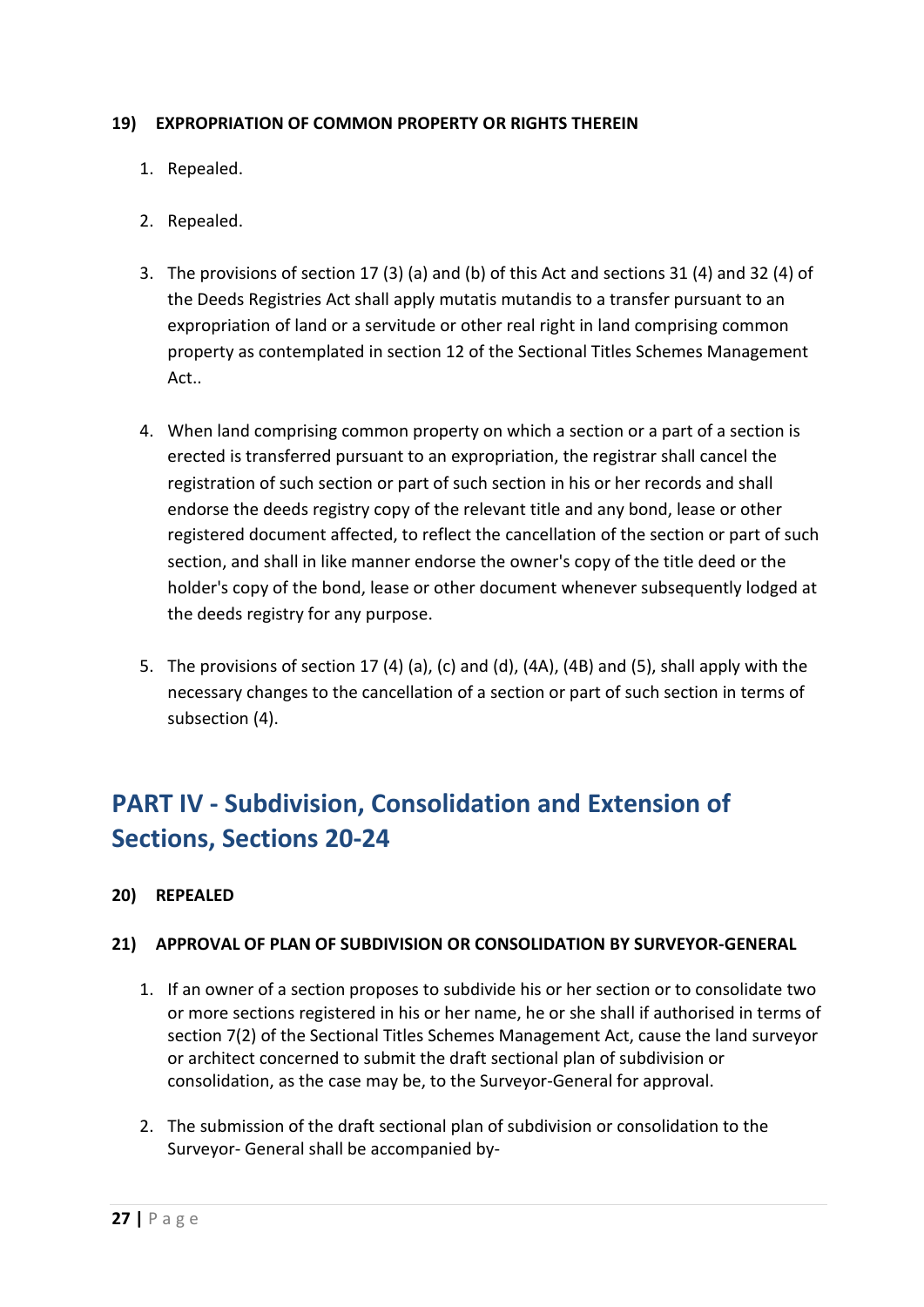- a. the documents referred to in section 7 (2), suitably adjusted;
- b. in the case of a subdivision, a schedule specifying, in the manner prescribed, the apportionment of the participation quota of the section between the new sections created;
- c. in the case of a consolidation, a schedule specifying, in the manner prescribed, the participation quota of the new section created, being the aggregate of the quotas of the sections that are to be consolidated.
- 3. The provisions of section 7 (3) and (4) shall apply *mutatis mutandis* to the preparation and submission of a draft sectional plan of subdivision or consolidation to the Surveyor- General, and to the approval of such plan by him.

#### **22) REGISTRATION OF SUBDIVISION OF SECTION**

- 1. An owner may, after approval of a sectional plan of subdivision of a section, apply to the registrar of the deeds registry in which the section is registered, to register the sectional plan of subdivision.
- 2. An application under subsection (1) shall be accompanied by-
- a. two copies of the sectional plan of subdivision;
- b. the sectional title deed in respect of the section to be subdivided;
- c. any sectional mortgage bond to which the section may be subject, together with the consent of the mortgagee to the cancellation of the bond or to the release of the section from the bond or to the subdivision and substitution of the new sections in lieu of such section as security under the bond;
- d. certificates of registered sectional title in the prescribed form for each of the new sections and their undivided shares in the common property created by the subdivision, made out in favour of the owner or, in the case of a partition, in favour of the persons entitled thereto in terms of the partition agreement;
- e. the partition agreement (if any), if the section is owned by more than one owner; and
- f. such other documents and particulars as may be prescribed.
- 3. When the requirements of this section and any other relevant law have been complied with, the registrar shall register the sectional plan of subdivision referred to in subsection (1), furnish a copy of the sectional plan of subdivision to the local authority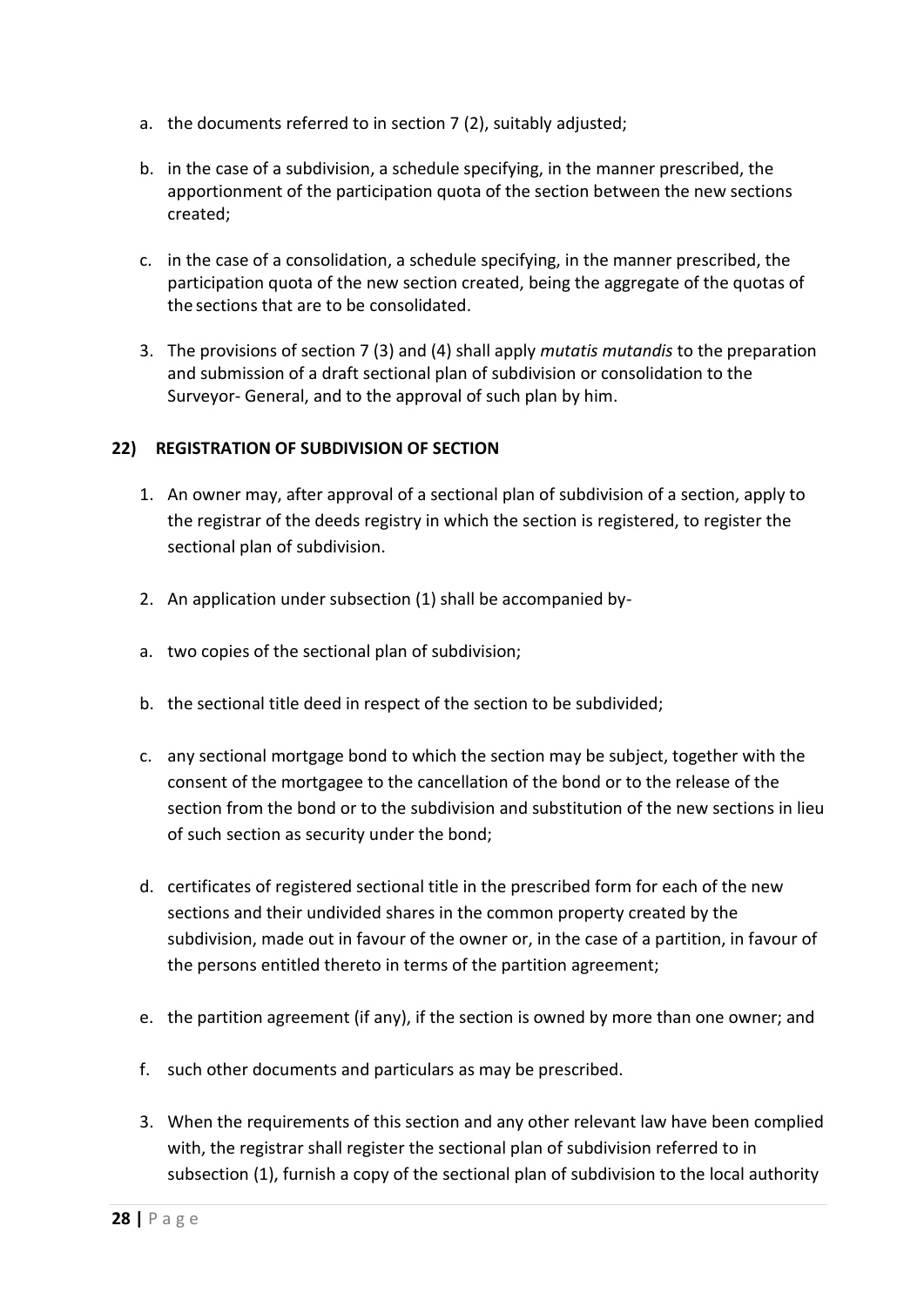concerned and notify the Surveyor-General of the registration of the sectional plan of subdivision, and thereupon the Surveyor-General shall amend the original sectional plan and the deeds office copy of the sectional plan to reflect such subdivision.

- 4. Upon registration of the sectional plan of subdivision, the portions in question shall be deemed to be separated from one another and shall each be deemed to be a separate section.
- 5. Simultaneously with the registration of the sectional plan of subdivision the registrar shall, in lieu of the sectional title deed referred to in subsection (2) (b), issue the certificates of registered sectional title referred to in subsection (2) (d), and make such endorsements on the superseded and newly issued certificates of registered sectional title, any sectional mortgage bond, lease or other deed embodying any other real right registered against the section at the time of subdivision, and entries in the deeds registry records, as he may deem necessary to give effect to the provisions of this section.
- 6. A sectional plan of subdivision shall upon the registration thereof be deemed to be incorporated in the sectional plan registered in terms of section 12 (1) (a), and the provisions of section 13 (2) shall apply *mutatis mutandis* to such plan and the certificates of registered sectional title issued in terms of subsection (5).

#### **23) REGISTRATION OF CONSOLIDATION OF SECTIONS**

- 1. An owner may, after approval of a sectional plan of consolidation of two or more sections, apply to the registrar of the deeds registry in which the sections are registered, to register the sectional plan of consolidation.
- 2. An application under subsection (1) shall be accompanied by-
- a. two copies of the sectional plan of consolidation;
- b. the sectional title deeds in respect of the sections to be consolidated;
- c. any sectional mortgage bond registered against the sections, together with the consent of the mortgagee to the registration of the sectional plan of consolidation;
- d. a certificate of registered sectional title in the prescribed form in respect of the new section reflected on the sectional plan of consolidation, and its undivided share in the common property, made out in favour of the owner of the sections to be consolidated; and
- e. such other documents and particulars as may be prescribed.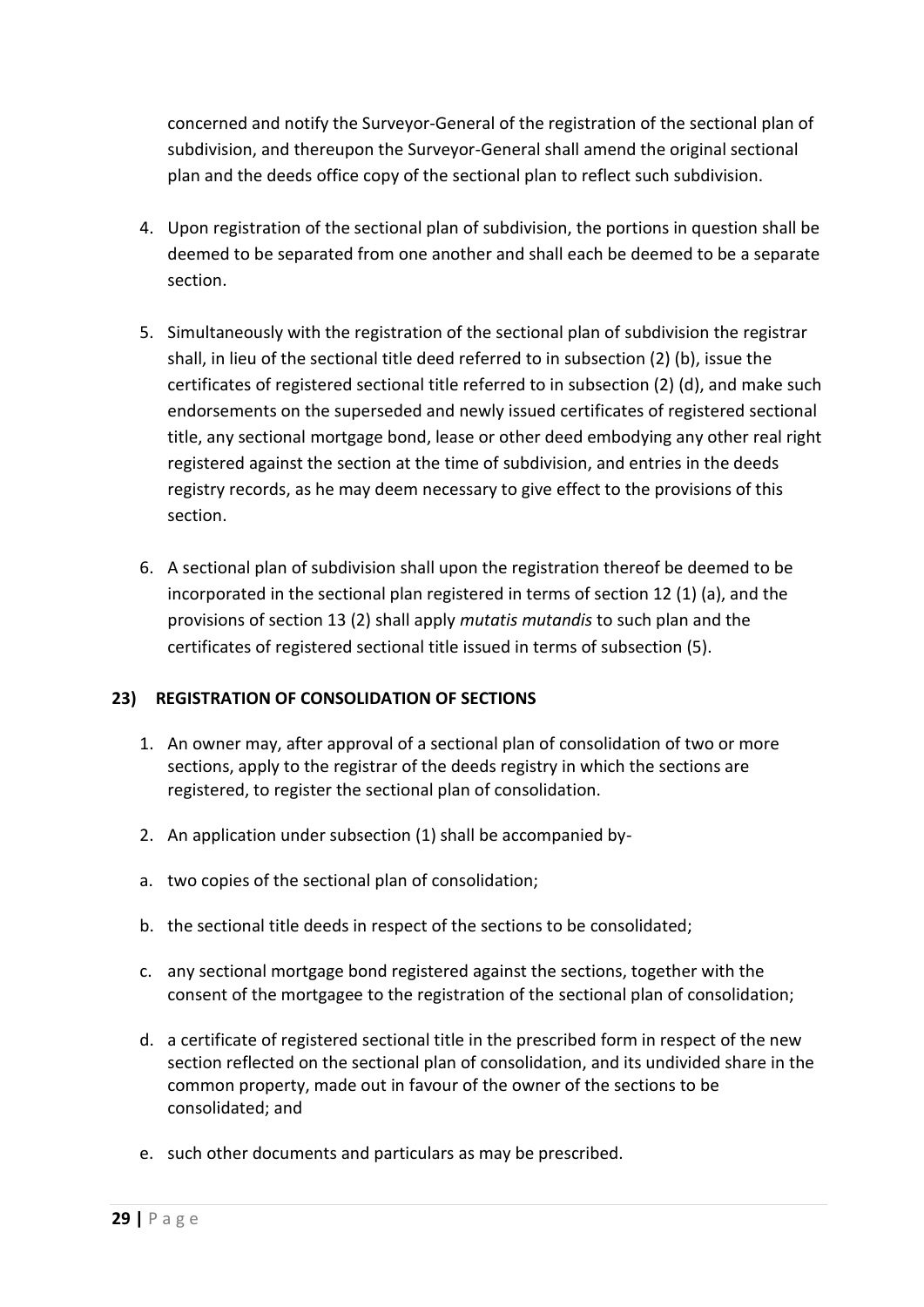- 3. When the requirements of this section and any other relevant law have been complied with, the registrar shall register the sectional plan of consolidation referred to in subsection (1), furnish a copy of the sectional plan of consolidation to the local authority concerned and notify the Surveyor- General of the registration of the sectional plan of consolidation, and thereupon the Surveyor- General shall amend the original sectional plan and deeds office copy of the sectional plan to reflect such consolidation.
- 4. Upon registration of the sectional plan of consolidation, the sections in question shall be deemed to be consolidated into a single section as depicted on the sectional plan of consolidation.
- 5. Simultaneously with the registration of the sectional plan of consolidation, the registrar shall, in lieu of the sectional title deeds referred to in subsection (2) (b), issue the certificate of registered sectional title referred to in subsection (2) (d), and thereupon the provisions of subsection (5) of section 22 relating to the endorsements and entries to be made in the deeds registry records, and of subsection (6) of that section, shall apply *mutatis mutandis*.
- *6.* The provisions of section 40 (5) of the Deeds Registries Act shall apply *mutatis mutandis* with reference to any mortgage bond registered over one or more component sections of the section represented on the sectional plan of consolidation.

#### **24) EXTENSION OF SECTIONS**

- *1. Repealed.*
- *2. Repealed.*
- 3. If an owner of a section proposes to extend the boundaries or floor area of his or her section, he or she shall if authorised in terms of section 5(1)(h) of the Sectional Titles Schemes Management Act, cause the land surveyor or architect concerned to submit a draft sectional plan of the extension to the Surveyor-General for approval.
- 4. The submission of the draft sectional plan of extension of a section to the Surveyor-General, shall be accompanied by-
- a. the documents referred to in section 7 (2), suitably adjusted; and
- b. in the case of the floor area of the section in question being increased by the extension, a revised schedule, in substitution for the schedule referred to in section 5(3)(g), reflecting the participation quotas of all the sections as modified after taking the increased floor area of the section in question into account.
- 5. The provisions of section 7 (3) and (4) shall apply *mutatis mutandis* to the preparation and submission of a draft sectional plan of extension of a section to the Surveyor-General, and to the approval of such plan by him.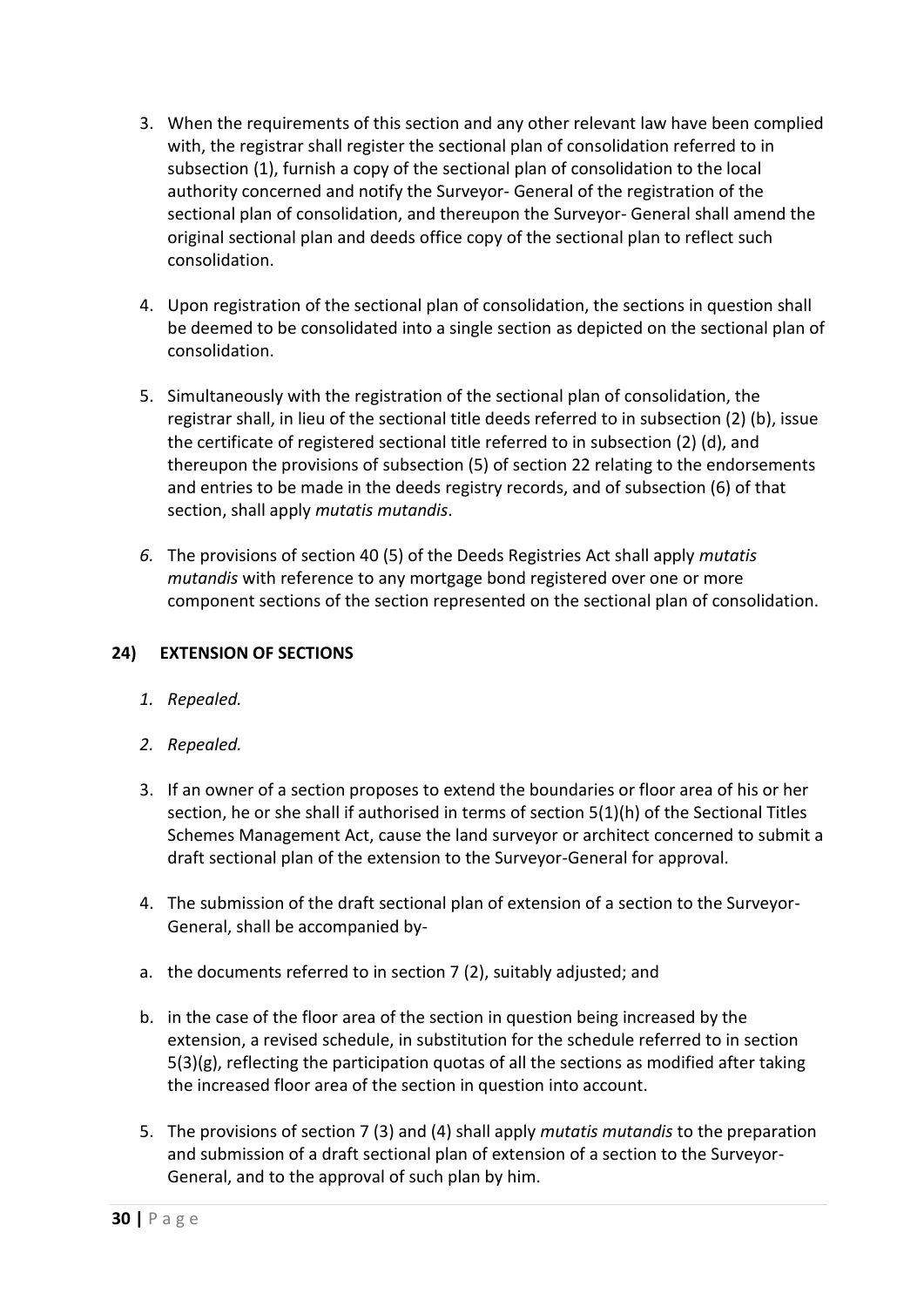- 6. An application to the registrar for the registration of a sectional plan of extension of a section, shall be accompanied by-
- a. two copies of the sectional plan of extension of a section;
- *b. repealed;*
- c. the sectional title deed in respect of the section to be extended;
- d. any sectional mortgage bond to which the section may be subject, together with
	- i. a certificate by a land surveyor or architect stating that there is not a deviation of more than 10 per cent in the participation quota of the relevant section as a result of the extension; or
	- ii. if there is a deviation of more than 10 per cent, a certificate by a conveyance stating that the mortgagee of each section in the scheme has consented to the registration of the sectional plan of extension of that section; and
- e. such other documents and particulars as may be prescribed.
- 6. A) The applicant must, if there is a deviation of more than 10 per cent as a result of the extension, send a notice by registered post to each mortgagee or where a mortgage is a financial institution, to its headquarters, giving details of-
- a. the mortgage bond;
- b. the mortgagor and the reference number of the mortgage loan (if any);
- c. the proposed extension in relation to its size and location; and
- d. the impact on the security of such mortgagee as to the diminution of the participation quota allocated to the mortgaged unit;

Provided that if a response to the notice is not received by the applicant within 30 days of the date of the posting of the notice by registered post, it shall be deemed that the mortgagee does not have any objection to the proposed extension and that the mortgagee consents thereto.

7. When the requirements of this section and of any other relevant law have been complied with, the registrar shall register the sectional plan of extension of a section, and shall make an appropriate endorsement on the title referred to in subsection (6) (c), if the floor area of the section is increased by the extension, and such consequential endorsements against any deed registered against the title deed as may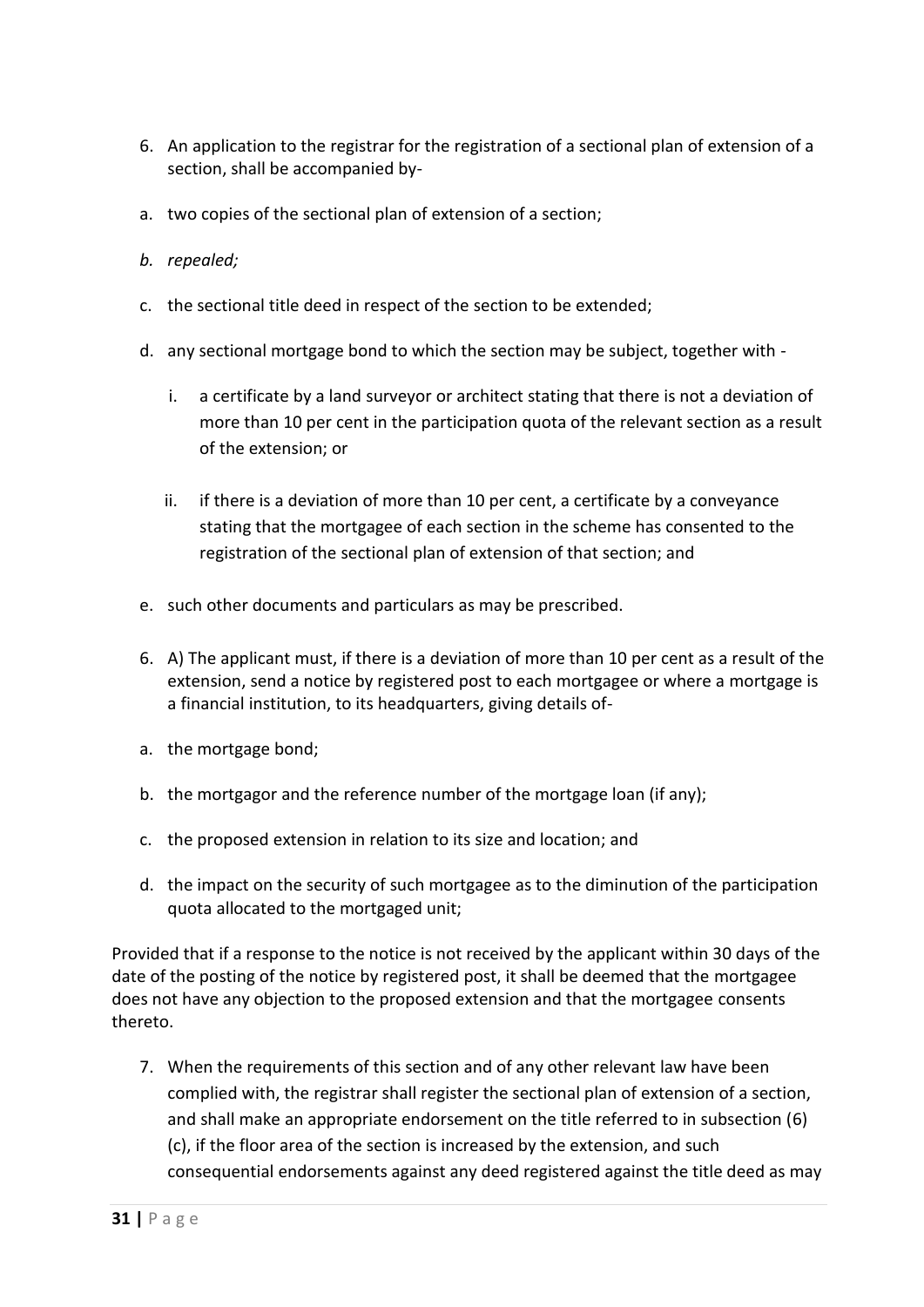be necessary, and he shall furnish a copy of the sectional plan of extension to the local authority concerned and notify the Surveyor-General of the registration of the sectional plan of extension, and thereupon the Surveyor-General shall amend the original sectional plan and the deeds office copy of the sectional plan to reflect such extension of a section.

8. A sectional plan of extension of a section shall upon the registration thereof be deemed to be incorporated in the sectional plan registered in terms of section 12 (1) (a), and the provisions of section 13 (2) shall apply *mutatis mutandis* to such plan.

## **PART V - Extension of Schemes, Sections 25-26**

#### **25) EXTENSION OF SCHEMES BY ADDITION OF SECTIONS AND EXCLUSIVE USE AREAS OR BY ADDITION OF EXCLUSIVE USE AREAS ONLY**

- 1. A developer may, subject to the provisions of section 4 (2), in his or her application for registration of a sectional plan, reserve, in a condition imposed in terms of section 11 (2), the right to erect, complete or include from time to time, but within a period stipulated in such condition or such extended period as may be agreed upon (by unanimous resolution of the body corporate and with the consent of the bondholders existing on the date of the taking of the unanimous resolution, which resolution and consent must be obtained by the notary and filed in his or her protocol) prior to the expiry of the stipulated period, by way of a bilateral notarial deed, for his or her personal account-
- a. a building or buildings;
- b. a horizontal extension of an existing building;
- c. a vertical extension of an existing building, on a specified part of the common property, and to divide such building or buildings into a section or sections and common property an to confer the right of exclusive use over parts of such common property upon the owner or owners of one or more sections, or to delineate exclusive use areas on or in specified parts of the land and buildings in terms of section 5(3)(f) and to confer the right of exclusive use over such areas upon the owner or owners of one or more sections.
- 2. In the event of a reservation in terms of subsection (1), the application for the registration of the sectional plan shall, in addition to the documents referred to in section 11 (3), be accompanied by-
- a. a plan to scale of the building or buildings on which-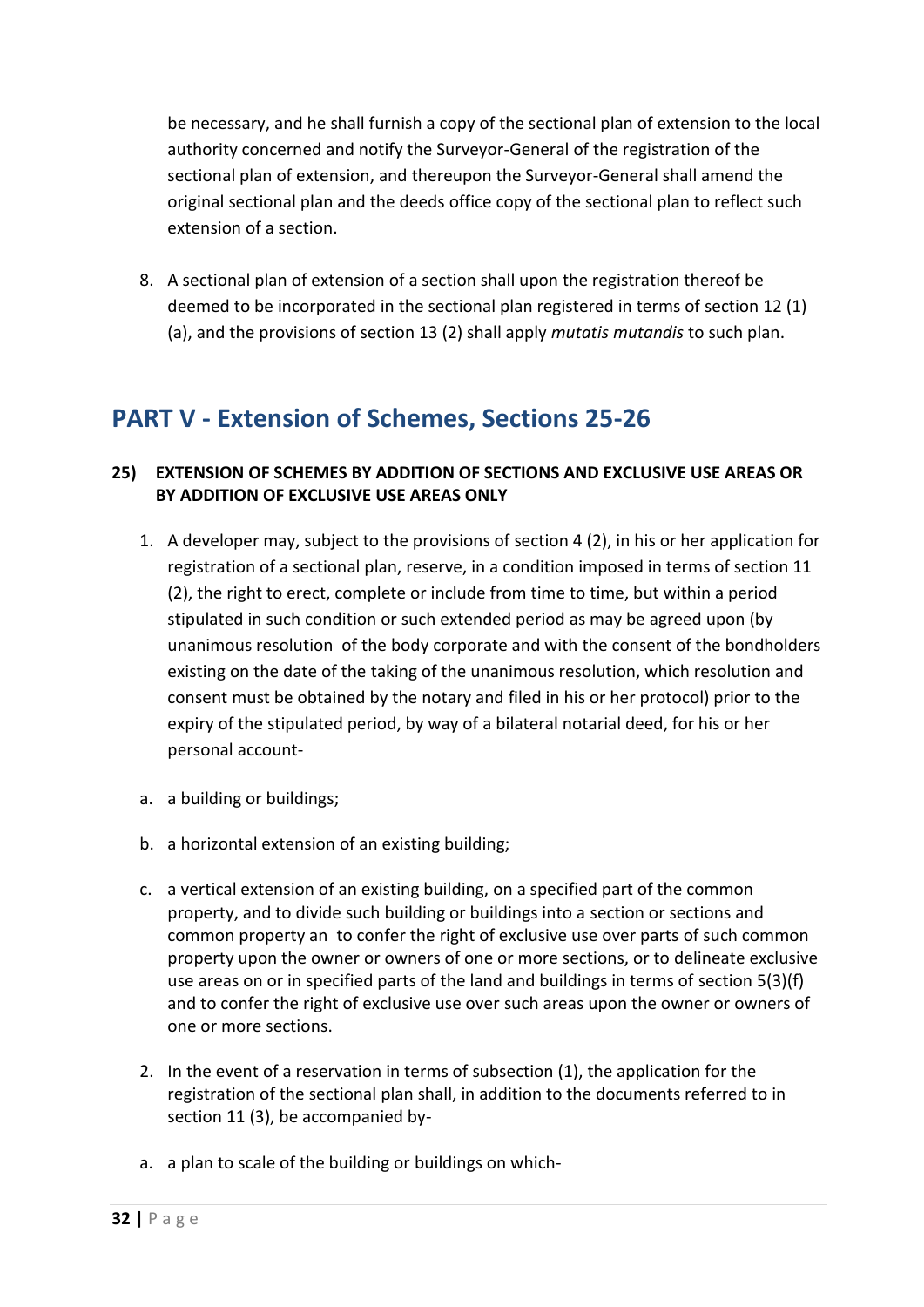- i. the part of the common property affected by the reservation.
- ii. the siting, height and coverage of all buildings.
- iii. the entrances and exits to the land;
- iv. the building restriction areas, if any;
- v. the parking areas; and
- vi. the typical elevation treatment of all buildings,

are indicated;

- b. a plan to scale showing the manner in which the building or buildings are to be divided into a section or sections and exclusive use areas or the manner in which the common property is to be made subject to the right of exclusive use areas only;
- c. a schedule indicating the estimated participation quotas of all the sections in the scheme after such section or sections have been added to the scheme;
- d. particulars of any substantial difference between the materials to be used in the construction of the building or buildings and those used in the construction of the existing building or buildings;
- *e. repealed;*
- f. the certificate of real right which is to be issued in terms of section 12 (1) (e); and
- g. such other documents and particulars as may be prescribed.
- *3. Repealed.*
- 4. A right reserved in terms of subsection (1), vested in terms of subsection (6) or registered in terms of subsection (6A), and in respect of which a certificate of real right has been issued-
- a. shall for all purposes be deemed to be a right to immovable property which admits of being mortgaged; and
- b. may be transferred by the registration of a notarial deed of cession in respect of the whole, a portion, or a share in such right: Provided that in the case of a cession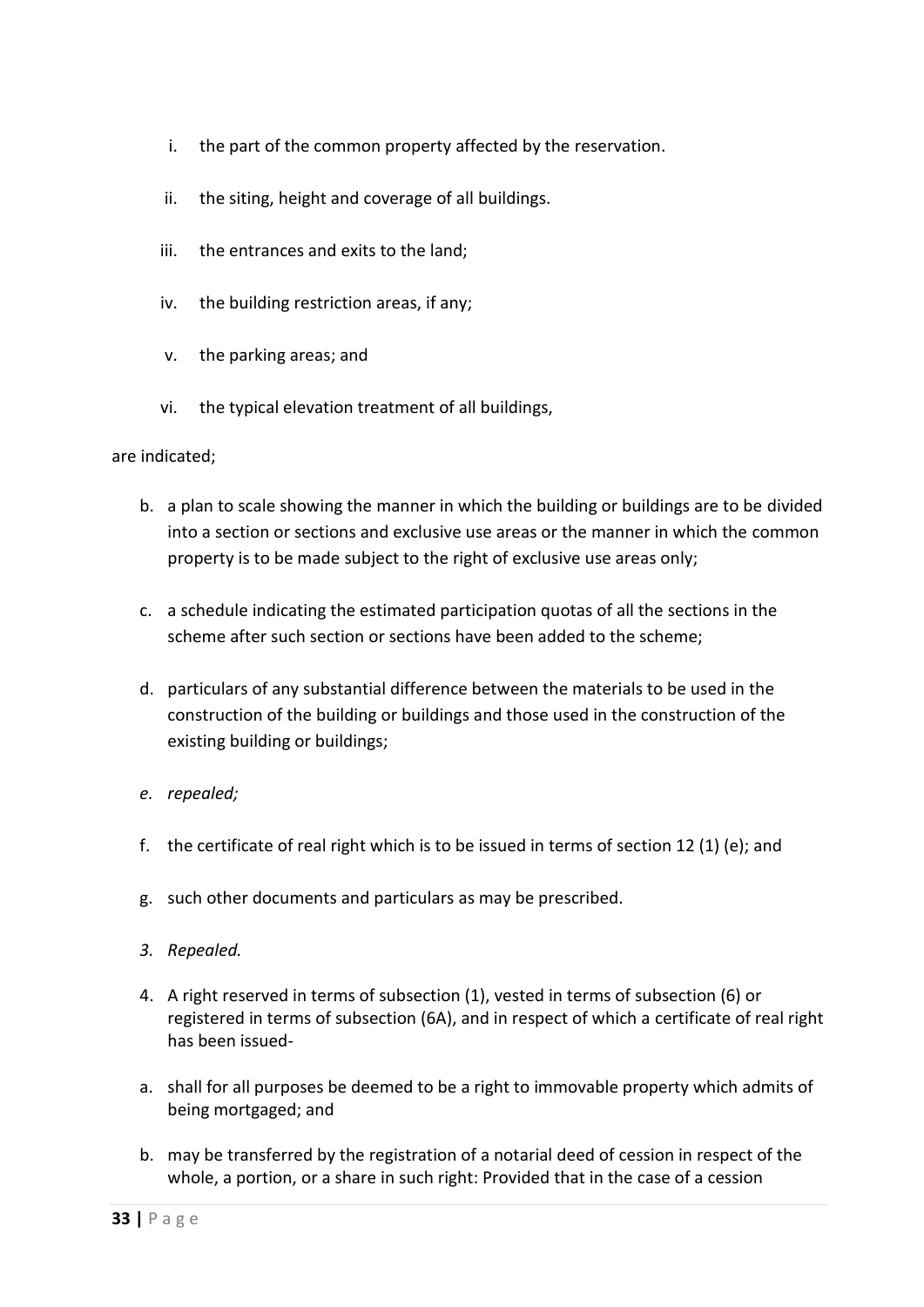affecting only a portion of the land comprising the scheme only such portion shall be identified to the satisfaction of the Surveyor-General.

- 4. A) The registrar may not register a cession of real right of extension or a portion or an undivided share therein, unless a certificate by a conveyance is produced to the registrar confirming that, as at the date of registration-
- a. if a body corporate is deemed to be established in terms of section 36(1), the body corporate has certified that all moneys due to the body corporate by the cedent in respect of the said real right have been paid, or that provision has been made to the satisfaction of the body corporate for the payment thereof; or
- b. if a body corporate is not deemed to be established, no moneys are payable.
- 5. A right reserved in terms of subsection (1) may be exercised by the developer or his or her successor in title thereto, even though the developer or his or her successor I title, as the case may be, has no other interest in the common property, by the addition of rights of exclusive use: Provided that the rights of exclusive use must be ceded within 12 months after their creation, either to the body corporate of the scheme or to one or more registered owners of a section or sections in the scheme.
- a. A) a) If the right reserved in terms of subsection (1) is exercised the developer or his or her successor in title shall immediately after completion of the relevant unit apply for the registration of the relevant plan of extension and the inclusion of such unit in the relevant sectional title register .
- b. If the developer or his or her successor in title fails to take such steps and fails to register the relevant plan of extension within 90 days of completion for occupation of the unit, the developer or his or her successor in title shall be liable to the body corporate for the amounts payable in terms of section 3(1)(b) of the Sectional Titles Schemes Management Act as if the unit has been included in the relevant sectional title register on the date of completion.
- c. The certificate contemplated in section 15B (3) (a) (i) (aa) shall not be issued unless the amounts in question are paid to the body corporate.
- 6. If no reservation was made by a developer in terms of subsection (1), or if such a reservation was made and for any reason has lapsed, the right to extend a scheme including land contemplated in section 26, shall vest in the body corporate which shall be entitled, subject to this section, section 5(1)(b) of the Sectional Titles Schemes Management Act and after compliance with the necessary changes, with the requirements of paragraphs (a), (b), (c), (d) and (g) of subsection (2), to obtain a certificate of real right in the prescribed form in respect thereof.
- 6. A) If no reservation has been made by a developer in terms of subsection (1) and the body corporate has not yet been established in terms of section 2(1) of the Sectional Titles Schemes Management Act, the registrar may issue a certificate of real right of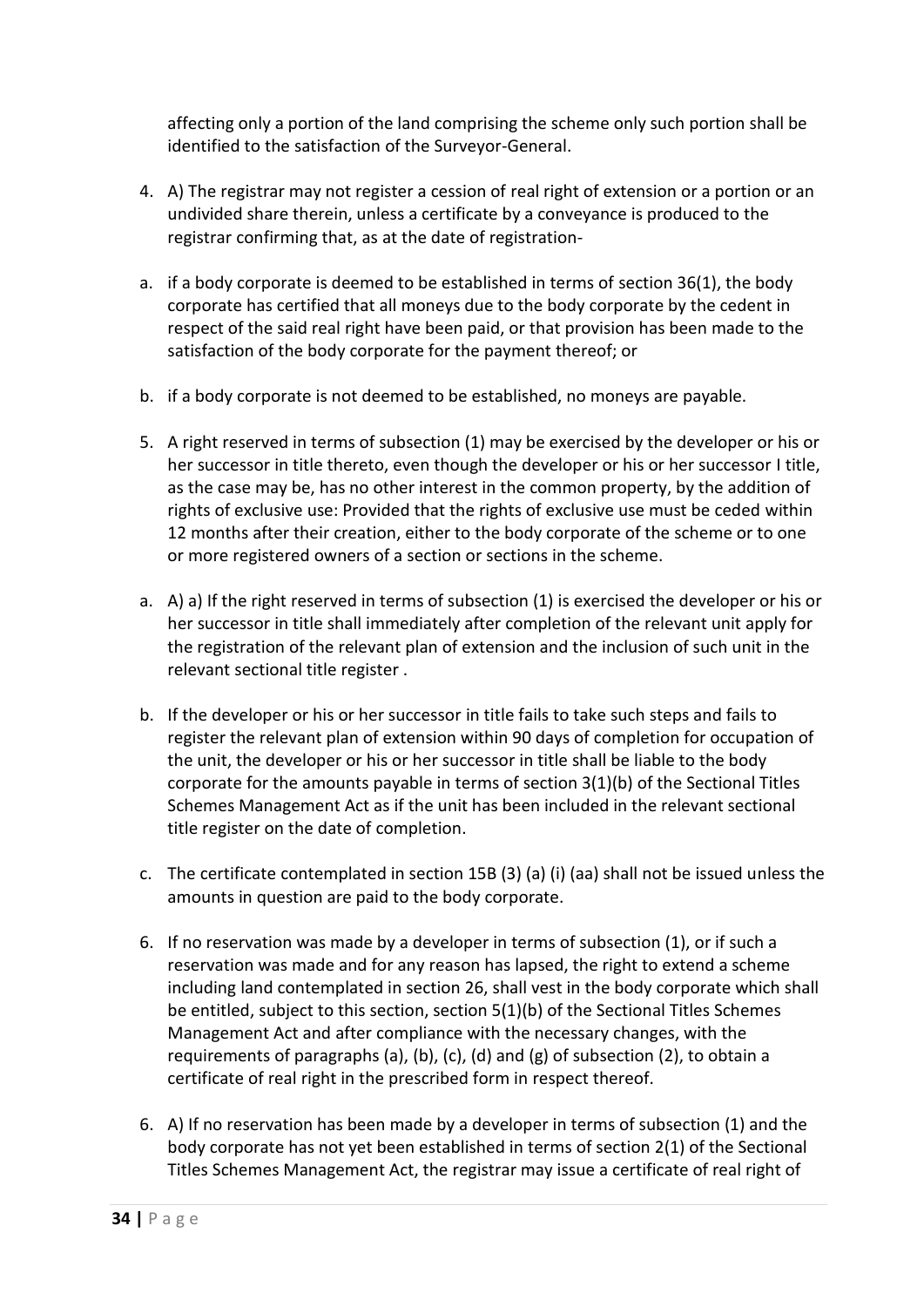extension as contemplated in section 12(1)(e) on application by the developer accompanied by the sectional mortgage bond and the written consent of any bondholder and such of the documents contemplated in subsection (2) as are applicable.

6. B) Upon compliance with subsection (6A) this Act shall apply with the necessary changes to such real right as if it had originally formed part of the application for the opening of the sectional title register and such certificate of real right shall be issued subject to any sectional mortgage bond against the land.

#### *7. Repealed.*

- 8. The provisions of sections 5, 6 and 7 shall apply *mutatis mutandis* to the submission of adraft sectional plan of extension to the Surveyor- General in terms of this section and the approval thereof by him: Provided that the draft sectional plan of extension submitted to the Surveyor- General shall be accompanied by a revised schedule specifying the participation quota of each section in the building or buildings depicted on the sectional plan and the sectional plan of extension, calculated in accordance with the provisions of section 32 as if the plan of extension formed part of the sectional plan when it was registered, and the Surveyor-General shall file such revised schedule with the sectional plan in lieu of the schedule referred to in section 7 (2) (b).
- 9. A developer or his or her successor in title to a right reserved in terms of subsection (1), or the body corporate in terms of subsection (6), as the case may be, may, after approval of a sectional plan of extension by the Surveyor-General in terms of this section, apply to the registrar for the registration of such plan of extension and the inclusion of the additional sections and exclusive use areas or the inclusion of exclusive use areas only, in the relevant sectional title register.
- 10. An application under subsection (9) shall be accompanied by-
- a. two copies of the sectional plan of extension;
- *b. repealed;*
- c. the certificate of real right by which the reservation in terms of subsection (1) or (6) is held, together with any sectional mortgage bond registered against the certificate of real right and the consent of the mortgagee to the substitution of the sections depicted on the sectional plan of extension and their undivided shares in the common property, as security in lieu of the real right held under the certificate of real right mortgaged under the bond;
- d. certificates of registered sectional title in the prescribed form in favour of the developer, his or her successor in title or the body corporate, as the case may be, in respect of each section and a certificate or certificates of real right in respect of the rights of exclusive use reflected on the plan of extension;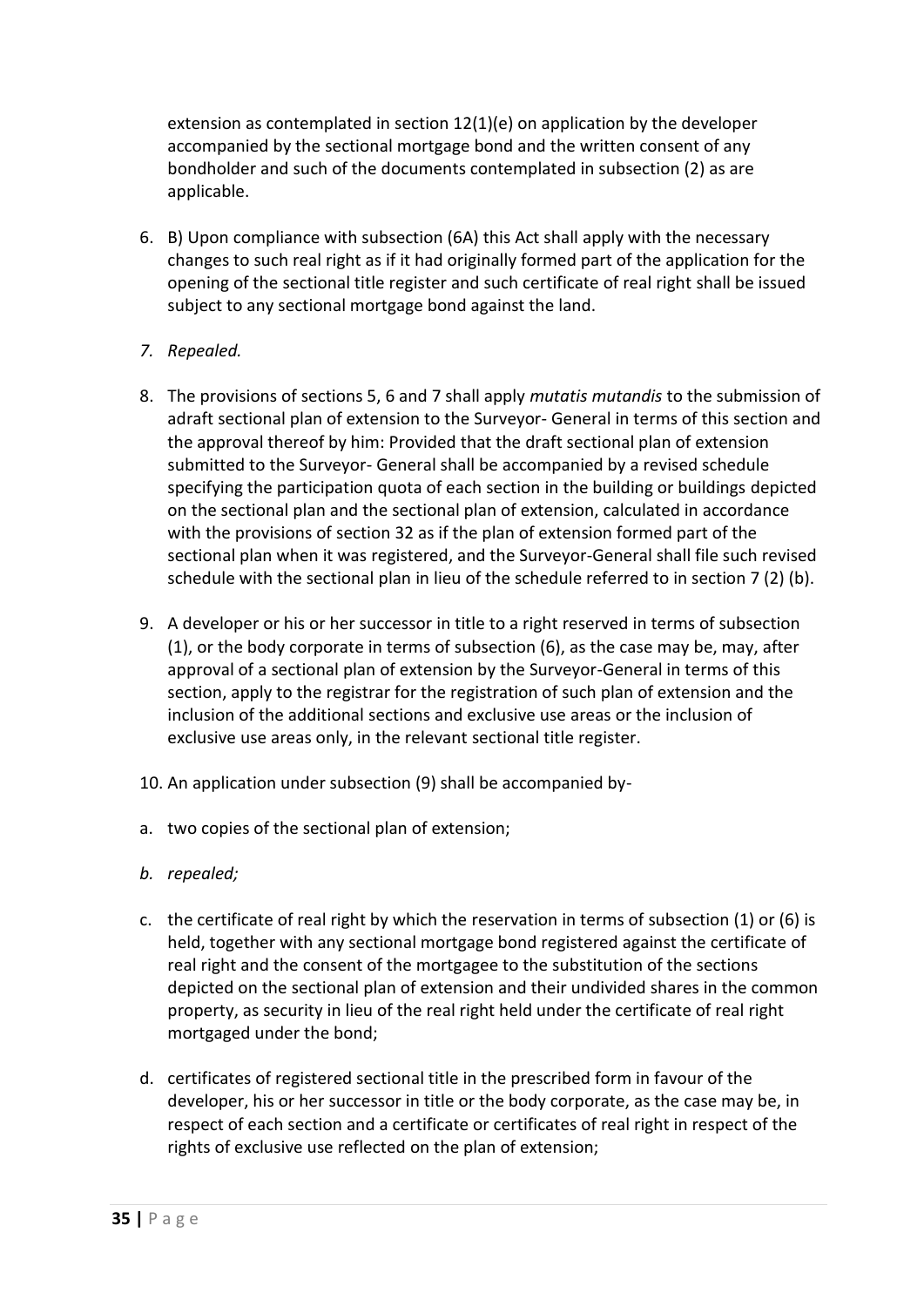- d. A) any mortgage bond which may be affected by the right, together with the consent of the mortgagee to the registration of the extension of the scheme and the endorsement of such bond to the effect that it is attached to
	- i. each section shown on the sectional plan and its undivided share in the common property;
	- ii. the certificate or certificates of real right in respect of a right of exclusive use as contemplated by subsection (10)(d) and section 27 (1); and
	- iii. if applicable, the certificate or certificates of real right in respect of the remainder of the right reserved in terms of subsection (1); and
- *e. repealed;*
- f. such other documents and particulars as may be prescribed.
- 11. When the requirements of this section and of any other law have been complied with, the registrar shall-
- a. register the sectional plan of extension;
- b. extend the sectional title register to include the sections and exclusive use areas, as the case may be, depicted on the plan of extension;
- c. simultaneously with the registration of the sectional plan of extension issue to the developer, his or her successor in title or the body corporate, as the case may be, a certificate of registered sectional title in respect of each section depicted on the sectional plan of extension and its undivided share in the common property, and a certificate or certificates of real right in respect of rights of exclusive use, subject to any mortgage bond registered against the title deed of the right of extension, furnish the local authority concerned with a copy of such plan of extension and notify the Surveyor-General of the registration of such plan of extension, and thereupon the Surveyor-General shall amend the original sectional plan and the deeds office copy of the sectional plan to reflect such extension; and
- d. make such entries in his or her records and endorsements on the certificates of registered sectional title and certificates of real right I respect of rights of exclusive use referred to in paragraph (c), any certificate of real right referred to in subsection (10) (c), and any sectional mortgage bond registered against the certificate of real right, as are necessary to give effect to this section.
- 12. Upon registration of a sectional plan of extension referred to in subsection (11) (a)-
- a. the owners of sections in the building or buildings in the scheme that is being extended, the mortgagees of sectional mortgage bonds and the holders of any real rights registered over such sections, shall be divested of their share or interest in the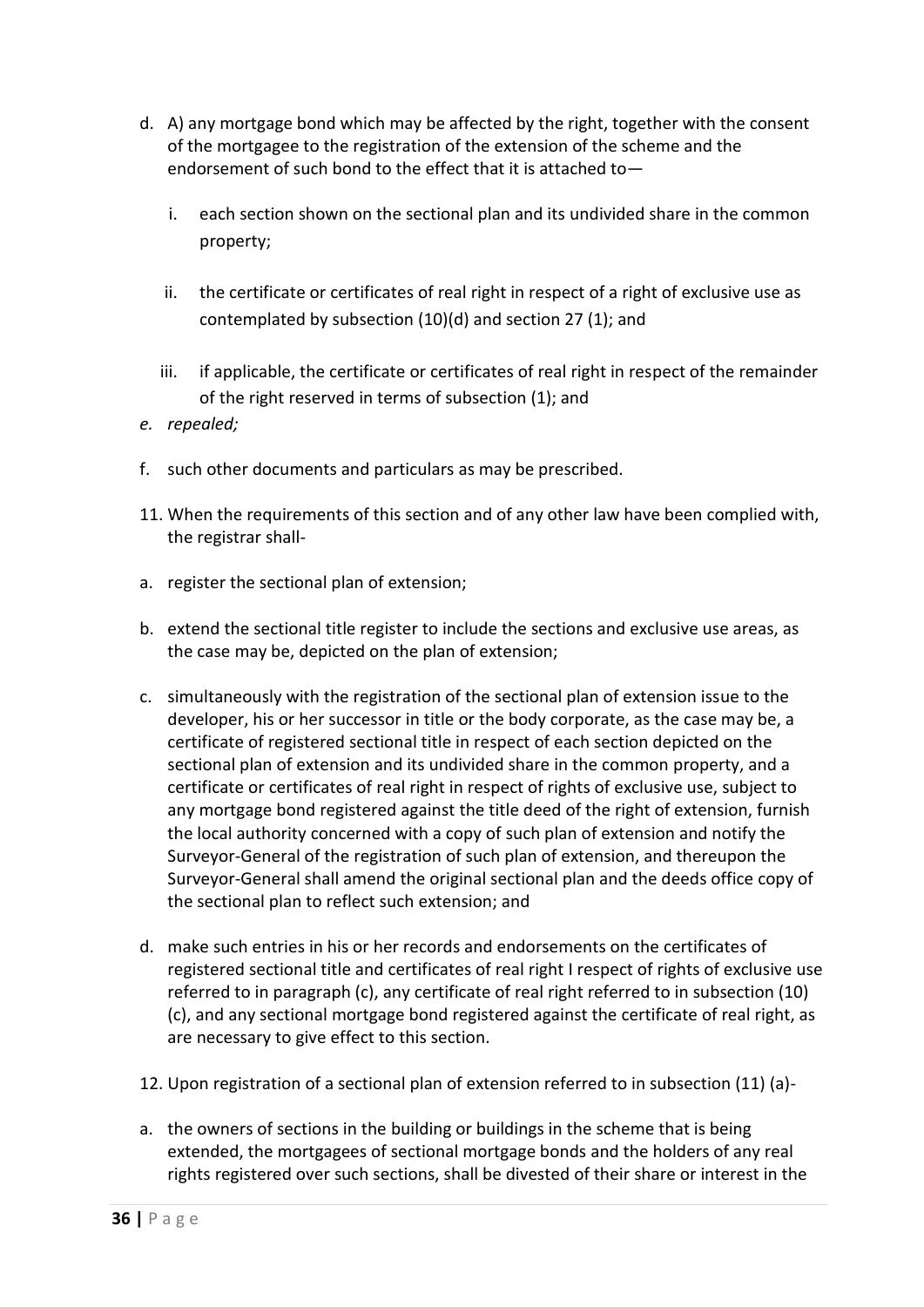common property to the extent that an undivided share in the common property is vested in the developer, his successor in title of the body corporate, as the case may be, by the issue of the certificates of registered sectional title referred to in subsection (11) (c);

- b. a sectional mortgage bond whereby a real right held by a certificate of real right referred to in subsection (10) (c) is mortgaged, shall be deemed to be a sectional mortgage bond over the sections depicted on the sectional plan of extension and their undivided share in the common property and registered against the certificates of sectional title issued in terms of subsection (11) (c); and
- c. the sectional plan of extension shall be deemed to be incorporated in the sectional plan registered in terms of section 12 (1) (a), and thereupon the provisions of section 13 (1) and (2) shall apply *mutatis mutandis*.
- 13. A developer or his or her successor in title who exercises a reserved right referred to in subsection (1), or a body corporate exercising the right referred to in subsection (6), shall be obliged to erect and divide the building or buildings into sections and to delineate areas of the common property subject to rights of exclusive use strictly in accordance with the documents referred to in subsection (2), due regard being had to changed circumstances which would make strict compliance impracticable, and an owner of a unit in the scheme who is prejudiced by his or her failure to comply in this manner, may apply to the Court, whereupon the Court may order proper compliance with the terms of the reservation, or grant such other relief, including damages, as the Court may deem fit.
- 14. In all cases where a developer or a body corporate has a real right to extend a scheme as contemplated in this section, such right shall be disclosed in the deed of alienation to every purchaser of a section in the scheme concerned.
- 15. a) A deed of alienation in which a real right has not been disclosed as contemplated in subsection (14), shall be voidable at the option of the purchaser.
- b. After notice by any such purchaser to the seller that he or she annuls the alienation, the alienation shall be void, and thereupon the provisions of section 10 (5) shall apply with the necessary changes.

#### **26) EXTENSION OF SCHEMES BY ADDITION OF LAND TO COMMON PROPERTY**

#### *1. Repealed.*

2. Land purchased or otherwise acquired by the body corporate in terms of section 5(1)(d) of the Sectional Titles Schemes Management Act shall be deemed to be owned by the owners of the sections in the building concerned in the same proportion as their participation quota as reflected on the relevant sectional plan.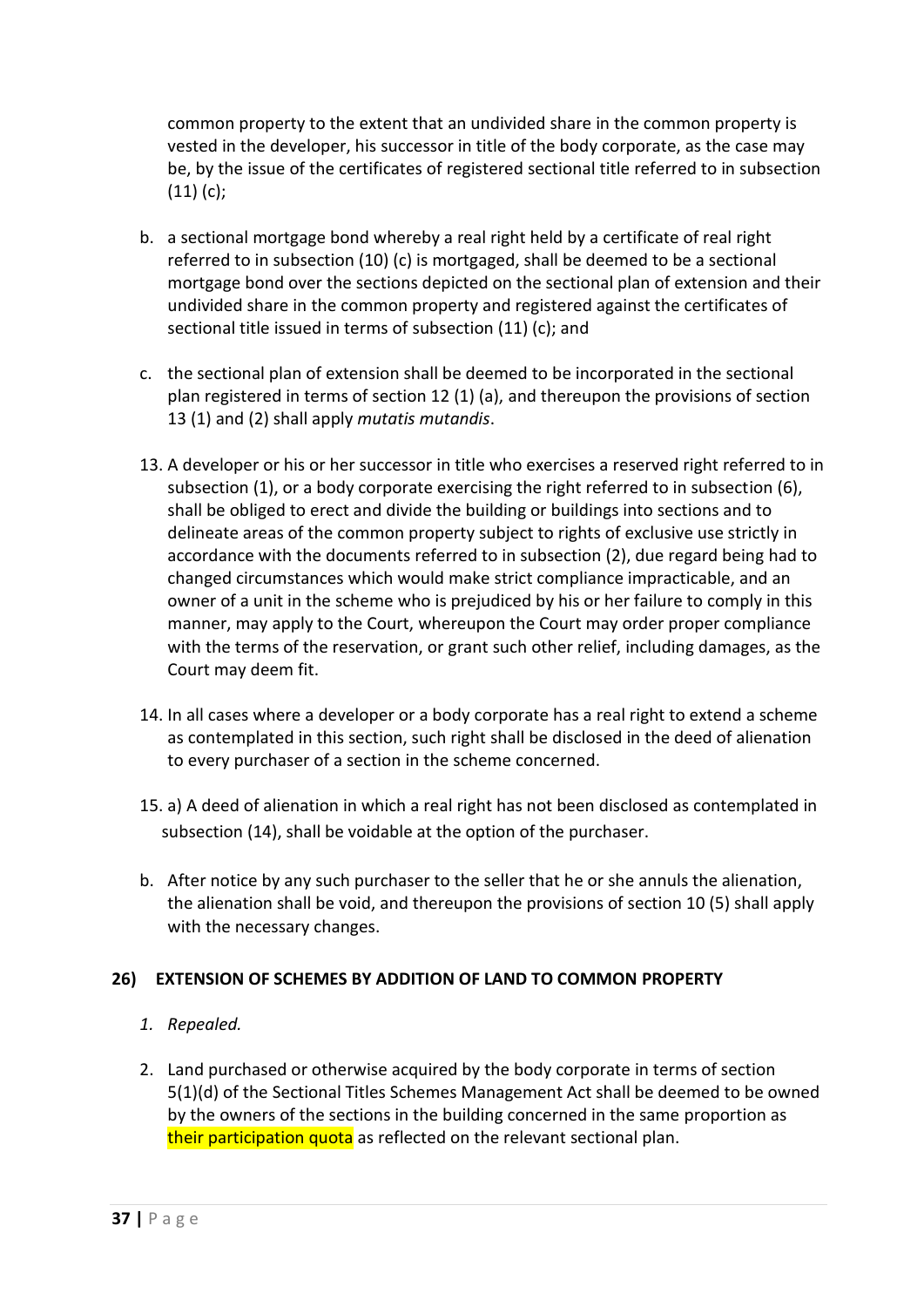- 4. The provisions of section 7 (2), (3) and (4) shall apply with the necessary changes to the preparation and submission to the Surveyor-General of a draft plan of extension of the common property, and the approval of such plan by him or her.
- 5. The registrar shall, upon the submission of the prescribed documents, register a plan of extension of the common property in terms of this section by making an endorsement on the relevant title deed to reflect that the land concerned has been incorporated in the sectional plan, shall make such further endorsements and entries in his or her records as may be necessary to give effect thereto, and shall furnish a copy of the sectional plan of extension to the local authority concerned and notify the Surveyor-General of the registration of such plan of extension, and thereupon the Surveyor-General shall amend the original sectional plan and deeds office copy of the sectional plan to reflect such extension.
- 6. The registrar shall not register a plan of extension in terms of this section if the additional land to be incorporated as common property is subject to a mortgage bond.
- 7. Upon the registration of a plan of extension of the common property in terms of this section, such plan shall be deemed to be incorporated in the sectional plan registered in terms of section 12 (1) (a), and the land to which such sectional plan of extension relates shall be deemed to be incorporated as common property in such registered sectional plan.

# **PART VI - Exclusive Use of Common Property and Servitudes, Sections 27-31**

#### **27) RIGHTS OF EXCLUSIVE USE OF PARTS OF COMMON PROPERTY**

- 1. a) If a part or parts of common property is or are delineated on a sectional plan for a specific purpose in terms of section 5 (3) (f), the developer must, when making application for the opening of a sectional title register and the registration of the sectional plan, impose a condition in terms of section 11 (2) in the schedule referred to in section 11 (3) (b) by which the right to the exclusive use of such part or parts of the common property delineated for this purpose on the sectional plan, is conferred upon the owner or owners of one or more of the sections.
- b. A developer shall cede the right to the exclusive use of part or parts of the common property to the owner or owners of units in the scheme, by the registration of a unilateral notarial deed in their favour.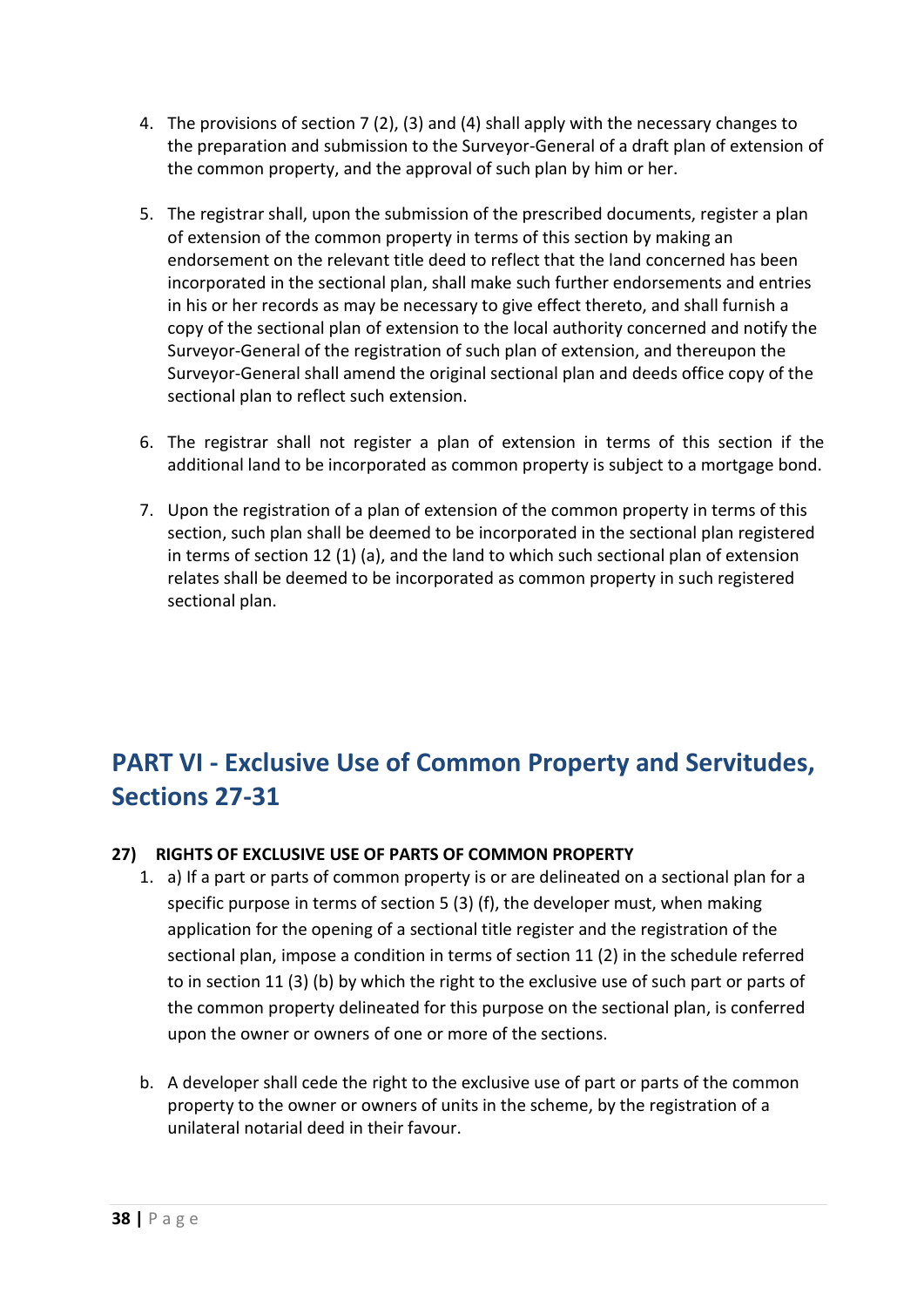- c. If a developer ceases to be a member of the body corporate as contemplated in section 2(2) of the Sectional Titles Schemes Management Act, any right to an exclusive use area still registered in his or her name vests in the body corporate free from any mortgage bond.
- d. If a right to the exclusive use of a part or parts of the common property vests in a body corporate in terms of paragraph (c), the body corporate shall, in the prescribed form
	- i. apply to the registrar for the issuing of a certificate or certificates of real right of exclusive use in its favour; and
	- ii. submit a certificate of compliance with any law dealing with vesting.
- e. The registrar shall, after consideration of the application in paragraph (d), issue such certificate or certificates in the prescribed form.
- 1. A) If no reservation was made by a developer in terms of subsection (1) and the body corporate has not yet been established in terms of section 2(1) of the Sectional Titles Schemes Management Act, the registrar may issue a certificate of real right in respect of a right of exclusive use as contemplated in section 12 (1) (f) on application by the developer accompanied by the sectional mortgage bond and the written consent of any bondholder.
- 1. B) Upon compliance with subsection (1A) this Act shall apply with the necessary changes to such real right as if it had originally formed part of the application for the opening of the sectional title register and such certificate or certificates of real right shall be issued subject to any sectional mortgage bond against the land.
- 2. A body corporate may, subject to the provisions of section 5 (1) of this Act and section 5(1)(d) of the Sectional Titles Schemes Management Act, request an architect or land surveyor to apply to the Surveyor-General for the delineation on a sectional plan in the manner prescribed of a part or parts of the common property in terms of section 5 (3) (f) for the exclusive use by the owner or owners of one or more sections: Provided that no such delineation shall be made on the sectional plan in terms of this subsection if such delineation will encroach upon a prior delineation on the sectional plan of a part of the common property for the exclusive use by one or more of the owners.
- 3. A right to the exclusive use of a part or parts of the common property delineated on the sectional plan in terms of subsection (2) shall be transferred to the owner or owners on whom such right has been conferred by the body corporate, by the registration of a notarial deed entered into by the parties and in which the body corporate shall represent the owners of all the sections as transferor.
- 4. a) An owner of a section in whose favour the right to the exclusive use of a part of the common property delineated on the sectional plan is registered, may transfer his or her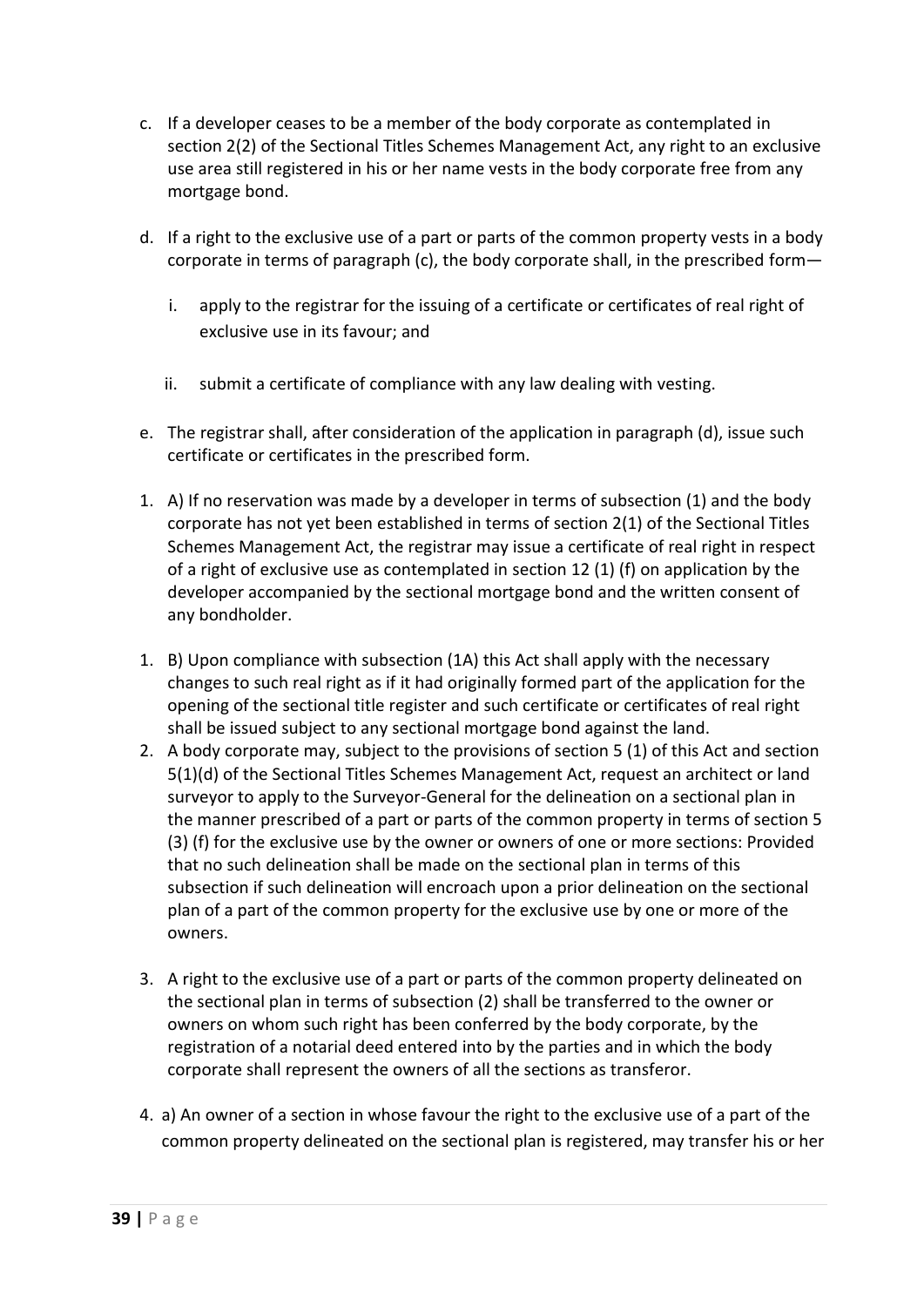interest in such right to the owner of another section in the scheme by the registration by the registrar of a notarial deed of cession entered into by the parties.

- b. If an owner ceases to be a member of the body corporate in terms of section 2(3) of the Sectional Titles Schemes Management Act, any right to an exclusive use area still registered in his or her name vests in the body corporate free from any mortgage bond orregistered real r right.
- c. If a right to the exclusive use of a part or parts of the common property vests in a body corporate in terms of paragraph (b), the body corporate shall, in the prescribed form
	- i. apply to the registrar for the issuing of a certificate or certificates of real right of exclusive use in its favour; and
	- ii. submit a certificate to the effect that the provisions of any law in connection with the vesting have been complied with.
- d. The registrar must issue such certificate or certificates in the prescribed form.
- 5. A right to the exclusive use of a part of the common property delineated on the sectional plan registered in favour of an owner of a section may with the written consent of the mortgagee of the exclusive use area and holder of a registered real right be cancelled by the registration by the registrar of a notarial deed of cancellation entered into by the holder of such right and the body corporate, duly authorized by a special resolution of its members, on behalf of all the owners of sections in the scheme.
- 6. A right to the exclusive use of a part of common property registered in favour of an owner of a section, shall for all purposes be deemed to be a right to immovable property over which a mortgage bond, lease contract or personal servitude of usufruct, *usus* or *habitatio* may be registered.
- 7. a) Any person who holds two or more rights to exclusive use areas or undivided shares by one title deed may, subject to the provisions prescribed, obtain a separate title deed in respect of one or more of the rights to exclusive use areas held therein.
- b. At least one of the exclusive use areas or shares shall remain held by such title deed.

#### **27A) REPEALED**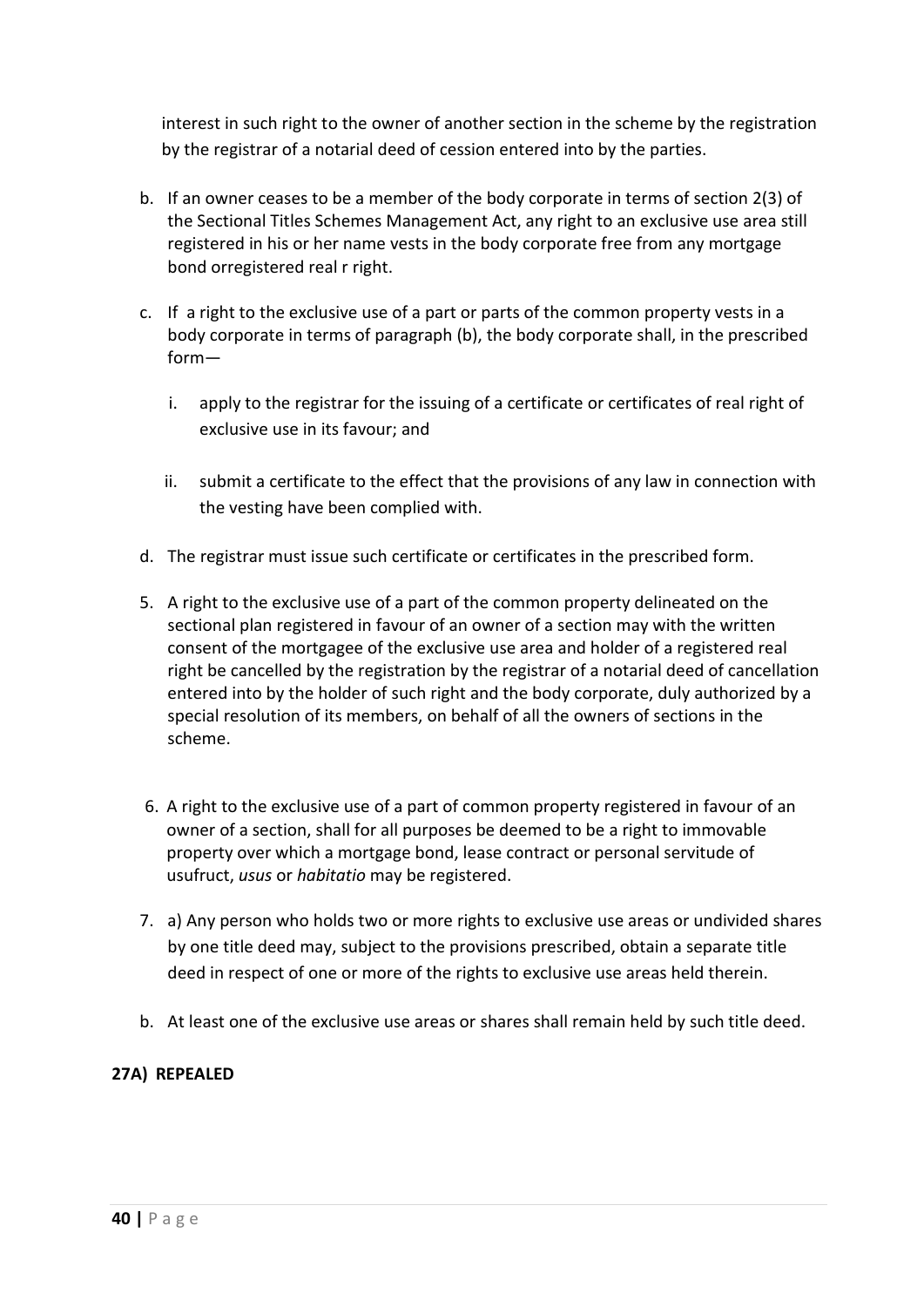#### **28) IMPLIED SERVITUDES**

- 1. There shall be implied-
- a. in favour of each section
	- i. a servitude for the subjacent and lateral support of the section by the common property and by any other section capable of affording such support;
	- ii. a servitude for the passage or provision of water, sewerage, drainage, gas, electricity, garbage, artificially heated or cooled air and other services, including telephone, radio and television services, through or by means of any pipes, wires, cables or ducts existing on or under the land or in the building, to the extent to which such pipes, wires, cables or ducts are capable of being used in connection with the utilization of the section; and
- b. against each section
	- i. a servitude for the subjacent and lateral support of the common property and of any other section capable of enjoying such support;
	- ii. the servitudes referred to in paragraph (a) (ii) through or by means of any pipes, wires, cables or ducts existing within such section, in favour of the common property and in favour of any other section capable of enjoying such servitudes.
- 2. The servitudes referred to in subsection (1)-
- a. shall be deemed to be incorporated in the title deeds of the owners affected thereby; and
- b. shall confer on the owners of sections the right, to be exercised by the body corporate, to have access to each section and the exclusive use areas from time to time during reasonable hours to the extent necessary to maintain, repair or renew any part of the building or any pipes, wires, cables or ducts therein, or for making emergency repairs therein necessary to prevent damage to the common property or any other section or sections.

#### **29) CREATION OF SERVITUDES**

- 1. The owners may, if duly authorised in terms of section 5(1)*(g)* of the Sectional Titles Schemes Management Act, direct the body corporate-
- a. to execute on their behalf a servitude or restrictive agreement burdening the land shown on the relevant sectional plan;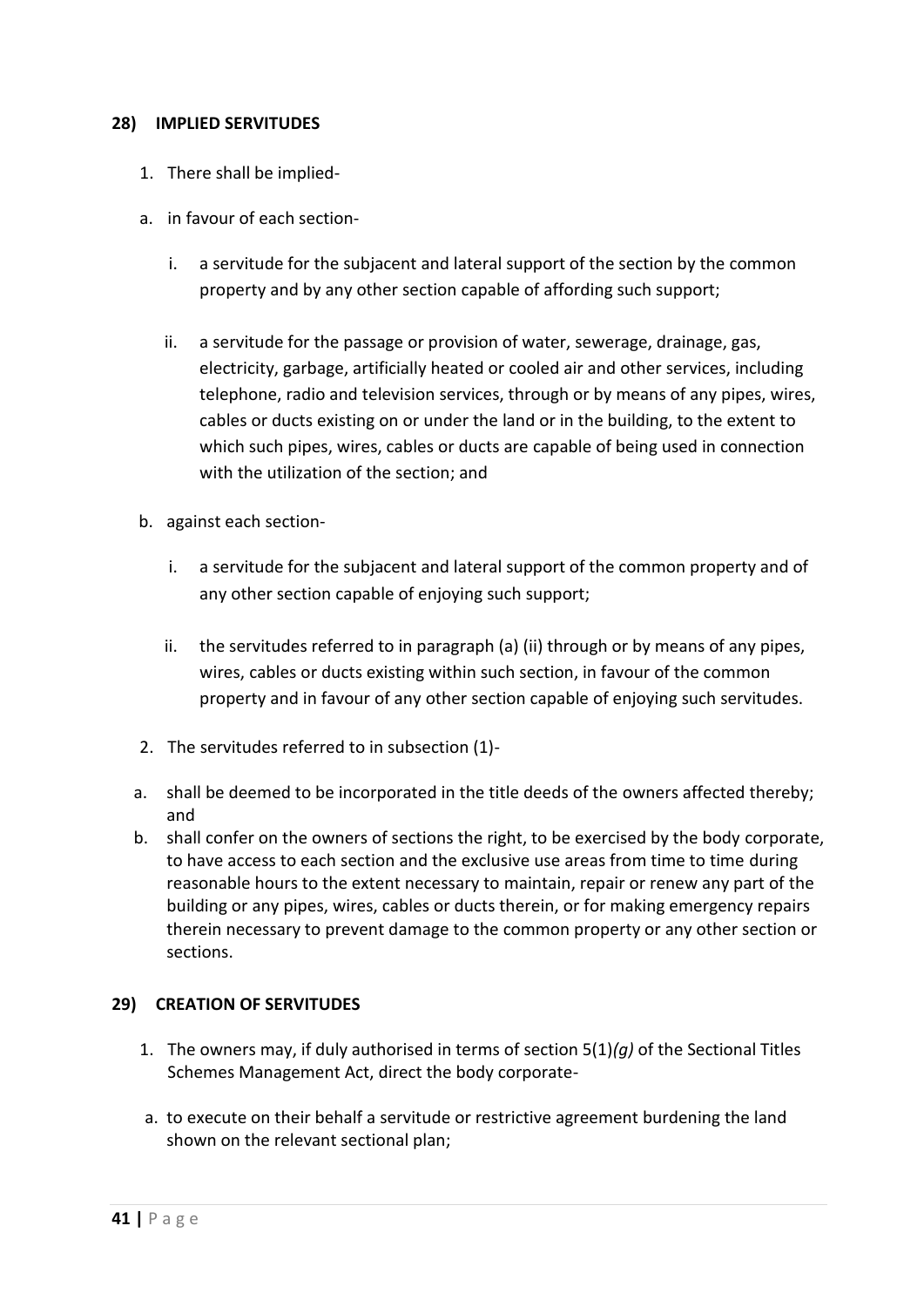- b. to accept on their behalf a servitude or restrictive agreement benefiting the said land.
- 2. Every such servitude or agreement shall be embodied in a notarial deed and shall be registered by the registrar by noting such deed on the schedule of servitudes and conditions referred to in section 11 (3) (b) and on the title deeds of any party to such servitude or restrictive agreement whose title deeds are registered in the land register.
- 3. If the land to be burdened by a servitude or restrictive agreement is hypothecated, the written consent of every mortgagee, existing on the date of execution of the notarial deed, to the registration of such servitude or restrictive agreement shall before such registration be obtained by the notary public and filed in his or her protocol.

#### **30) ANCILLARY SERVITUDAL RIGHTS**

All ancillary rights and obligations reasonably necessary to make servitudes effective, shall apply in respect of servitudes implied or created under this Act.

#### **31) DEEDS REGISTRIES ACT AND IMPLIED SERVITUDES**

The provisions of the Deeds Registries Act shall not apply with reference to servitudes or restrictions as to user implied under this Act, and such servitudes and restrictions shall take effect and be enforceable immediately upon the establishment of the body corporate in terms of the Sectional Titles Schemes Management Act.

# **PART VII - Participation Quotas and Developers, Sections 32- 34**

#### **32) PARTICIPATION QUOTAS**

- 1. Subject to the provisions of section 48, in the case of a scheme for residential purposes only as defined in any applicable operative town planning scheme, statutory plan or conditions subject to which a development was approved in terms of any law, the participation quota of a section shall be a percentage expressed to four decimal places, and arrived at by dividing the floor area, correct to the nearest square metre, of the section by the floor area, correct to the nearest square metre, of all the sections in the building or buildings comprised in the scheme.
- 2. Subject to the provisions of section 48, in the case of a scheme other than a scheme referred to in subsection (1), the participation quota of a section shall be a percentage expressed to four decimal places, as determined by the developer: Provided that-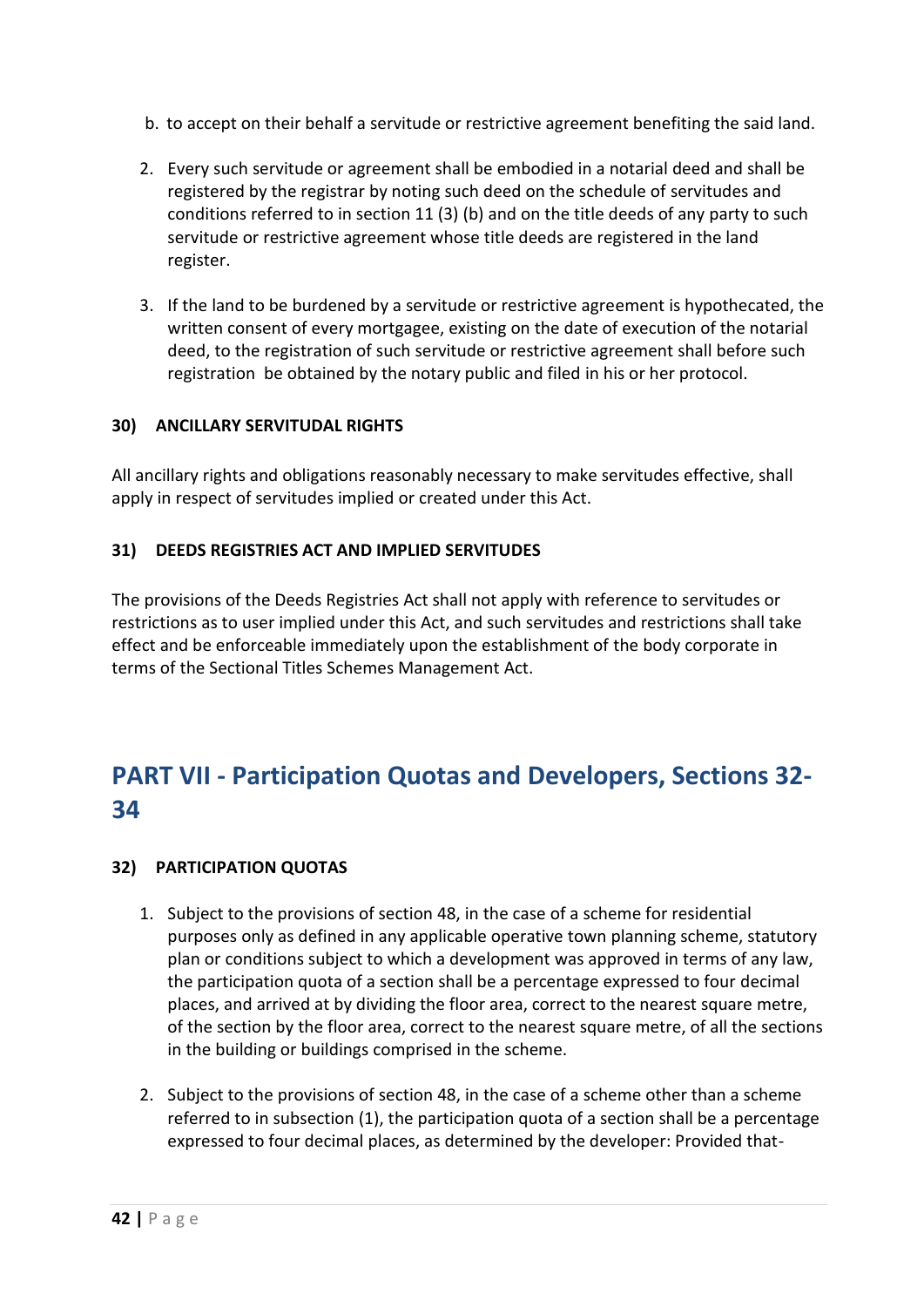- a. where a scheme is partly residential as defined in any applicable operative town planning scheme, statutory plan or conditions subject to which a development was approved in terms of any law, the total of the quotas allocated by the developer to the residential sections shall be divided among them in proportion to a calculation of their quotas made in terms of subsection (1);
- b. where a developer alienates a unit in such a scheme before the sectional title register is opened, the total of the quotas allocated to the respective sections and the participation quota of that unit must be disclosed in the deed of alienation; and
- c. where such disclosure is not made, the deed of alienation shall be voidable at the option of the purchaser and that the provisions of section 25 (15) (b) shall *mutatis mutandis* apply in respect of any such alienation.
- 3. The quota of a section shall determine the undivided share in the common property of owner of the section.
- *4. Repealed.*
- 5. The specification in the schedule to a sectional plan of the quota of each section and of the total of the quotas of all the sections in the building or buildings comprised in a scheme, shall for all purposes be deemed to be correct in the absence of proof to the contrary.

#### **33) SALE OR LETTING OF SECTIONS**

Nothing in this Act or any other law contained shall be construed as preventing a developer from selling certain sections in a building and letting other sections therein or from letting all sections therein.

#### **34) SHARES OF DEVELOPERS IN BUILDINGS AND LAND**

- 1. The developer shall be the owner of any section in respect of which the ownership is not held by any other person, and the quota of such section or, if there is more than one such section, the total of the quotas of such sections, shall determine the share of the developer in the common property.
- 2. When the ownership in every section is held by any person or persons other than the developer, the developer shall, subject to the provisions of section 25 (1), cease to have a share or interest in the common property.
- 3. When a developer has in one transaction alienated the whole of his or her interest in the land and the building or buildings comprised in a scheme, or a share in the whole of such interest, to any other person, the registrar shall register the transaction by means of a deed of transfer in the case of units and by means of a bilateral notarial deed of cession in the case of rights reserved under sections 25 and 27.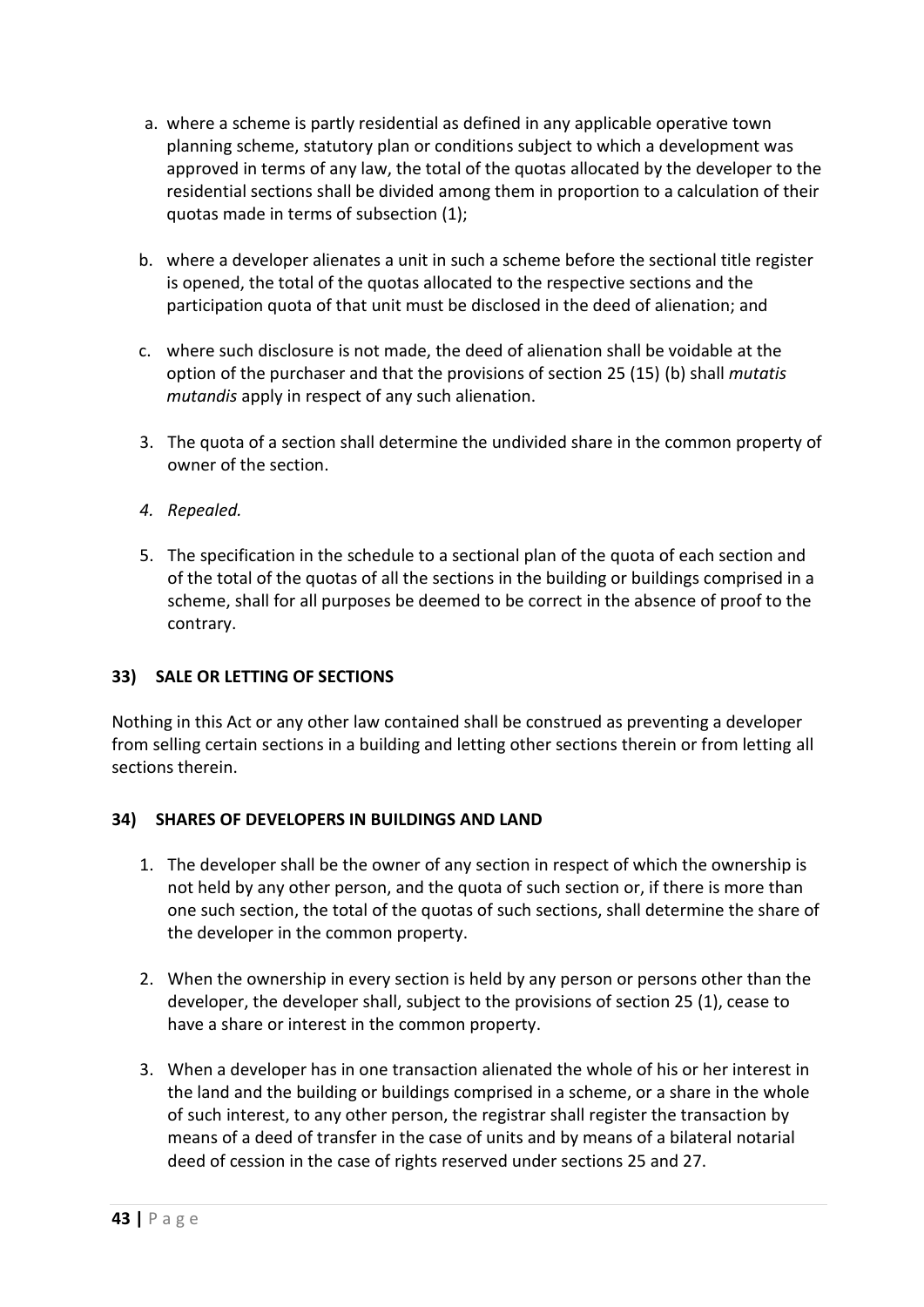- 4. The registrar shall not register the transfer of a transaction referred to in subsection (3) unless-
- a. there is produced to the registrar a clearance certificate of the local authority that Page
	- i. all rates and moneys due to that local authority in respect of the land concerned have been paid up to and including the day of transfer; or
	- ii. in those cases where a law provides for the separate levying of rates in respect of a unit, all such rates due to that local authority in respect of the unit concerned have been paid up to and including the day of transfer; and
- b. there is produced to the registrar a certificate by a conveyancer confirming that, if a body corporate is deemed to have been established in terms of section 2(1) of the Sectional Titles Schemes Management Act, that body corporate has certified that all moneys due to the body corporate by the transferor in respect of the units concerned have been paid or provision for the payment thereof has been made to the satisfaction of the body corporate.

## **PART VIII - Rules and Bodies Corporate, Sections 35-43**

#### **35) REPEALED**

#### **36) BODIES CORPORATE**

- 1. When a unit is registered in the name of any person other than the developer, the registrar must issue a certificate in the prescribed form.
- 2. The effect of the registration referred to in subsection (1) is the establishment of a body corporate for the scheme, in terms of the Sectional Titles Schemes Management Act.
- 3. The registrar must lodge a copy of the certificate referred to in subsection (1) with the chief ombud.
- *4. to 7. Repealed.*

#### **37 TO 43) REPEALED**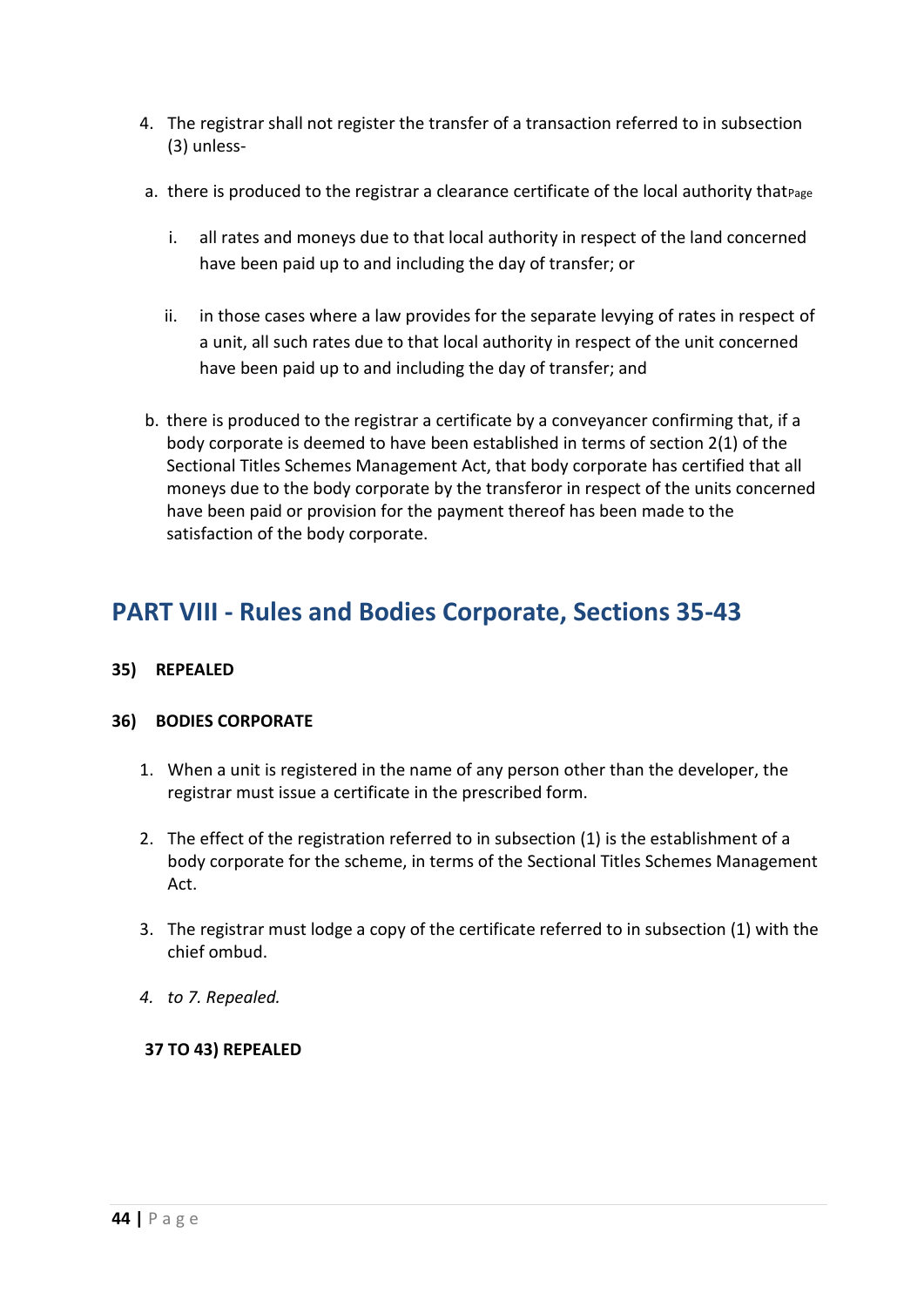# **PART IX - Owners, Administrators and Buildings, Sections 44- 51**

#### **44) to 48) REPEALED**

#### **49) DISPOSAL ON DESTRUCTION OF BUILDINGS**

- 1. When in terms of section 17(3) of the Sectional Titles Schemes Management Act, the building or buildings comprised in a scheme is or are deemed to be destroyed and the owners have resolved not to rebuild the building or buildings, the body corporate must, subject to section 17(9) of the Sectional Titles Schemes Management Act, lodge with the registrar a notification in the prescribed form of such destruction and a copy of the relevant resolution of the owners as certified by two trustees of the body corporate.
- 2. Upon receipt of such notification the registrar shall make an entry thereof in the relevant sectional title register.
- 3. When such entry has been made in the relevant sectional title register-
- a. the owners shall cease to be separate owners of sections but shall, subject to the provisions of section 48 (2), remain co-owners of the land in undivided shares proportionate to the quotas of the respective sections previously owned by them;
- b. any sectional mortgage bond, lease or other real right or condition then registered against or affecting a unit, shall be deemed to be converted into a mortgage bond, lease or other real right or condition registered against or affecting the undivided share in the land which formed part of such unit;
- c. the land shall revert to the land register; and
- d. the sectional title deeds of units which are thus deemed to be destroyed as well as the title deeds regarding any right to an exclusive use area and any right to the extension of a scheme referred to in section 25, together with any mortgage bond over the said rights, shall be surrendered to the registrar for cancellation.
- 4. Upon the reversion of the land to the land register, the registrar shall-
- a. cancel the title deeds referred to in subsection (3) (d);
- b. issue to each of the owners of a unit which is thus deemed to be destroyed a certificate of registered title in the form prescribed under the Deeds Registries Act for his undivided share in the land, subject or entitled to such servitudes, mortgage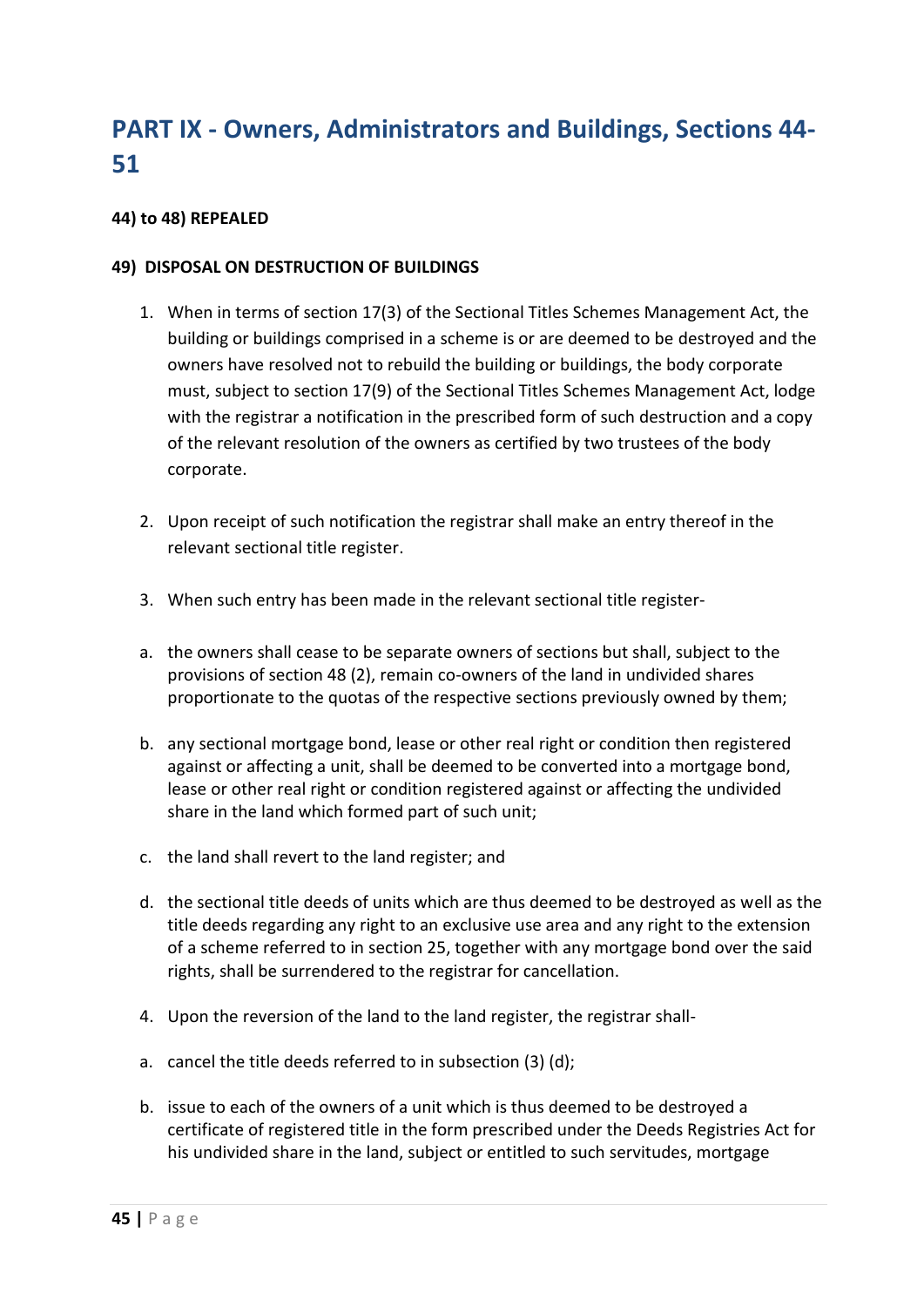bonds, other real rights and conditions which are applicable to or in respect of such land;

- c. make suitable endorsements on any sectional mortgage bond, lease or other real right to reflect the conversion referred to in subsection (3) (b);
- d. re-register any sectional mortgage bond, lease or other real right referred to in subsection (3) (b) as a mortgage bond, lease or real right in terms of the Deeds Registries Act;
- e. make an endorsement on the schedule referred to in section 11 (3) (b) to reflect the reversion of the land; and
- f. notify the Surveyor-General and the local authority of the said reversion of the land.
- 5. Upon receipt of the notification that the whole of the land has reverted to the land register, the Surveyor-General shall cancel the relevant sectional plan.

#### **50) UNENCUMBERED SECTIONS DESTROYED BY STATE OR LOCAL AUTHORITY**

- 1. Where the State or a local authority is the owner of a section in a building which is not encumbered by a mortgage, lease or real right, and such section has been destroyed to give effect to a project or scheme for the benefit of the public, the State or local authority, as the case may be, may, after advising the body corporate of its intention to do so, notify the registrar to this effect and apply for the cancellation of the relevant sectional title deed.
- 2. An application in terms of subsection (1) shall be accompanied by the owner's copy of the relevant sectional title deed.
- 3. On receipt of such application, the registrar shall cancel the deeds office's and owner's copy of the relevant sectional title deed and shall make the necessary consequential entries in his records and notify the Surveyor-General and the local authority concerned accordingly, and thereupon the undivided share in the common property that was held under that sectional title deed shall vest in the owners of the remaining sections in the building proportionately to their respective participation quotas.
- 4. On receipt of a notification referred to in subsection (3) and an amended schedule referred to in section 5 (3) (g), prepared by an architect or land surveyor and to be furnished by the State or local authority, as the case may be, the Surveyor-General shall amend the original plan and the deeds office copy of the sectional plan to give effect to the cancellation of the sectional title deed referred to in the notification.

#### **51) REPEALED**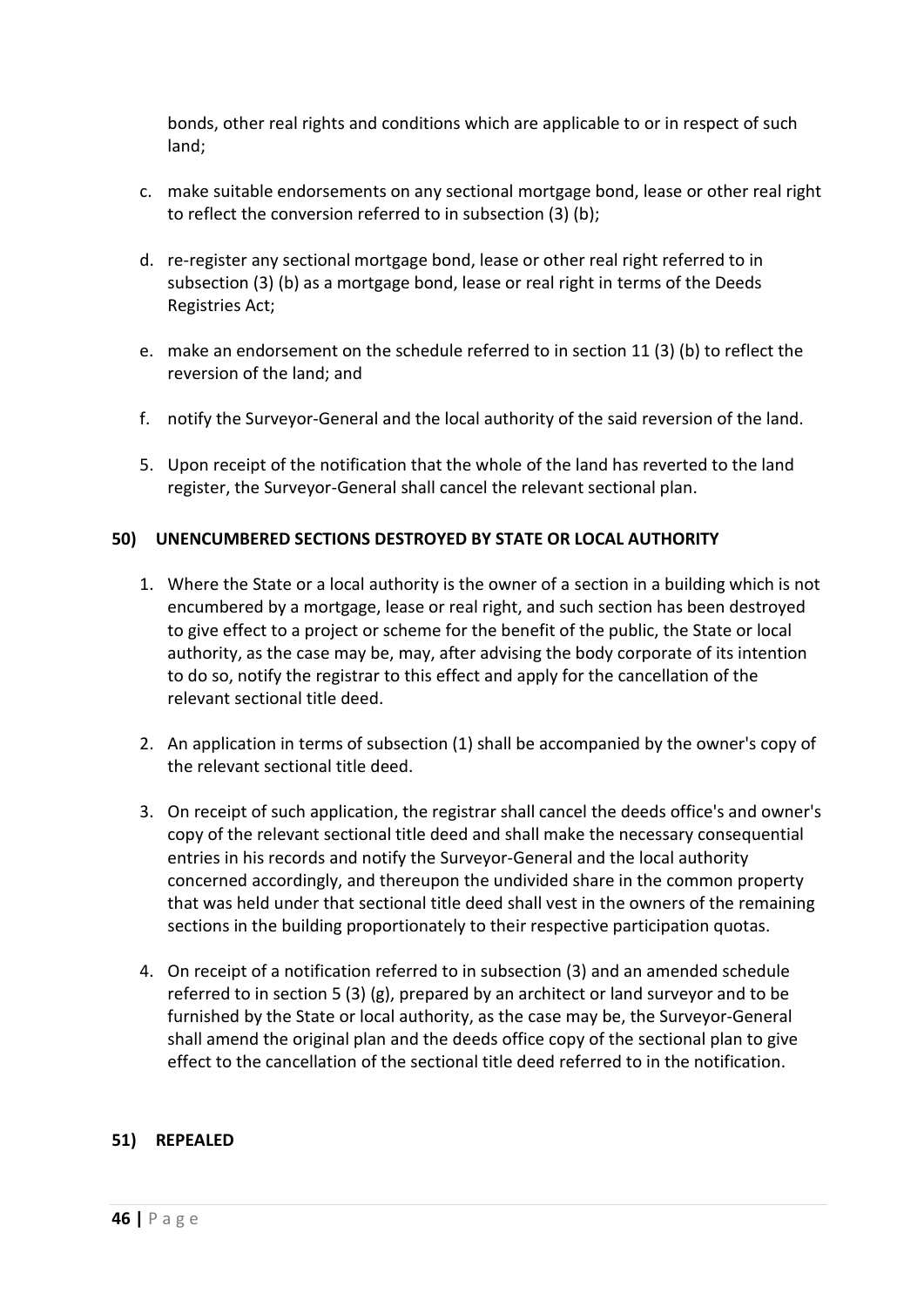## **PART X - Miscellaneous, Sections 52-61**

#### **52) AND 53) REPEALED**

#### **54) SECTIONAL TITLES REGULATION BOARD**

- 1. There is hereby established a sectional titles regulation board (in this section referred to as the regulation board), which shall-
- a. make recommendations to the Minister concerning any matter specified in section 55 in regard to which the Minister may make regulations;
- b. keep the working and implementation of this Act and the regulations under regular review and which may make recommendations to the Minister in regard to any amendments or other action which may be advisable; and
- c. advise the Minister on any matter referred to it by the Minister.
- 2. The regulation board shall consist of the following members-
- a. the Chief Registrar of Deeds appointed in terms of section 2 of the Deeds Registries Act, who shall act as chairman at the proceedings of the regulation board;
- b. the Chief Surveyor-General; and
- c. seven members appointed by the Minister, who shall consist of the following persons
	- i. a conveyancer nominated by the Law Society of South Africa;
	- ii. a professional land surveyor nominated by the relevant Council;
	- iii. an architect nominated by the relevant Council;
	- iv. an officer in the employ of the Council of South African Banks;
	- v. two persons having special knowledge of sectional title development schemes; and
	- vi. an official of the Department of Land Affairs.
- 3. For every member of the regulation board appointed in terms of subsection (2) (c) there shall be an alternate member appointed in the same manner as such member, and any alternate member so appointed shall act in the place of the member in respect of whom he has been appointed as alternate member, during such member's absence or inability to act as a member of the regulation board.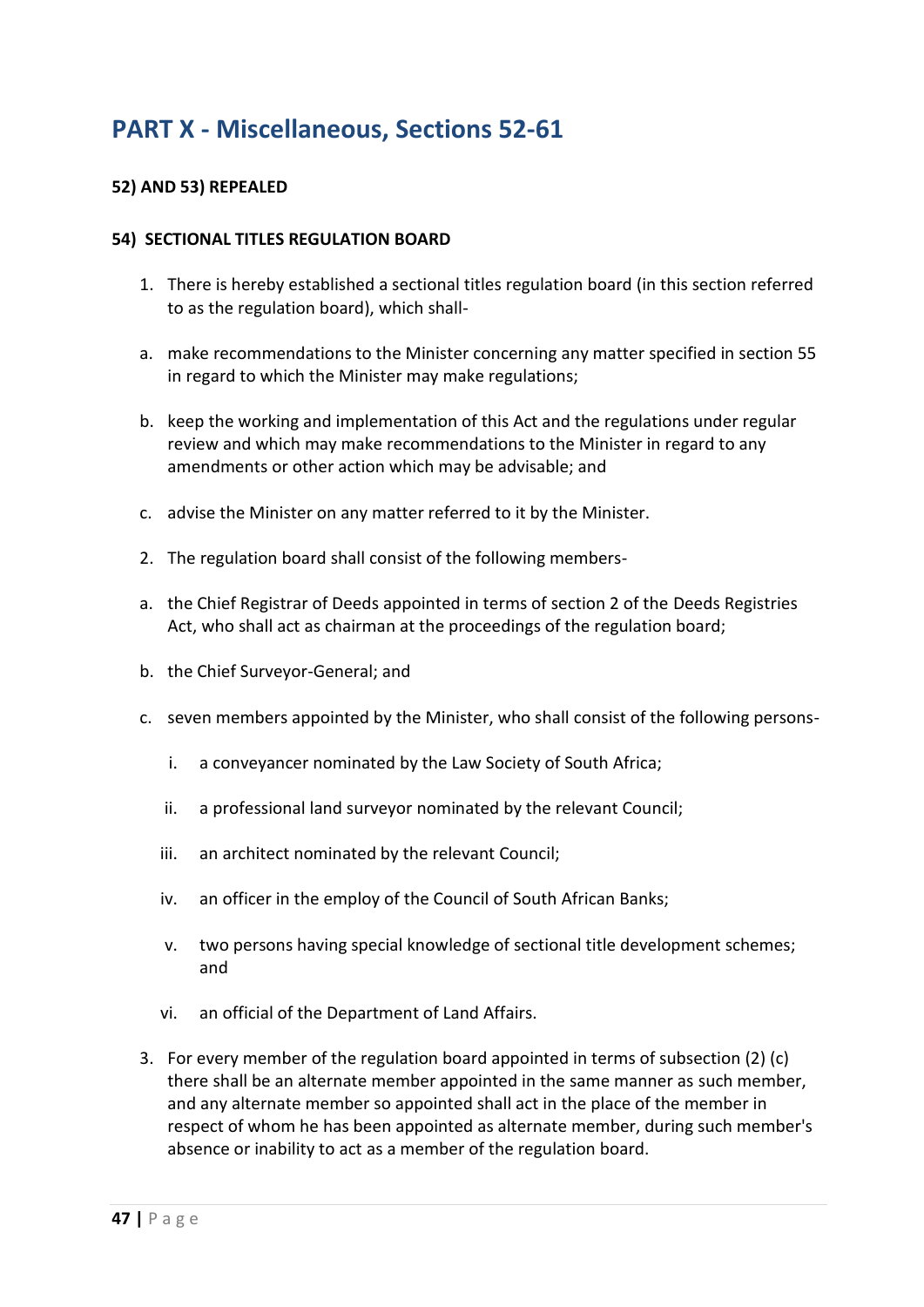- 4. The Chief Registrar of Deeds and the Chief Surveyor-General may each designate a person from their respective offices to act in their place at meetings which they are unable to attend.
- 5. When any nomination in terms of subsection (2) (c) (i), (ii), (iii) or (iv) becomes necessary, the body concerned shall at the request of the Director-General: Land Affairs furnish the nomination required for appointment to the regulation board, within a period of 60 days from the date of such request, failing which the Minister may appoint, subject to the provisions of that subsection, any suitable person as a member in place of the person he or she would have appointed if the said body had not so failed to nominate a person.
- 6. A member of the regulation board appointed by the Minister shall hold office for the period determined by the Minister, but the Minister may, if in his opinion there is good reason for doing so, terminate the appointment of such a member at any time before the expiration of his period of office.
- 7. If a member of the regulation board dies or vacates his office before the expiration of his period of office, the Minister may, subject to the provisions of subsection (2) (c), appoint a person to fill the vacancy for the unexpired portion of the period for which such member was appointed.
- 8. A member of the regulation board whose period of office has expired, may be reappointed.
- 9. A member of the regulation board, excluding a member in the fulltime service of the State, shall, while he is engaged in the business of the regulation board, be paid such remuneration and travelling and subsistence allowances as the Minister, with the concurrence of the Minister of Finance, may determine.
- 10. In the absence of the chairman, the Chief Surveyor-General shall act as chairman of the regulation board.
- 11. a) The regulation board shall from time to time meet at such times and places as are determined by the chairman.
- b. The Minister may at any time direct the chairman of the regulation board to convene a meeting of the board at a time and place specified by the Minister.
- 12. a) Five members of the regulation board, one of whom shall be a member referred to in subsection (2) (a) or (b), shall form a quorum for a meeting of the board.
- b. A decision of a majority of the members of the regulation board present at any meeting shall be a decision of the regulation board and, in the event of an equality of votes, the person presiding at the meeting shall have a casting vote in addition to his deliberative vote.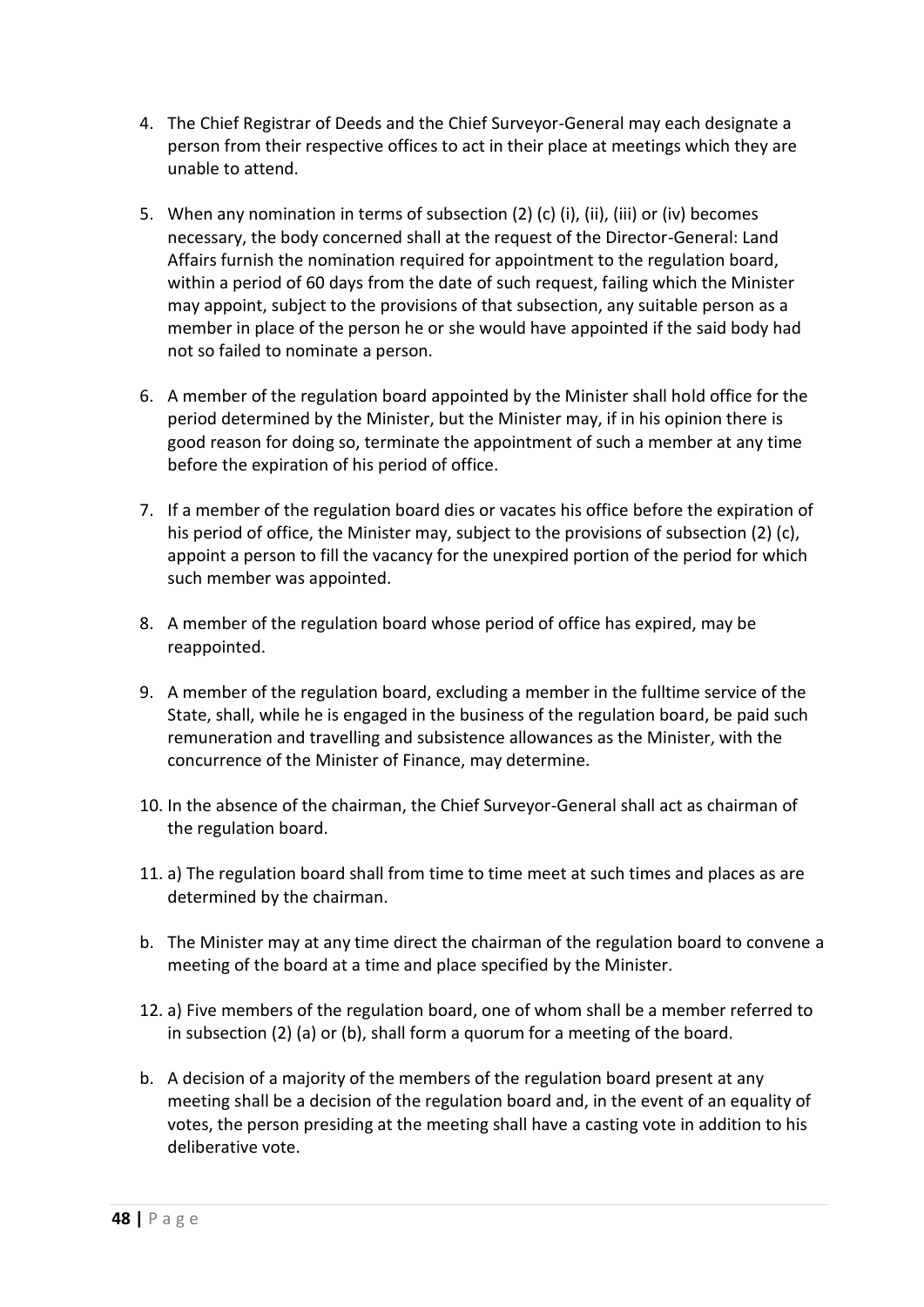13. The regulation board may regulate the proceedings at its meetings as it may think fit, and shall cause minutes of such proceedings to be kept.

#### **55) REGULATIONS**

The Minister may, after consultation with the sectional titles regulation board, make regulations in regard to-

- a. the form of sectional title registers to be opened and kept by a registrar and the particulars to be registered or filed in any such register;
- b. the form of any deed or document to be registered or filed in a deeds registry;
- c. the procedures to be followed in a deeds registry or an office of the Surveyor-General to give effect to the provisions of this Act;
- d. the manner and the unit of measure in which measurements shall be taken in the preparation or modification of a draft sectional plan or sectional plan, and the manner and form in which the records of such measurements shall be prepared and lodged with the Surveyor-General; the degree of accuracy to be obtained and the limit of error to be allowed in the taking of a measurement in the preparation or modification of a draft sectional plan or sectional plan; the steps to be taken by the Surveyor-General to test the correctness or accuracy of measurements of which the results are recorded on a draft sectional plan, sectional plan or other plan relating thereto or filed in his office in connection with a plan or sectional plan; and the steps to be taken by the Surveyor- General in the event of a measurement being inaccurate or incorrect to cause the defective sectional plans and relative title deeds to be amended;
- e. the size of a draft sectional plan, sectional plan or other plan relating thereto, and the scale according to which and the manner in which such draft sectional plan, sectional plan or other plan shall be prepared; the information to be recorded thereon; the number of draft sectional plans, sectional plans or other plans to be supplied; and the circumstances in which the Surveyor-General may authorize a departure from a regulation made in terms of this paragraph if it is found that compliance with such regulation is impossible or unpractical;
- f. the method according to which draft sectional plans, sectional plans, buildings and sections shall be numbered;
- g. the fees of office (if any) to be charged in respect of any act required or permitted to be done in or in relation to, or any matter in connection with, a deeds registry or office of a Surveyor- General, including any report made to the Court by the registrar or Surveyor- General in connection with any application or action to which he is not a party;
- h. *to k. Repealed.*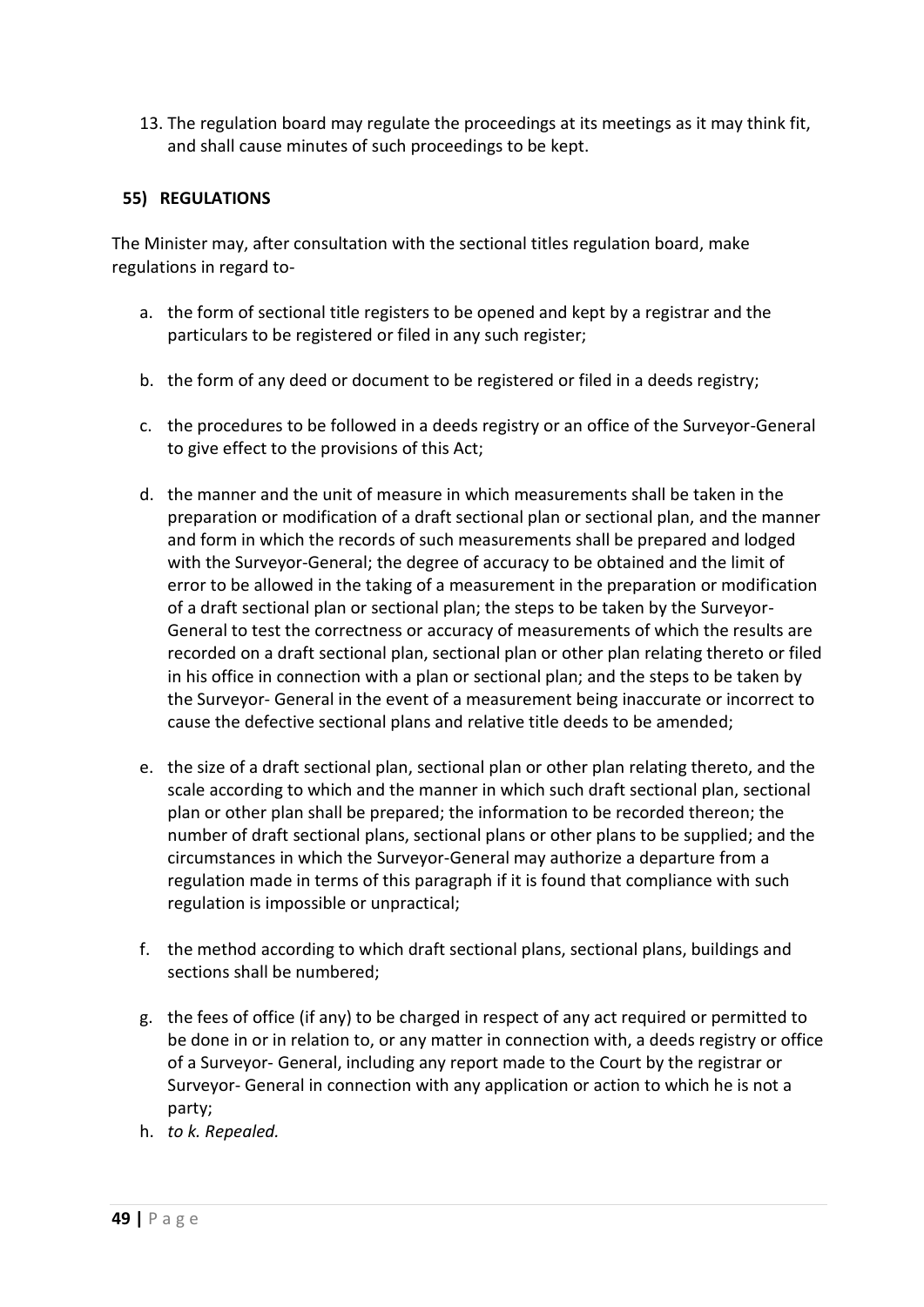- l. the syllabus for the examination referred to in section 5 (2), and in regard to all matters incidental to conducting such examination;
- m. the conditions under which copies of sectional plans may be issued by the Surveyor-General for judicial, information or other purposes;
- n. any matter required or permitted to be prescribed by regulation under this Act; and
- o. generally, any matter which he considers necessary or expedient to prescribe in order that the purposes of this Act may be achieved.

#### **56) NOTICE OF APPLICATIONS TO COURT**

Before any application is made to the Court for an order affecting the performance of any act in a deeds registry or office of a Surveyor-General, the applicant shall give notice in writing to the registrar or Surveyor-General concerned at least 21 days before the hearing of such application, and such registrar or Surveyor-General may submit to the Court such report thereon as he may deem fit.

#### **57) EXEMPTION FROM LIABILITY**

No act or omission of a registrar, Surveyor-General or any local authority, or of an official who is employed in a deeds registry or office of the Surveyor-General or local authority, in the course of the administration of this Act, shall make the State or that registrar, Surveyor-General, local authority or official liable for damages suffered by anyone in consequence of such act or omission: Provided that if a Court finds that such act or omission was mala fide, the State or local authority, as the case may be, shall be liable for such damages.

#### **58) POWERS OF SURVEYOR-GENERAL REGARDING SECTIONAL PLANS REGISTERED IN TERMS OF SECTIONAL TITLES ACT, 1971**

The Surveyor-General may perform any act in relation to a sectional plan registered by a registrar in terms of the Sectional Titles Act, 1971 (Act 66 of 1971), that he would be empowered to perform if such sectional plan had been approved by him in terms of this Act, and he shall in collaboration with the registrar arrange that the original sectional plan be filed in his office and that a certified copy thereof be furnished for filing in the office of the registrar.

#### **59) REPEAL OF LAWS**

The laws specified in the Schedule are hereby repealed to the extent set out in the third column of the Schedule.

#### **60) SAVINGS AND TRANSITIONAL PROVISIONS**

*1. Repealed.*